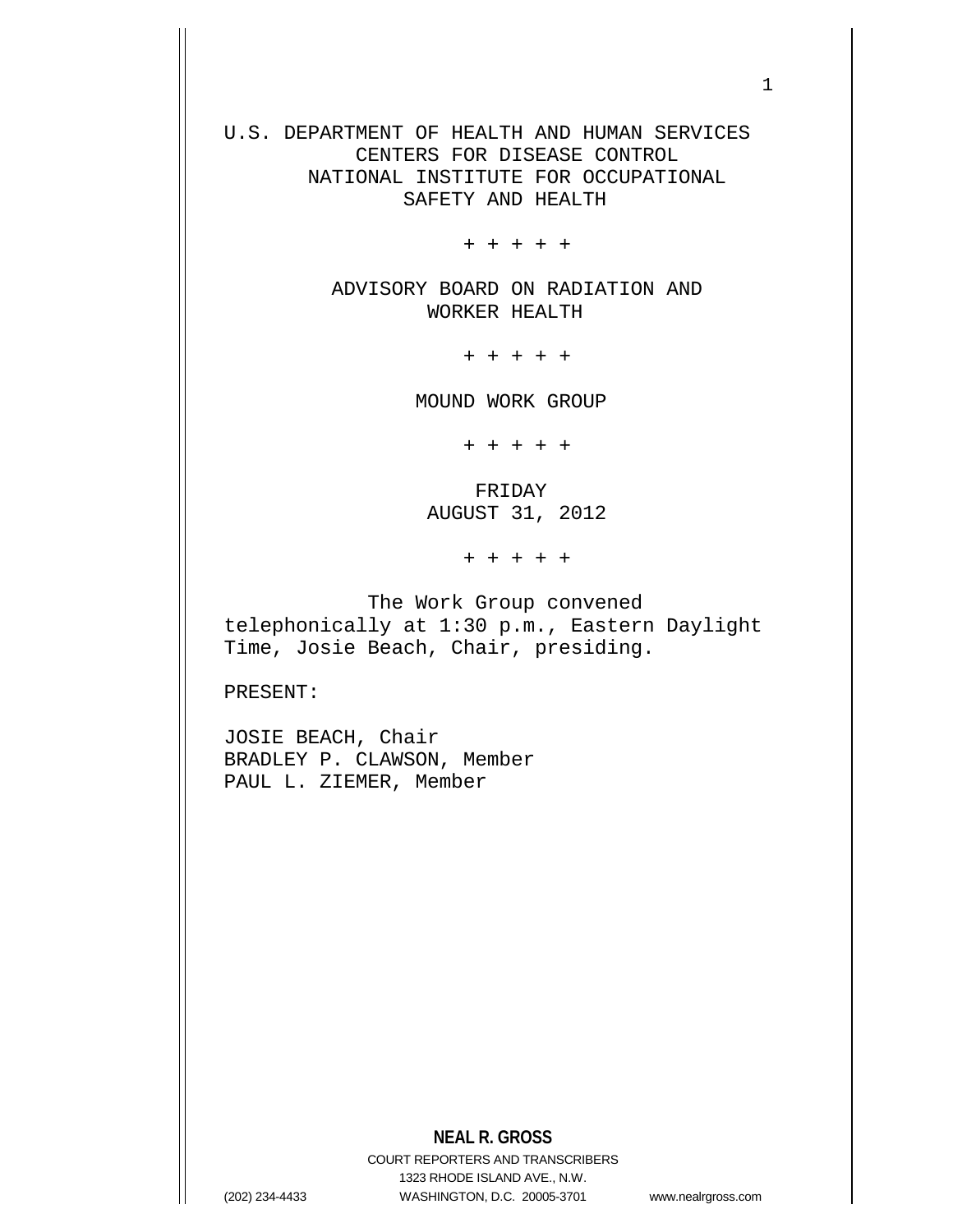ALSO PRESENT:

TED KATZ, Designated Federal Official ROBERT BARTON, SC&A MEL CHEW, ORAU JOE FITZGERALD, SC&A KARIN JESSEN, ORAU JOHN MAURO, SC&A ROBERT MORRIS, ORAU JIM NETON, DCAS L. MICHAEL RAFKY, HHS BILLY SMITH, ORAU DON STEWART, ORAU JOHN STIVER, SC&A

### **NEAL R. GROSS**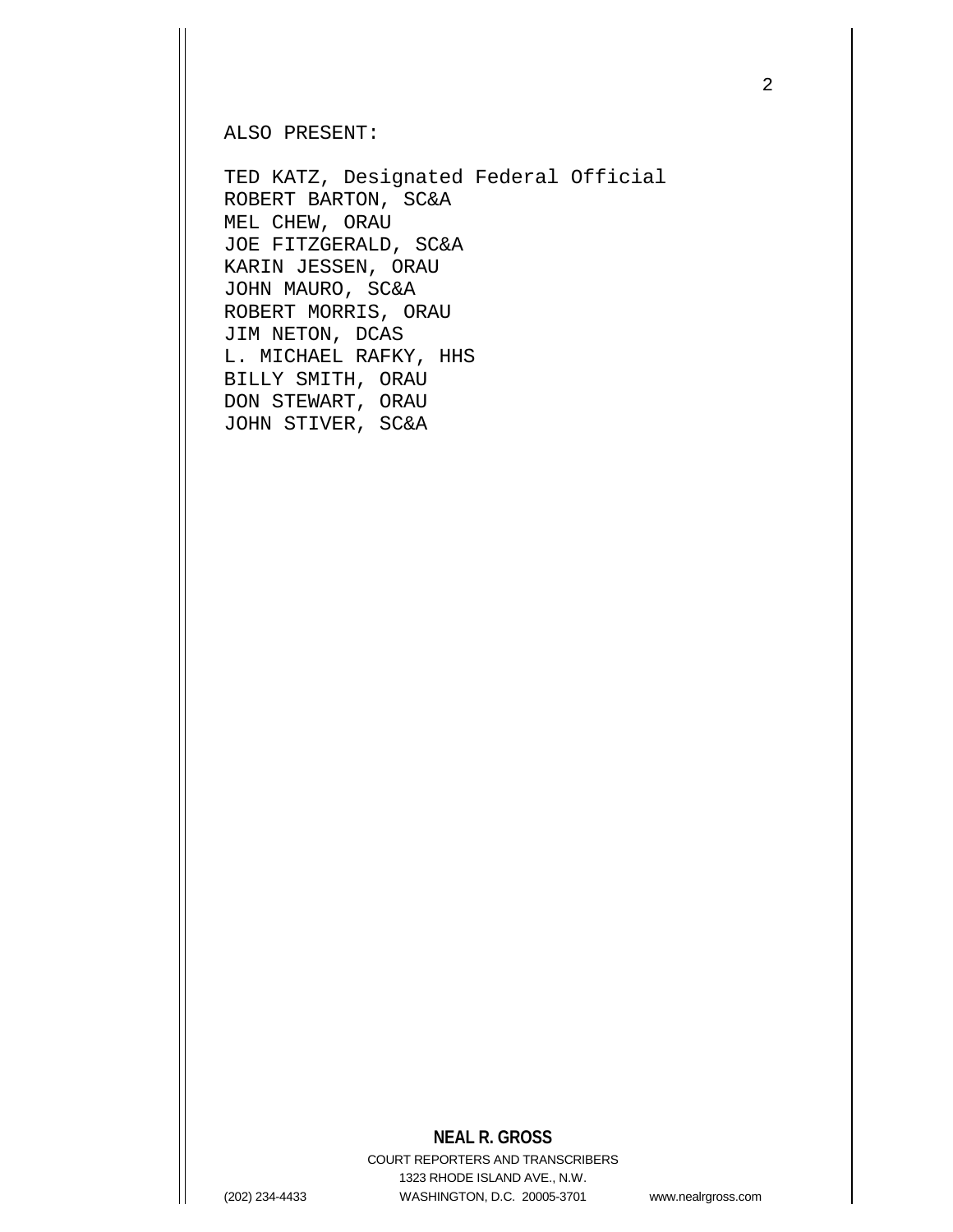### TABLE OF CONTENTS

| AGENDA ITEM                                           | PAGE |
|-------------------------------------------------------|------|
|                                                       |      |
| NIOSH/SC&A                                            |      |
| 83.14 status update 62<br><b>NIOSH</b>                |      |
| Status update from NIOSH on Site 63<br>Profile issues |      |
| WG recommendations 66                                 |      |

## **NEAL R. GROSS**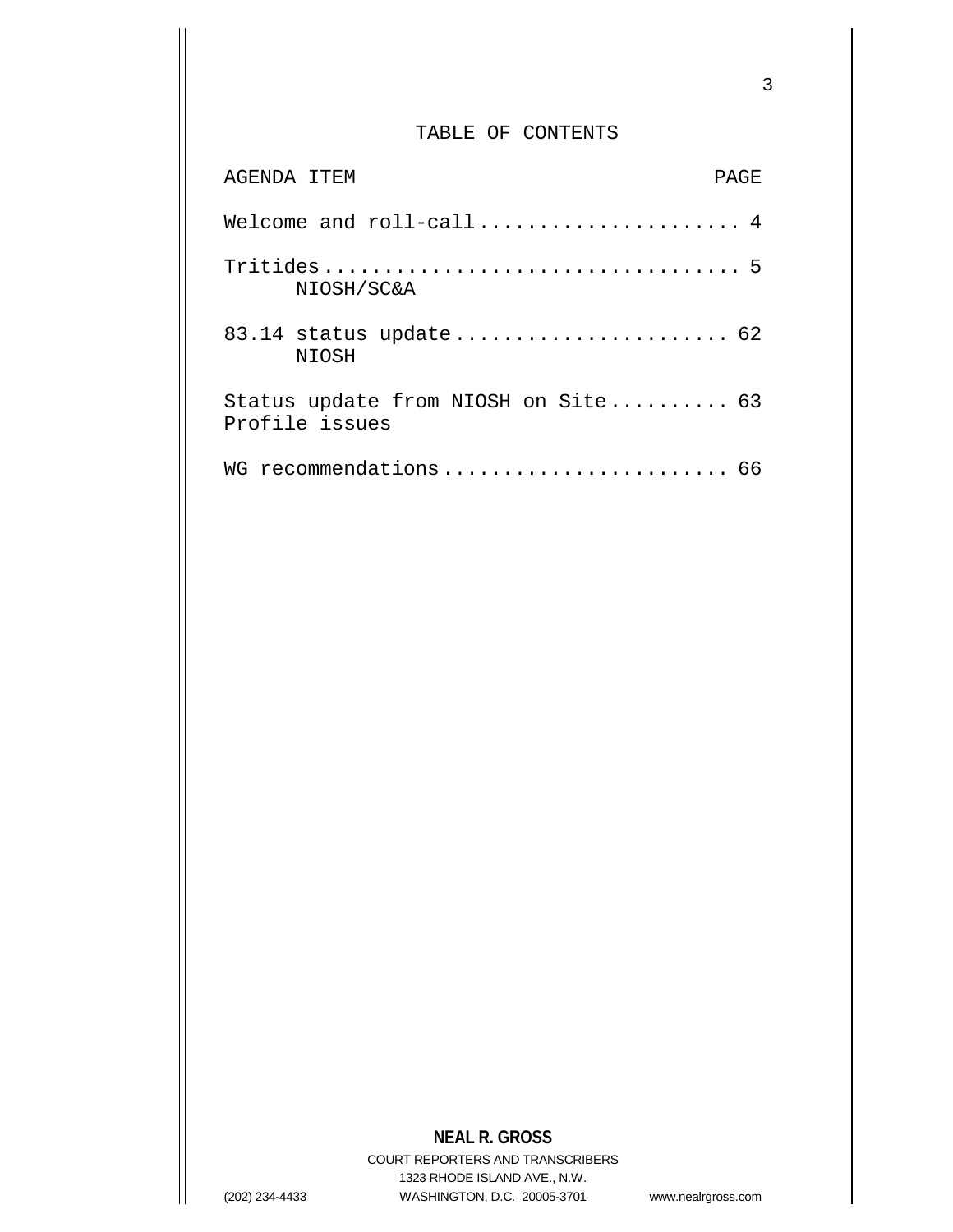**NEAL R. GROSS** COURT REPORTERS AND TRANSCRIBERS 1323 RHODE ISLAND AVE., N.W. 4 1 P-R-O-C-E-E-D-I-N-G-S 2  $\parallel$  1:32 p.m. 3 MR. KATZ: This is the Advisory 4 Board on Radiation and Worker Health Mound 5 Work Group, and let's do roll call. 6 (Roll call.) 7 MR. KATZ: So, then, the agenda 8 for this meeting is posted up on the site 9 along with the one paper that is being 10 discussed, which is a paper prepared by NIOSH 11 || in response to a set of issues prepared at the 12 | last Mound Work Group meeting. 13 And, Josie, it's your call. Let 14 me just remind everyone when you are not 15 || speaking, please mute your phones. If you 16 don't have a mute button, press \*6 and then 17 || press \*6 again to come off of the mute. And 18 please don't put the call on hold at any 19 point, but dial back in if you need to leave.  $20$  | Thank you. 21 And it's yours, Josie. 22 CHAIR BEACH: Thanks, Ted.

(202) 234-4433 WASHINGTON, D.C. 20005-3701 www.nealrgross.com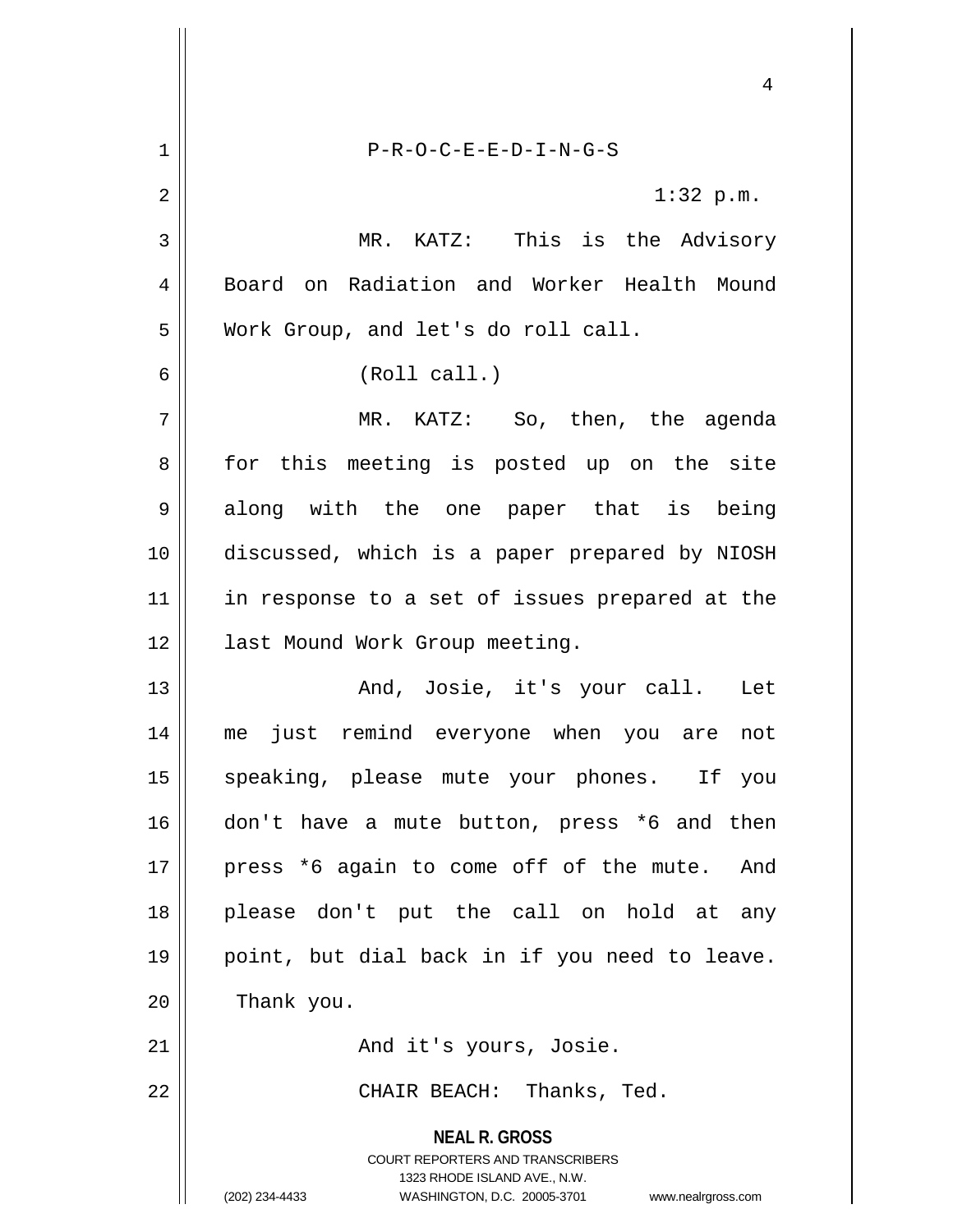**NEAL R. GROSS** COURT REPORTERS AND TRANSCRIBERS 1323 RHODE ISLAND AVE., N.W. (202) 234-4433 WASHINGTON, D.C. 20005-3701 www.nealrgross.com 1 | So the main focus of this meeting 2 is the tritides and, of course, as Ted 3 mentioned, the tritides paper that came out on  $4 \parallel$  August 22nd. 5 || It's a two-hour call. If we have  $6 \parallel$  time, NIOSH was just going to report out on  $7$  || the 83.14 that will be discussed at the next 8 || Board meeting and then just a quick status on  $9 \parallel$  the profile issues that we discussed in our 10 June meeting. 11 Jim? 12 || DR. NETON: Yes? 13 CHAIR BEACH: On the tritide 14 || issue, if you remember, there were four items  $15$ 16 DR. NETON: Yes. 17 CHAIR BEACH: -- covered under 18 || tritides. And, Jim, I'll let you go ahead and 19 || go over your paper, if you would. 20 DR. NETON: Sure. Yes. I will be 21 happy to provide a summary. Everyone should  $22$  | have a copy of the paper that was issued, I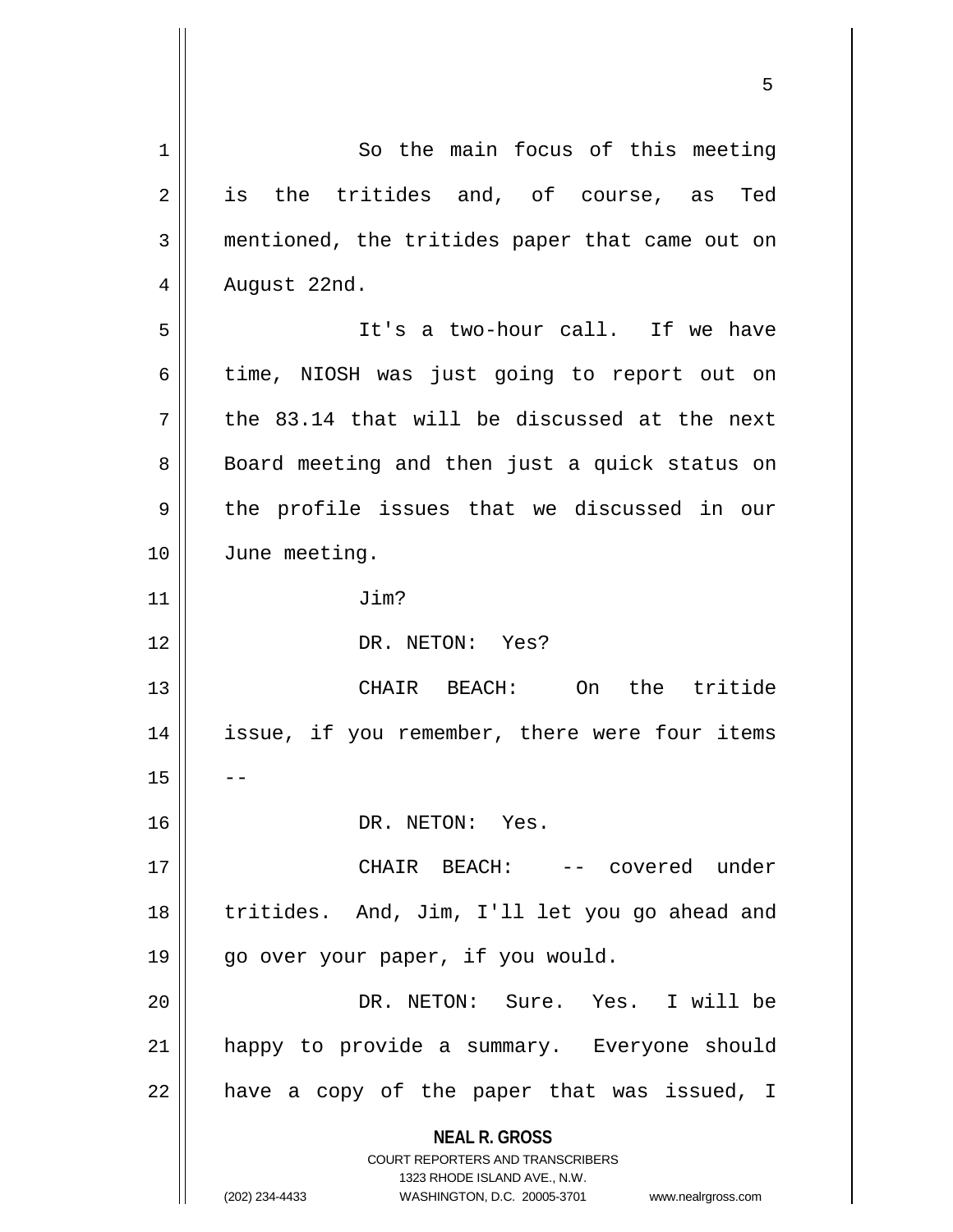1 | think, August 22nd. It was fairly narrow 2 | focused. It addressed the four issues that 3 were raised at the Working Group meeting on 4 June 5th. 5 I looked, and a copy of our 6 componses is also out on the website. If 7 || people don't have access to them, they are 8 available under the Mound Working Group 9 | meeting scheduled for today. 10 || So the first issue was to address 11 the treatment of uncertainty in the tritide 12 model, which included a couple of things. One 13 || was the use of the 50th percentile versus the 14 95th percentile in the distribution and also 15 || to address some of the ranges of uncertainty  $16$  | that SC&A put forth as possible issues to what  $17$  || are the upper bounds of the exposures. 18 The first issue that I'll say, you 19 know, we have changed our position, as I 20 indicated at the last meeting, on how we're 21 || going to use this tritide model. And the  $22 \parallel$  intent now -- and I think it is fairly clearly

> **NEAL R. GROSS** COURT REPORTERS AND TRANSCRIBERS

> > 1323 RHODE ISLAND AVE., N.W.

(202) 234-4433 WASHINGTON, D.C. 20005-3701 www.nealrgross.com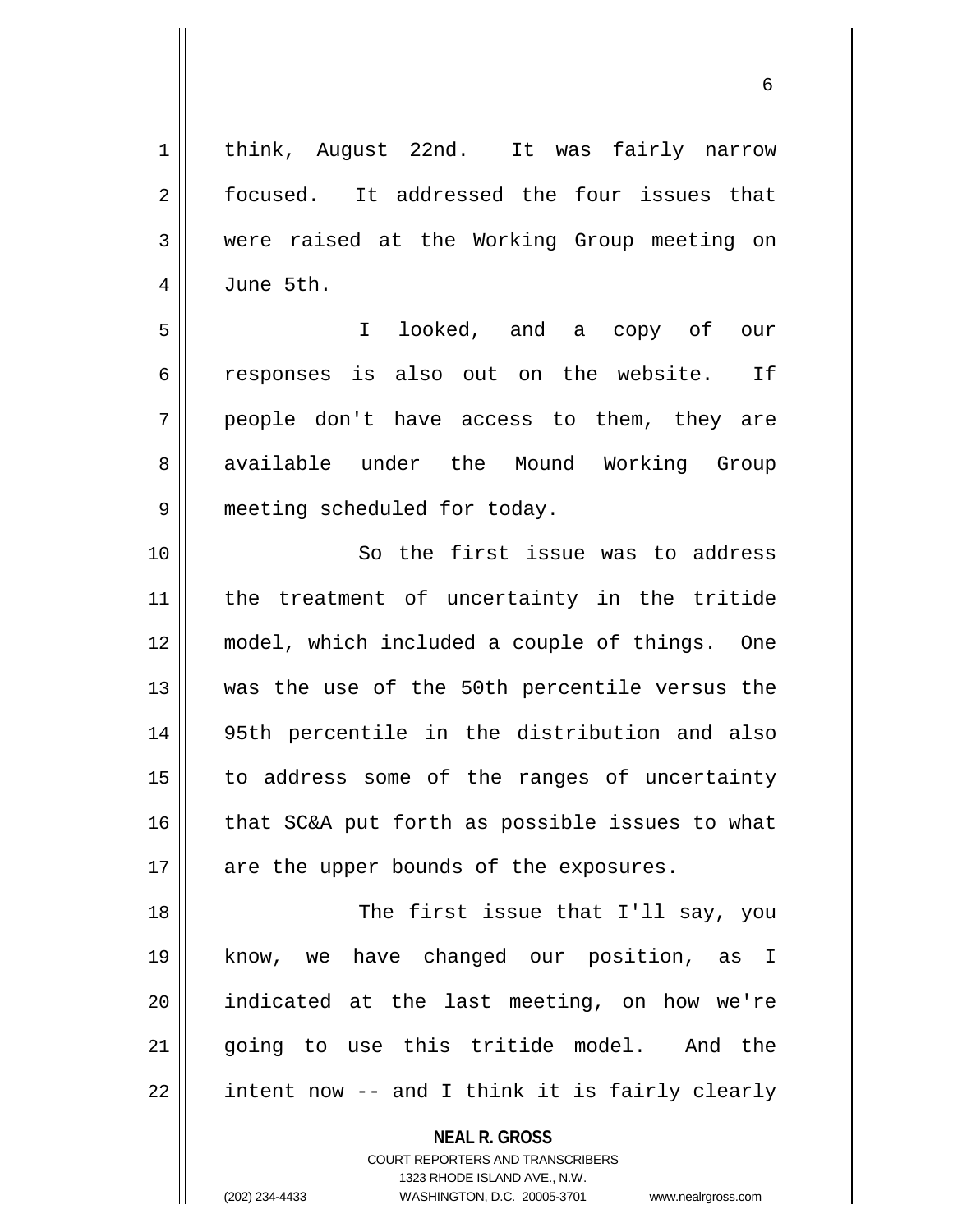1 | indicated in the paper -- is to use the 95th 2 percentile of the distribution of the smear  $3 \parallel$  samples.

4 || So that's what we're doing. So we 5 don't have to worry about the discussion of  $6 \parallel$  the 50th versus 95th. We're just going to use  $7 \parallel$  the 95th. And, actually, we're going to use 8 the 95th because it takes care of some of the  $9 \parallel$  issues regarding uncertainty.

10 There are some of these 11 uncertainties that we just can't get our 12 complete hands around. So that we'll just go 13 || with the upper values.

14 || T would say that if the model is 15 || accepted. The uncertainty of what values are 16 actually used in the input model, in my 17 opinion at least, do become Site Profile 18 issues. I would like to talk about a couple 19 of the issues that SC&A raised regarding 20 uncertainty. That was their main conclusion, 21  $\parallel$  that the two drivers in the dose calculation  $22$  | that impact the upper limit were the choice of

**NEAL R. GROSS**

COURT REPORTERS AND TRANSCRIBERS 1323 RHODE ISLAND AVE., N.W. (202) 234-4433 WASHINGTON, D.C. 20005-3701 www.nealrgross.com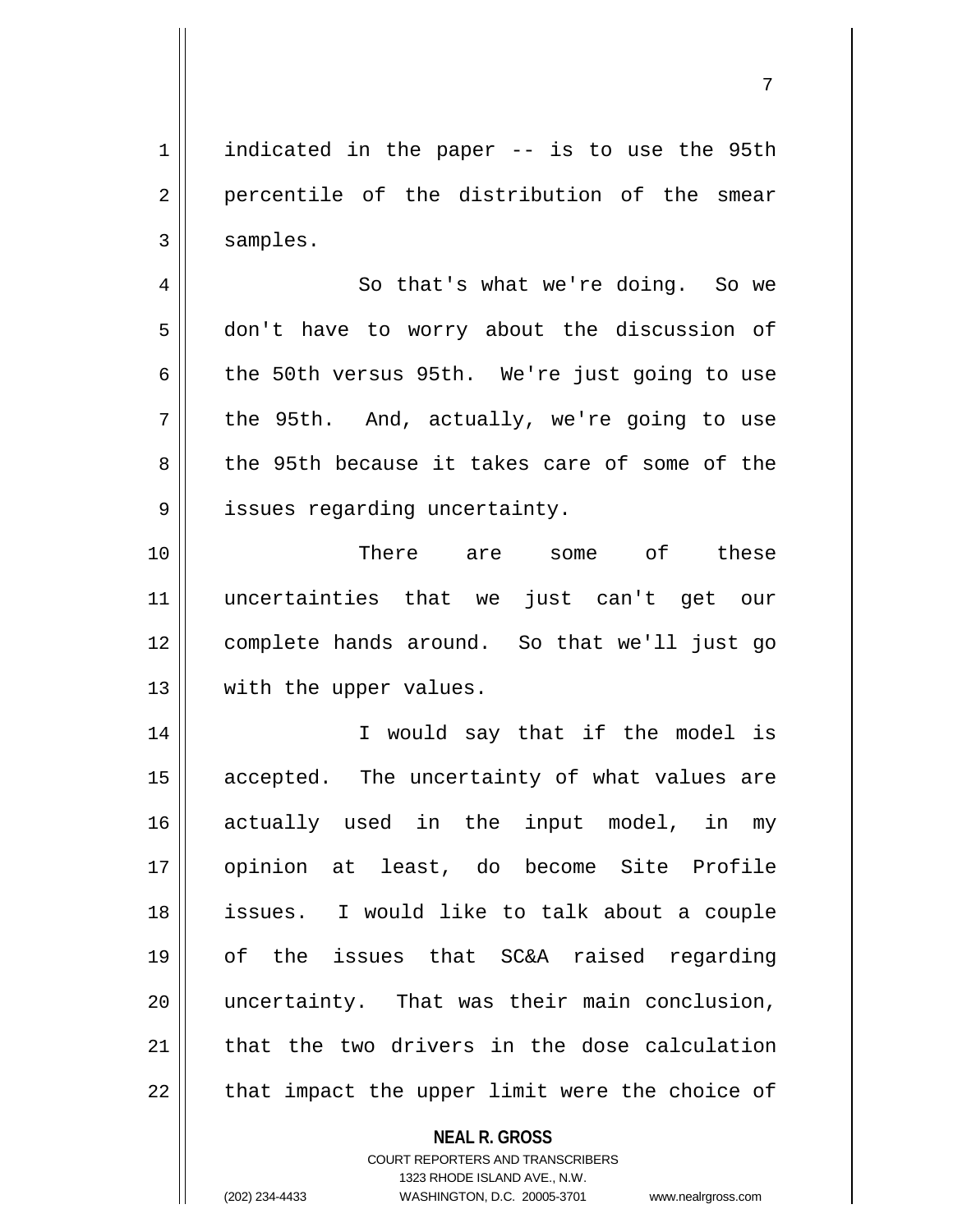$1$  the resuspension factor that we chose and the 2 || use of the dose conversion factor.

3 I went back and looked at the 4 | NUREG/CR-5512, regarding the resuspension 5 | factor. And at one point, SC&A was suggesting  $6$  || that we increase the value of the resuspension 7 || factor because it is not appropriate, increase 8 it by a factor of five, because it was not 9 based on removal data but on surface 10 || contamination measurements.

11 In my review of that document, 12 || though, the parameter was assumed to describe 13 || loose contamination. And that's the 5 times 14 10-5 and that the licensee could use a factor  $15$  || less than that if it's less than that at their 16 facility.

17 || The other point I would like to 18 make regarding the resuspension factor is that 19 we are applying what I would call a chronic 20 || resuspension factor versus an acute 21 || resuspension factor. And, in doing so, we 22 W will assume that a worker has been in an

> **NEAL R. GROSS** COURT REPORTERS AND TRANSCRIBERS 1323 RHODE ISLAND AVE., N.W. (202) 234-4433 WASHINGTON, D.C. 20005-3701 www.nealrgross.com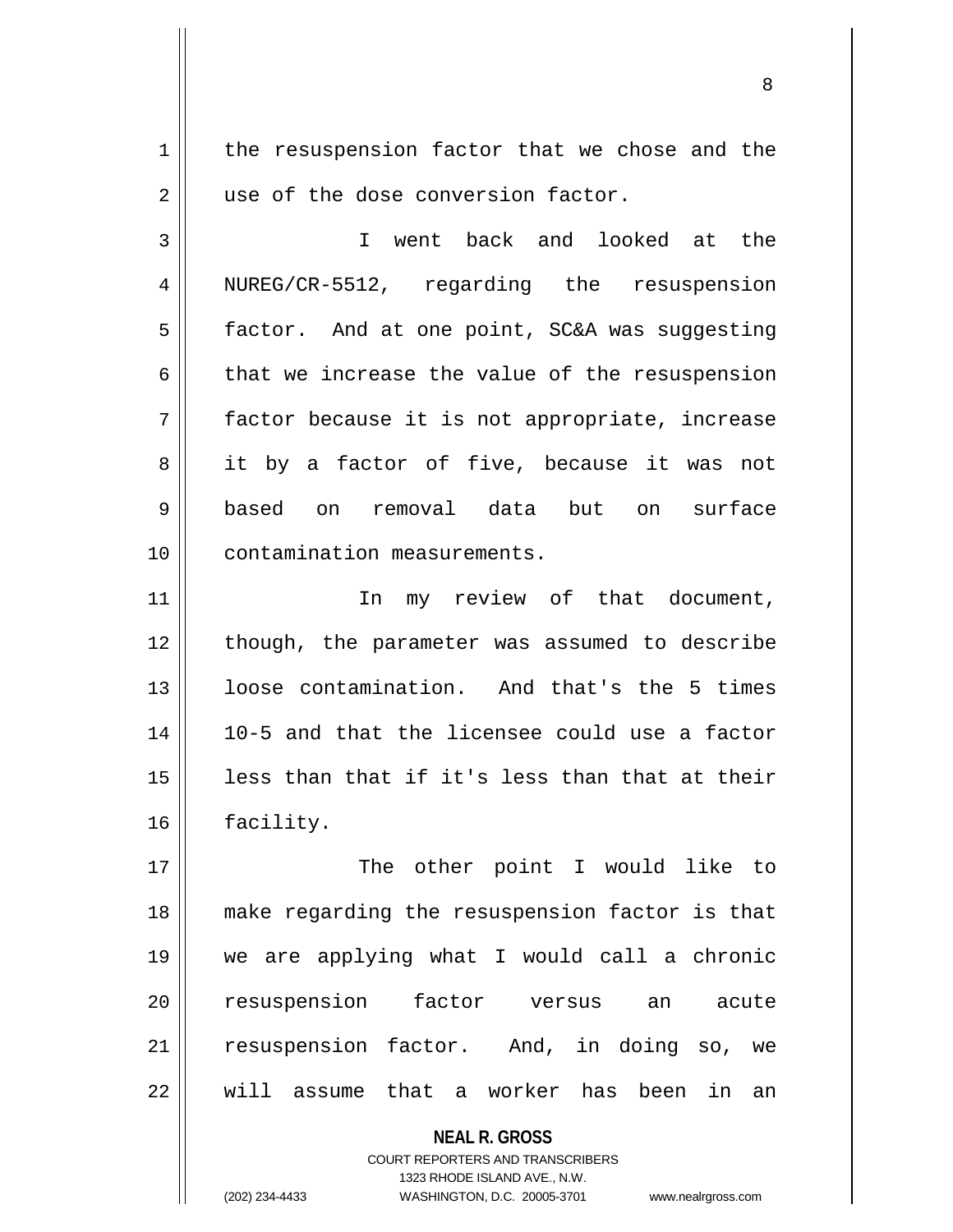1 environment with that resuspended material for  $2 \parallel$  their entire work year, not just the times 3 when they are there.

4 || So the material is not only 5 | resuspended on a continuous basis but that the  $6$  || worker is continuously in that area. We think  $7 \parallel$  that that justifies the use of the 8 || resuspension factor, particularly considering  $9 \parallel$  that we're using the 95th percentile value. 10 That briefly summarizes what we're 11  $\parallel$  trying to say in response to 1). I don't know

12 if we want to stop after each point and 13 discuss.

14 CHAIR BEACH: Yes. Jim, this is 15 Josie again. Yes, let's stop after each point 16 || and let SC&A weigh in and any questions from 17 | the Board Members.

18 MR. FITZGERALD: Yes. You know, 19 this is Joe. I think John may want to comment 20 || on the resuspension issue. That was one that 21 || he spent some time thinking about.

22 || But yes. I think the Work Group

**NEAL R. GROSS** COURT REPORTERS AND TRANSCRIBERS

1323 RHODE ISLAND AVE., N.W.

(202) 234-4433 WASHINGTON, D.C. 20005-3701 www.nealrgross.com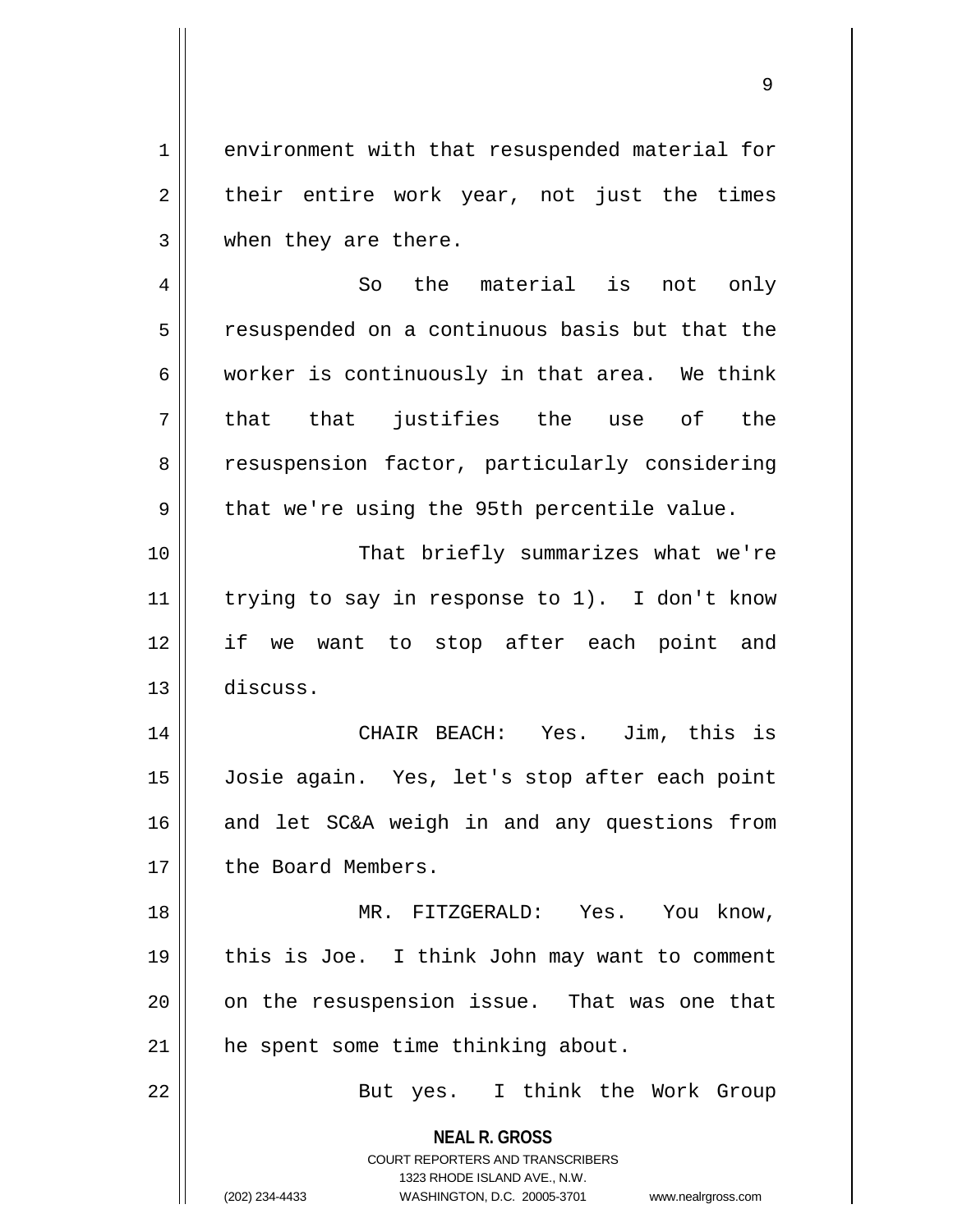| 1  | has to remember the context of the concern     |
|----|------------------------------------------------|
| 2  | that we raised when we raised the question of  |
| 3  | uncertainties. You know, this was during the   |
| 4  | almost year-long debate over exposure          |
| 5  | potential, and certainly was some concern that |
| 6  | -- certainly it seemed like there was some     |
| 7  | question about whether it was negligible or    |
| 8  | not.                                           |
| 9  | And the context of raising these               |
| 10 | parameters is that the value that one can      |
| 11 | derive is going to be variable to some extent. |
| 12 | And that was an argument for being careful     |
| 13 | about ascribing negligibility to something     |
| 14 | like that, but it has been made moot certainly |
| 15 | by the last Work Group meeting, where it was   |
| 16 | pretty clear that, as Jim pointed out very     |
| 17 | much in the last meeting, that this is clearly |
| 18 | a dose reconstruction methodology. There's no  |
| 19 | question there's exposure potential.<br>And    |
| 20 | certainly one can take that as the context of  |
| 21 | dealing with these uncertainties.              |
|    |                                                |

 $22$   $\parallel$  at the time, though, the concern

**NEAL R. GROSS** COURT REPORTERS AND TRANSCRIBERS 1323 RHODE ISLAND AVE., N.W. (202) 234-4433 WASHINGTON, D.C. 20005-3701 www.nealrgross.com

 $\mathsf{I}$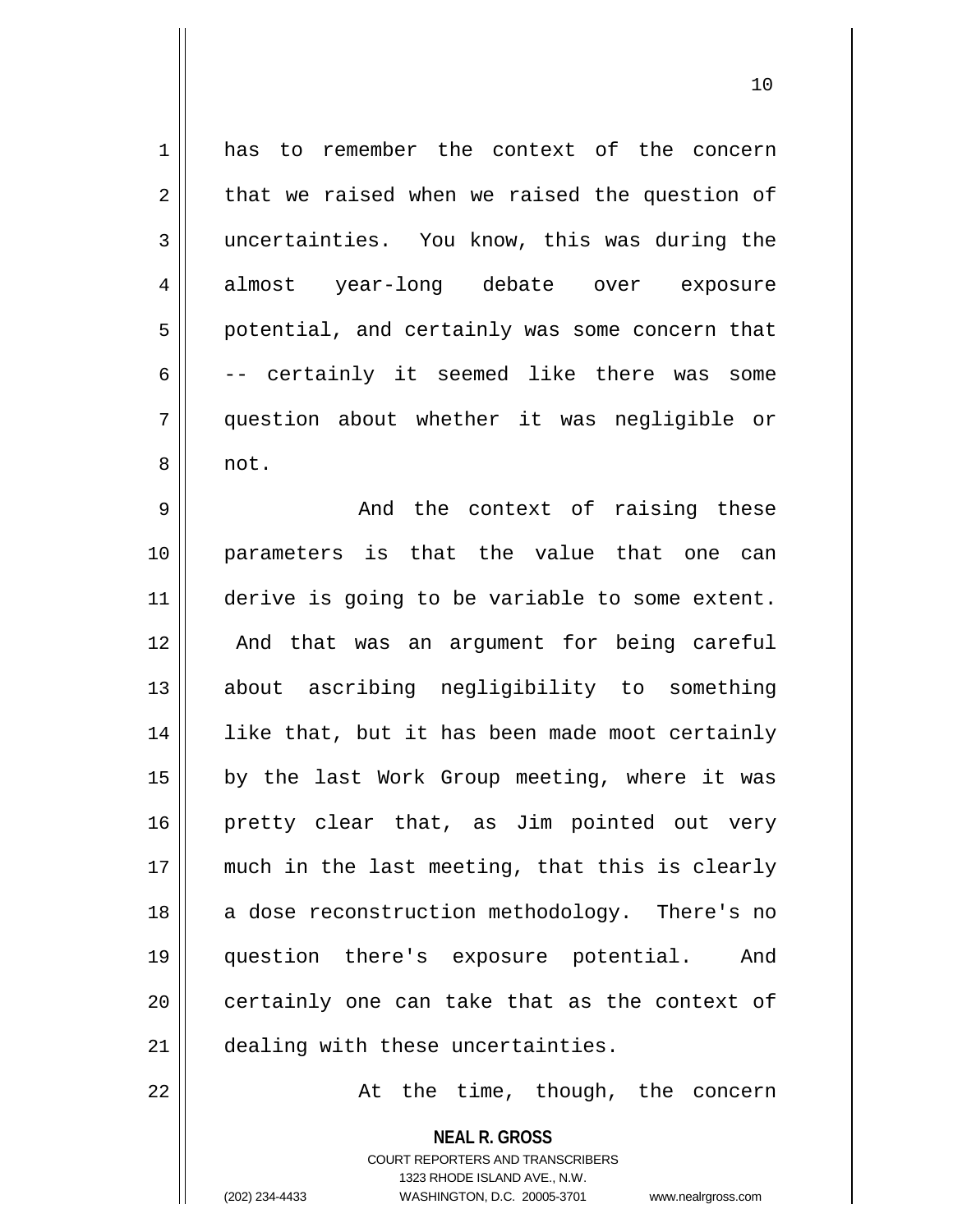**NEAL R. GROSS** COURT REPORTERS AND TRANSCRIBERS 1323 RHODE ISLAND AVE., N.W. 1 || was you had these uncertainties and  $2 \parallel$  theoretical model, but, yet, we're questioning  $3 \parallel$  the use of that model as a basis for whether 4 | exposure took place. 5 || So, anyway, I just wanted to make 6 sure that backdrop -- you know, we had a 7 yearlong discussion. And we arrived at this 8 discussion with certainties in that context. 9 John, you might want to say a few 10 || words, I think, on the resuspension factor. I  $11$  | know that was your specific  $-$ 12 DR. MAURO: Yes. I would be glad 13 || to. I am fine with Jim's answer. The reason 14 I feel that his position is reasonable is 15 really, I brought up this question of 16 | removable versus total. 17 || Since you're taking swab samples, 18 in effect, what you are really measuring in 19 terms of dpm per meters squared is the 20 || removable contamination and not the total 21 contamination. 22 || So I mean, in principle, one could

(202) 234-4433 WASHINGTON, D.C. 20005-3701 www.nealrgross.com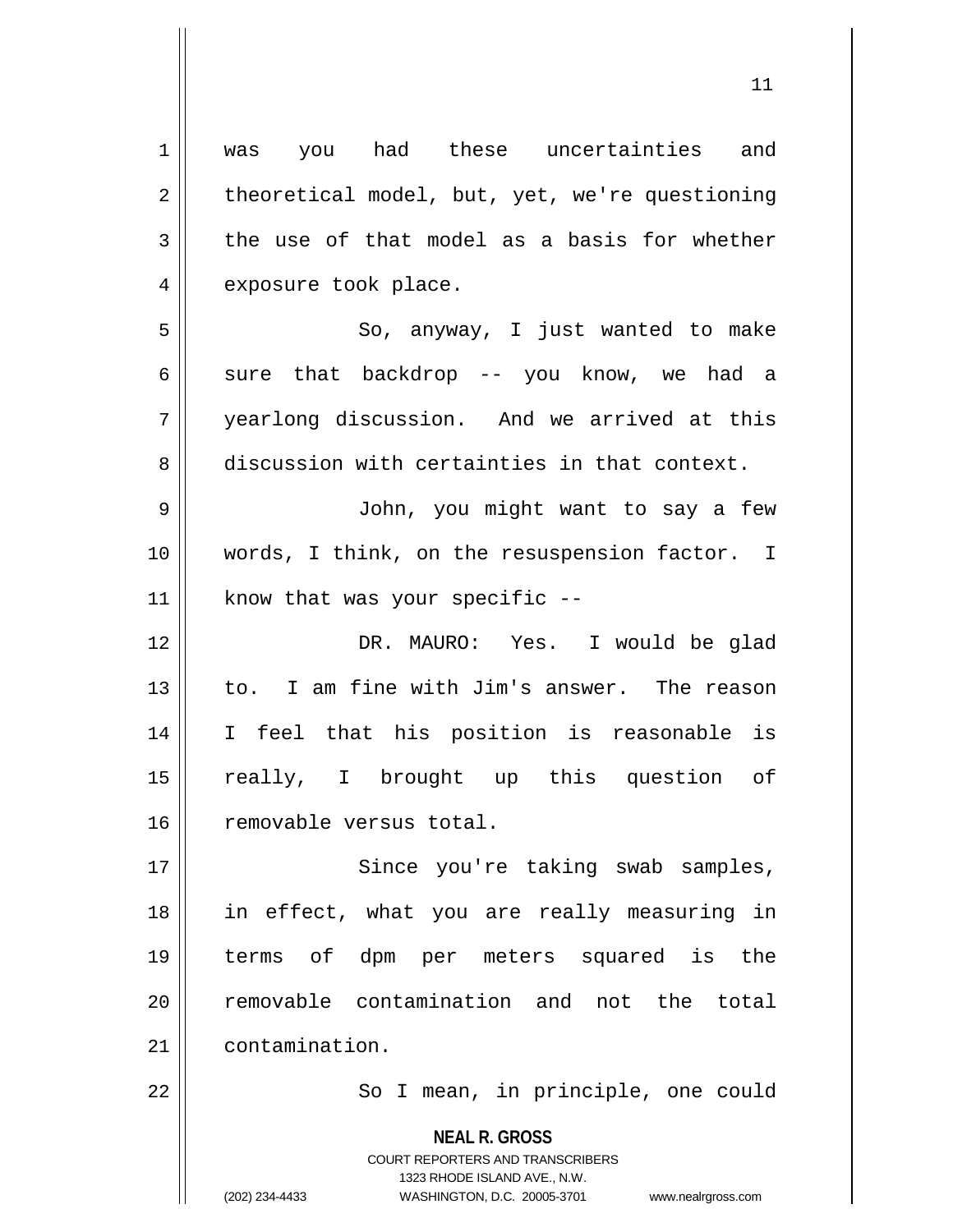| $\mathbf 1$ | argue, well, since you're looking at the                                                                                                                        |
|-------------|-----------------------------------------------------------------------------------------------------------------------------------------------------------------|
| 2           | removable contamination -- and all of the                                                                                                                       |
| 3           | literature on resuspension factors, well, is                                                                                                                    |
| 4           | primarily based on -- well, it's based on,                                                                                                                      |
| 5           | really, a lot of data, some of which was                                                                                                                        |
| 6           | removable and some of which wasn't. So I want                                                                                                                   |
| 7           | to just raise that as an area of possible                                                                                                                       |
| 8           | sensitivity.                                                                                                                                                    |
| 9           | However, in the grand scheme of                                                                                                                                 |
| 10          | things, 5 times 10-5 is a great number. And,                                                                                                                    |
| 11          | as Jim pointed out, especially if you're going                                                                                                                  |
| 12          | to assume that it's operating at that level                                                                                                                     |
| 13          | continuously and you're working at the 95th                                                                                                                     |
| 14          | percentile on the smear data, so, as far as                                                                                                                     |
| 15          | I'm concerned, I withdraw that comment. And I                                                                                                                   |
| 16          | agree that the number of 5 times 10-5, which I                                                                                                                  |
| 17          | believe is a value that has been adopted in                                                                                                                     |
| 18          | new approach, is certainly adequately<br>the                                                                                                                    |
| 19          | claimant-favorable.                                                                                                                                             |
| 20          | CHAIR BEACH: Okay. This is Josie                                                                                                                                |
| 21          | again. Thank you, John.                                                                                                                                         |
| 22          | Board<br>Members,<br>any                                                                                                                                        |
|             | <b>NEAL R. GROSS</b><br>COURT REPORTERS AND TRANSCRIBERS<br>1323 RHODE ISLAND AVE., N.W.<br>(202) 234-4433<br>WASHINGTON, D.C. 20005-3701<br>www.nealrgross.com |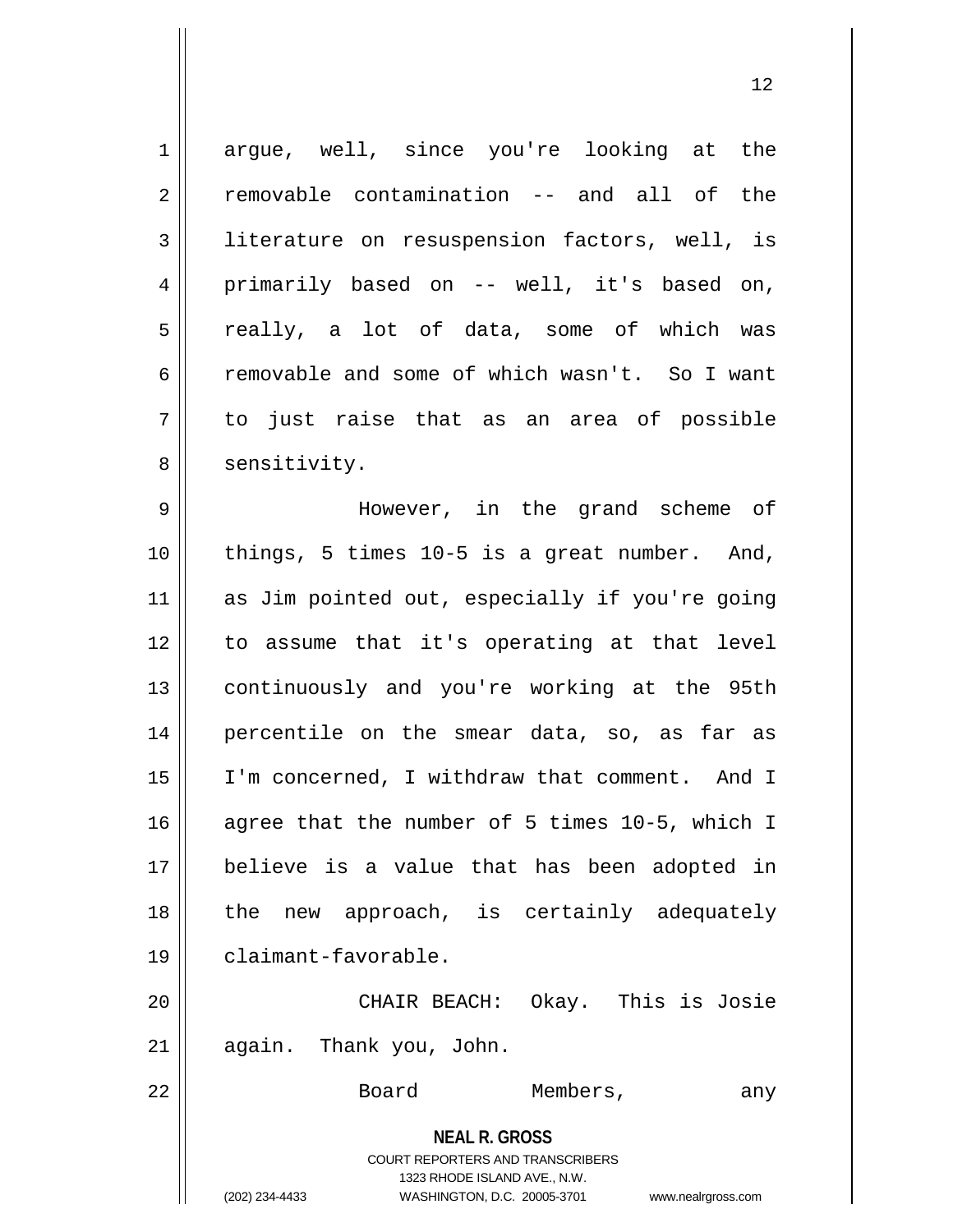1 comments/questions?

| $\overline{2}$ | MEMBER CLAWSON: Josie, this is                 |
|----------------|------------------------------------------------|
| $\mathfrak{Z}$ | Brad. I just had one question. I was kind of   |
| 4              | getting a little bit confused of who was going |
| 5              | to get this and who wasn't. In NIOSH's         |
| 6              | proposal, is it everybody that is going to get |
| 7              | this or is it -- because I remember we were    |
| 8              | cutting out certain individuals that -- the    |
| 9              | so-called ones that we knew had gotten an      |
| 10             | awful lot -- who is this going to be put       |
| 11             | towards?                                       |
| 12             | DR. NETON: Brad, this is Jim.                  |
| 13             | The idea, the concept, is that workers we know |
| 14             | were directly manipulating the source          |
| 15             | material, their urinary bioassay results would |
| 16             | be treated as if they had inhaled highly       |
| 17             | insoluble tritide, SMTs. And so they would be  |
| 18             | provided a very high lung dose primarily.      |
| 19             | MEMBER CLAWSON: Okay. So this                  |
| 20             | would be one that would have the tritium       |
| 21             | bioassay or have you talked in just 11 or 12   |
| 22             | that were working directly with this all of    |
|                | <b>NEAL R. GROSS</b>                           |

COURT REPORTERS AND TRANSCRIBERS 1323 RHODE ISLAND AVE., N.W.

 $\mathsf{I}$ 

(202) 234-4433 WASHINGTON, D.C. 20005-3701 www.nealrgross.com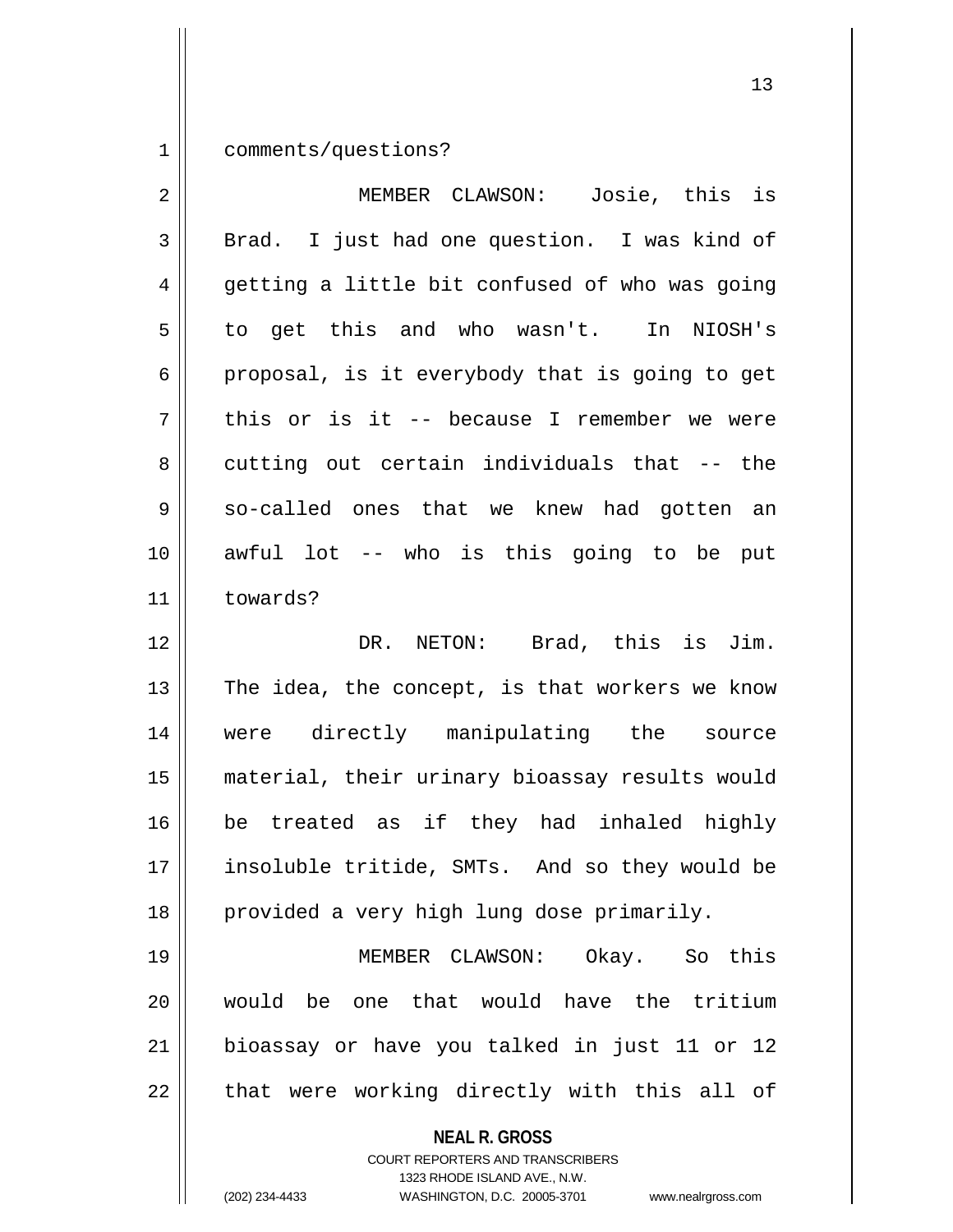1 l the time?

2 DR. NETON: No. The ones who were 3 working directly with material would be 4 assumed to have inhaled tritide, a stable 5 metal tritide.

6 The other workers, who were on  $7 \parallel$  tritium bioassay because if you work in the R, 8 one-quarter of the R building or the SW 9 building, you were on a routine tritium 10 bioassay program, those workers who have 11 || tritium bioassay would be assigned the dose. 12 We would use the resuspension model from the 13 || smear data and assume they inhaled tritides 14 || from that source term or we would look at the 15 || bioassay data and see what the dose would be 16 if they just inhaled soluble material and 17 || picked the higher of the two scenarios.

18 || But the bottom line is anyone who 19 was monitored for tritium would be assigned a 20 dose depending on whether you worked directly 21 with material or you were what I would call a  $22$  | support or ancillary worker.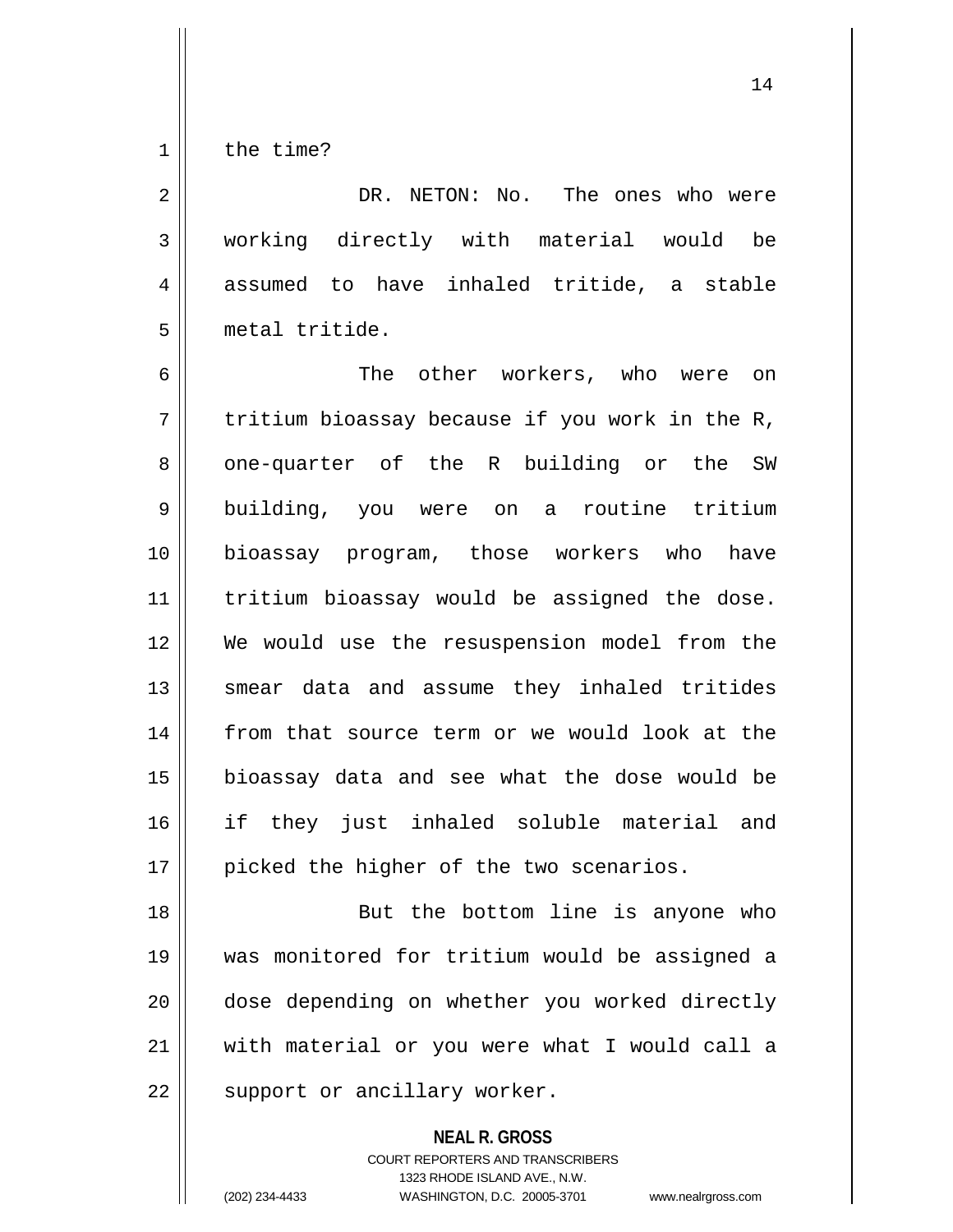| $\mathbf 1$ | MEMBER CLAWSON: Okay. You know,                                  |
|-------------|------------------------------------------------------------------|
| 2           | have talked back and forth.<br>And<br>$\mathbf{I}$<br>we         |
| 3           | apologize, but we have been back and forth so                    |
| 4           | many different ways I wanted to make sure I                      |
| 5           | was completely understanding who was going to                    |
| 6           | receive this and how it was going to be done.                    |
| 7           | I appreciate it.                                                 |
| 8           | DR. NETON: Okay.                                                 |
| 9           | DR. MAURO: Jim, can I follow up                                  |
| 10          | on that a little bit? I have to make sure I                      |
| 11          | understand. Let's assume we've got a worker,                     |
| 12          | he's not actually working with the tritides                      |
| 13          | and glove boxes and doing that kind of work,                     |
| 14          | but he is there after those activities are                       |
| 15          | completed.                                                       |
| 16          | DR. NETON: Right.                                                |
| 17          | DR. MAURO: And he's working now                                  |
| 18          | in an environment where there is tritiated                       |
| 19          | water, which is by far the dominant form of                      |
| 20          | tritium. We all understand that.                                 |
| 21          | DR. NETON: Right.                                                |
| 22          | DR. MAURO: But there could also                                  |
|             | <b>NEAL R. GROSS</b>                                             |
|             | <b>COURT REPORTERS AND TRANSCRIBERS</b>                          |
|             | 1323 RHODE ISLAND AVE., N.W.                                     |
|             | (202) 234-4433<br>WASHINGTON, D.C. 20005-3701 www.nealrgross.com |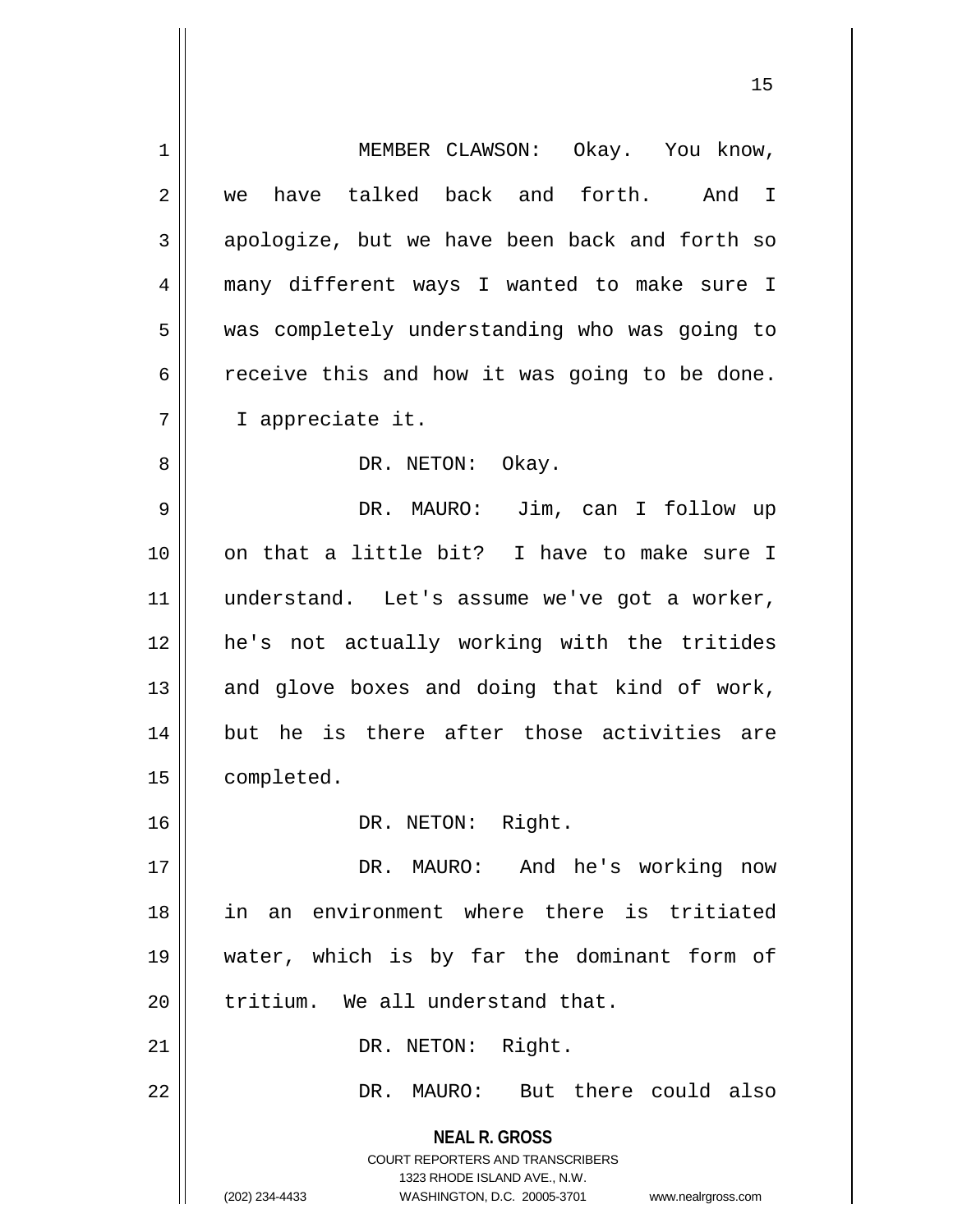$1 \parallel$  be surfaces contaminated with tritides.

| $\overline{2}$ | DR. NETON: Right.                                                                                                                                                      |
|----------------|------------------------------------------------------------------------------------------------------------------------------------------------------------------------|
| 3              | DR. MAURO: Okay? And now he's                                                                                                                                          |
| 4              | working there and you collect his urine sample                                                                                                                         |
| 5              | and you analyze it. And you see a certain                                                                                                                              |
| 6              | amount of tritium in his urine.                                                                                                                                        |
| 7              | I guess what I was thinking -- and                                                                                                                                     |
| 8              | correct me if I am wrong $-$ is that that                                                                                                                              |
| 9              | person then -- you could say, "All right. We                                                                                                                           |
| 10             | know what the tritium level is in his urine.                                                                                                                           |
| 11             | And we're going to assume that that's a result                                                                                                                         |
| 12             | of inhaling or absorbing tritiated water." And                                                                                                                         |
| 13             | reconstruct the doses to the organs of concern                                                                                                                         |
| 14             | on that basis.                                                                                                                                                         |
| 15             | But since he's working in an                                                                                                                                           |
| 16             | environment where there is also potential for                                                                                                                          |
| 17             | residual levels of tritides, you should add                                                                                                                            |
| 18             | that; in other words, especially if it's a                                                                                                                             |
| 19             | respiratory tract.                                                                                                                                                     |
| 20             | DR.<br>NETON:<br>Yes.<br>That<br>was<br>a                                                                                                                              |
| 21             | comment that was raised that Joe put over in                                                                                                                           |
| 22             | an email earlier in the week.                                                                                                                                          |
|                | <b>NEAL R. GROSS</b><br><b>COURT REPORTERS AND TRANSCRIBERS</b><br>1323 RHODE ISLAND AVE., N.W.<br>(202) 234-4433<br>WASHINGTON, D.C. 20005-3701<br>www.nealrgross.com |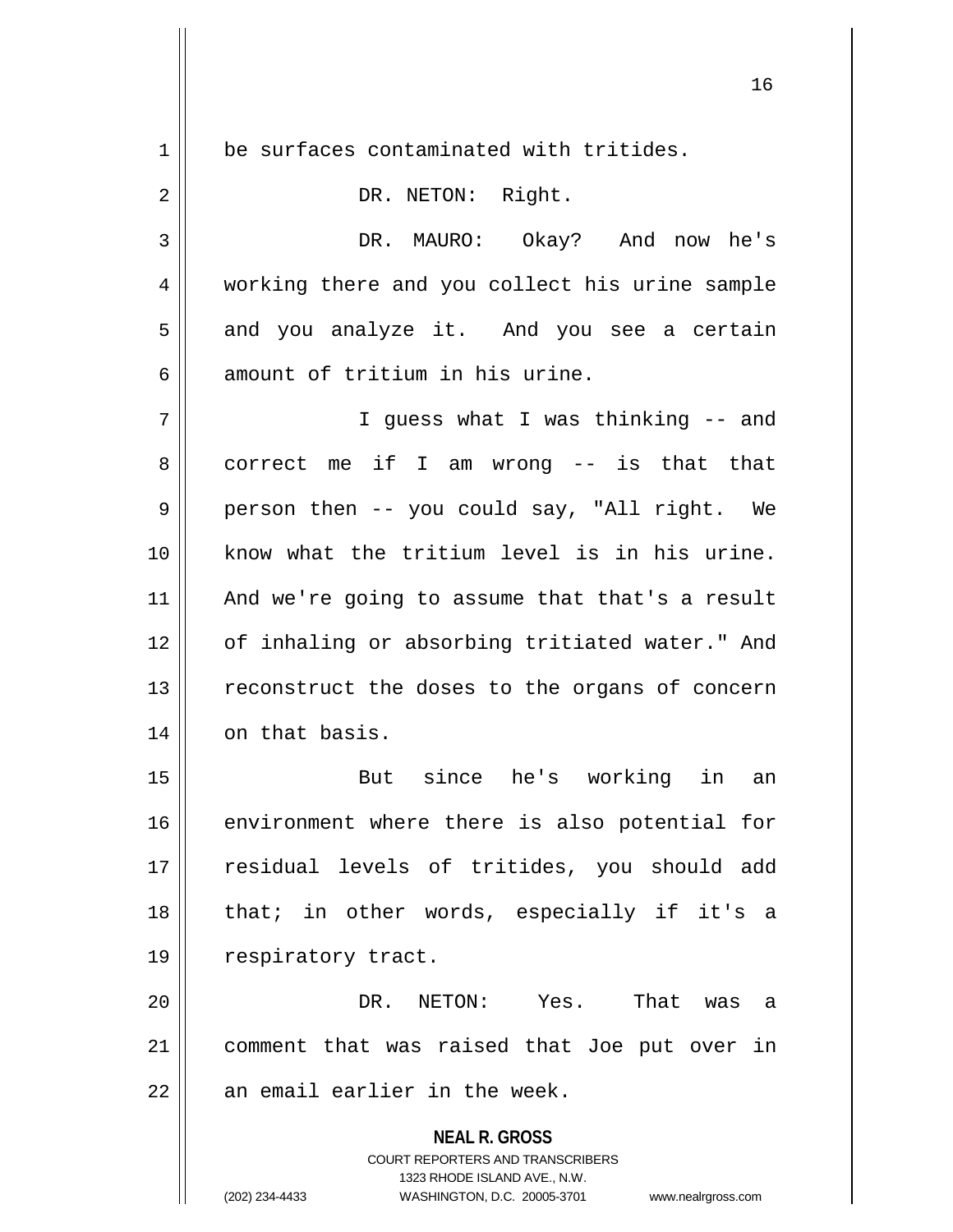|    | ⊥ /                                                                                                                                                                    |
|----|------------------------------------------------------------------------------------------------------------------------------------------------------------------------|
| 1  | DR. MAURO: Yes.                                                                                                                                                        |
| 2  | DR. NETON: I don't know if you                                                                                                                                         |
| 3  | had a chance to look at my response.                                                                                                                                   |
| 4  | DR. MAURO: I did, and I have to                                                                                                                                        |
| 5  | say I didn't understand it.                                                                                                                                            |
| 6  | DR. NETON: Well, the idea is that                                                                                                                                      |
| 7  | the excretion of tritium in the urine --                                                                                                                               |
| 8  | anything that becomes systemic is going to --                                                                                                                          |
| 9  | anything that gets into the bloodstream will                                                                                                                           |
| 10 | become incorporated in systemic organs. So if                                                                                                                          |
| 11 | you have a chronic model that you're                                                                                                                                   |
| 12 | estimating a certain level of tritium coming                                                                                                                           |
| 13 | out in the urine based on an equilibrium                                                                                                                               |
| 14 | situation, which is what the chronic model                                                                                                                             |
| 15 | would be, then the dose to systemic organs is                                                                                                                          |
| 16 | whatever is in the bloodstream and getting out                                                                                                                         |
| 17 | in the urine. It doesn't matter whether it                                                                                                                             |
| 18 | from inhalation of soluble tritium or<br>came                                                                                                                          |
| 19 | it's contributed to that small fraction that's                                                                                                                         |
| 20 | just coming off of the tritides.                                                                                                                                       |
| 21 | DR. MAURO: The place that I feel                                                                                                                                       |
| 22 | that you might be selling this person short is                                                                                                                         |
|    | <b>NEAL R. GROSS</b><br><b>COURT REPORTERS AND TRANSCRIBERS</b><br>1323 RHODE ISLAND AVE., N.W.<br>(202) 234-4433<br>WASHINGTON, D.C. 20005-3701<br>www.nealrgross.com |
|    |                                                                                                                                                                        |

 $\mathbf{\mathcal{L}}$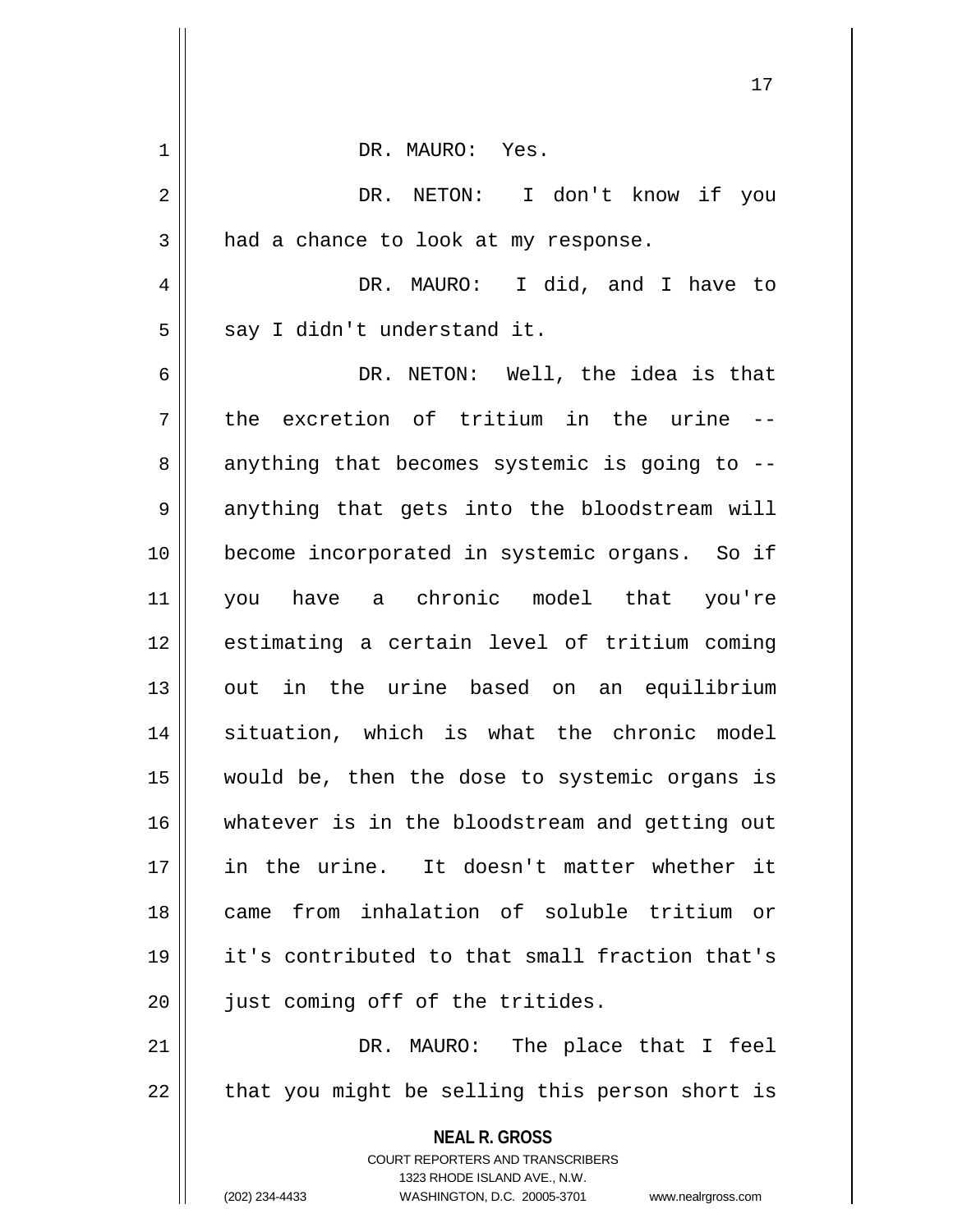| $\mathbf 1$ | if he has a respiratory tract cancer. Then --  |
|-------------|------------------------------------------------|
| 2           | DR. NETON: Oh, no. If you have a               |
| 3           | respiratory tract cancer, then the tritide     |
| 4           | model would give you, this SMT model, would    |
| 5           | give you -- maximize the lung dose.            |
| 6           | DR. MAURO: Stay with me. So if a               |
| 7           | person has a respiratory tract cancer and, in  |
| 8           | theory, he has tritium in the urine -- now,    |
| 9           | any tritium in the urine that you see for this |
| 10          | person, as you said, it could be from two      |
| 11          | sources: one from the tritiated water vapor    |
| 12          | he inhaled; and also from any tritides he      |
| 13          | inhaled that were broken up and, of course,    |
| 14          | cleared. But we know that that contribution    |
| 15          | to the tritium that's in the urine is going to |
| $16$        | be minuscule. And so he may very well have     |
| 17          | inhaled some tritides. And he's got a          |
| 18          | respiratory tract cancer.                      |
| 19          | Now, if you assume all of the                  |
| 20          | tritium that is the exposure he experienced    |
| 21          | was entirely from tritiated water, you look at |
| 22          | his urine, the reconstructed dose to his       |
|             | <b>NEAL R. GROSS</b>                           |

COURT REPORTERS AND TRANSCRIBERS 1323 RHODE ISLAND AVE., N.W.

 $\prod$ 

(202) 234-4433 WASHINGTON, D.C. 20005-3701 www.nealrgross.com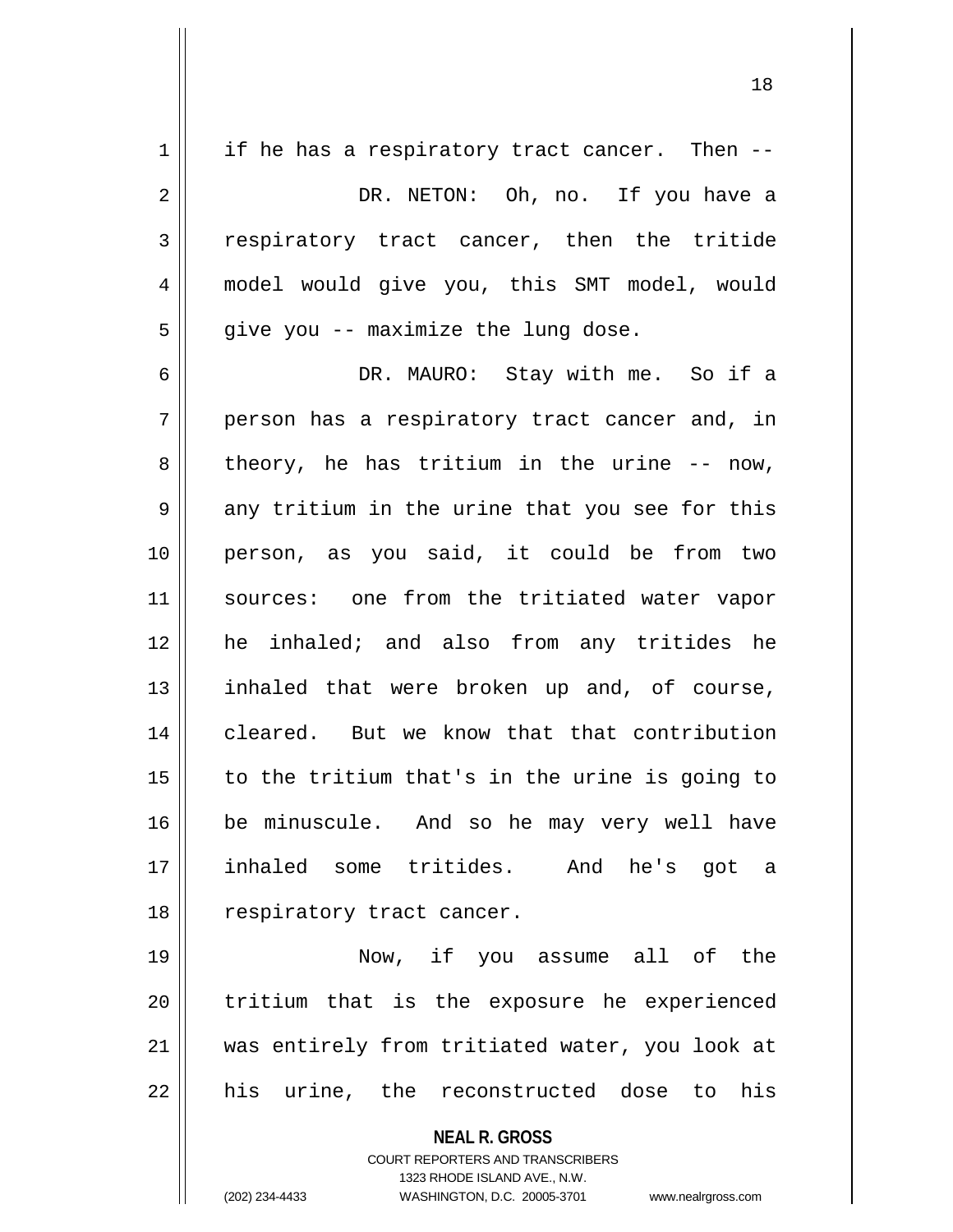1 | lungs, in this case because it's a lung cancer  $2 \parallel$  and you get a lung dose from the inhalation of  $3 \parallel$  tritiated water based on the bioassay samples.

4 || But I'm saying, but wait a minute. 5 || This very same person could have inhaled the 6 || resuspended tritides, you know, from the  $7 \parallel$  swipe. And he's getting both. That's what 8 I'm getting at. He is probably -- and the  $9 \parallel$  bioassay sample is not going to give you any 10 information on what exposure he may have 11 experienced from inhaling tritides. It's not  $12$  | qoing to help you with that.

13 || The only thing that will help you 14 || reconstruct his lung dose from any possible 15 || tritides from resuspension that he might have 16 || gone is by using your resuspension model for  $17$   $\parallel$  tritides  $-$ 

18 || DR. NETON: Yes. Well --

19 DR. MAURO: -- unless I'm not  $20$  || thinking about this right, but that is what  $21$  | seems to make sense to me.

22 DR. NETON: Only for the case of

**NEAL R. GROSS** COURT REPORTERS AND TRANSCRIBERS

1323 RHODE ISLAND AVE., N.W.

(202) 234-4433 WASHINGTON, D.C. 20005-3701 www.nealrgross.com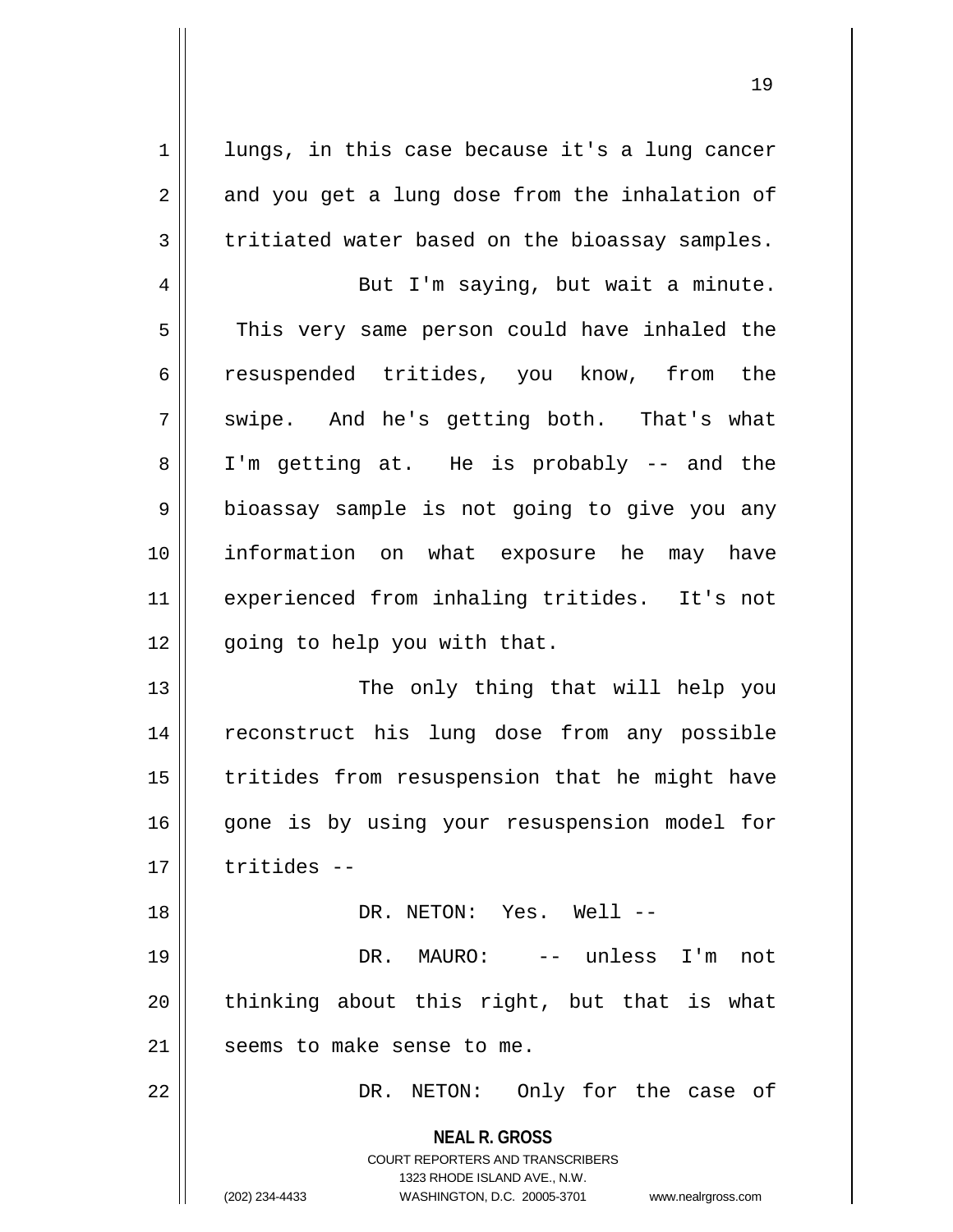**NEAL R. GROSS** COURT REPORTERS AND TRANSCRIBERS 1323 RHODE ISLAND AVE., N.W. 1 || lung cancer, which -- well, prior to 1980, 2 | they're presumptives. It's a presumptive  $3 \parallel$  cancer and it's covered already. But there 4 || may be circumstances where a person with lung 5 || cancer wouldn't qualify based on date of  $6$  | employment or something like that. 7 But you have a point. I have a 8 || feeling that the dose would be pretty small  $9 \parallel$  for the lung from the tritium intake. 10 || The DR. MAURO: Yes, from the 11 || tritiated water, absolutely. 12 DR. NETON: I mean it would be 13 very small. And I highly suspect that the 14 dose would be much larger from the tritide 15 intake. 16 || But under that scenario, you are  $17$  || right. And that is worth addressing. I agree 18 with you. I don't think that the suspended 19 | organ doses should be added. 20 DR. MAURO: Oh, I agree. Yes.  $21$  This is  $-$ 22 | DR. NETON: Okay.

(202) 234-4433 WASHINGTON, D.C. 20005-3701 www.nealrgross.com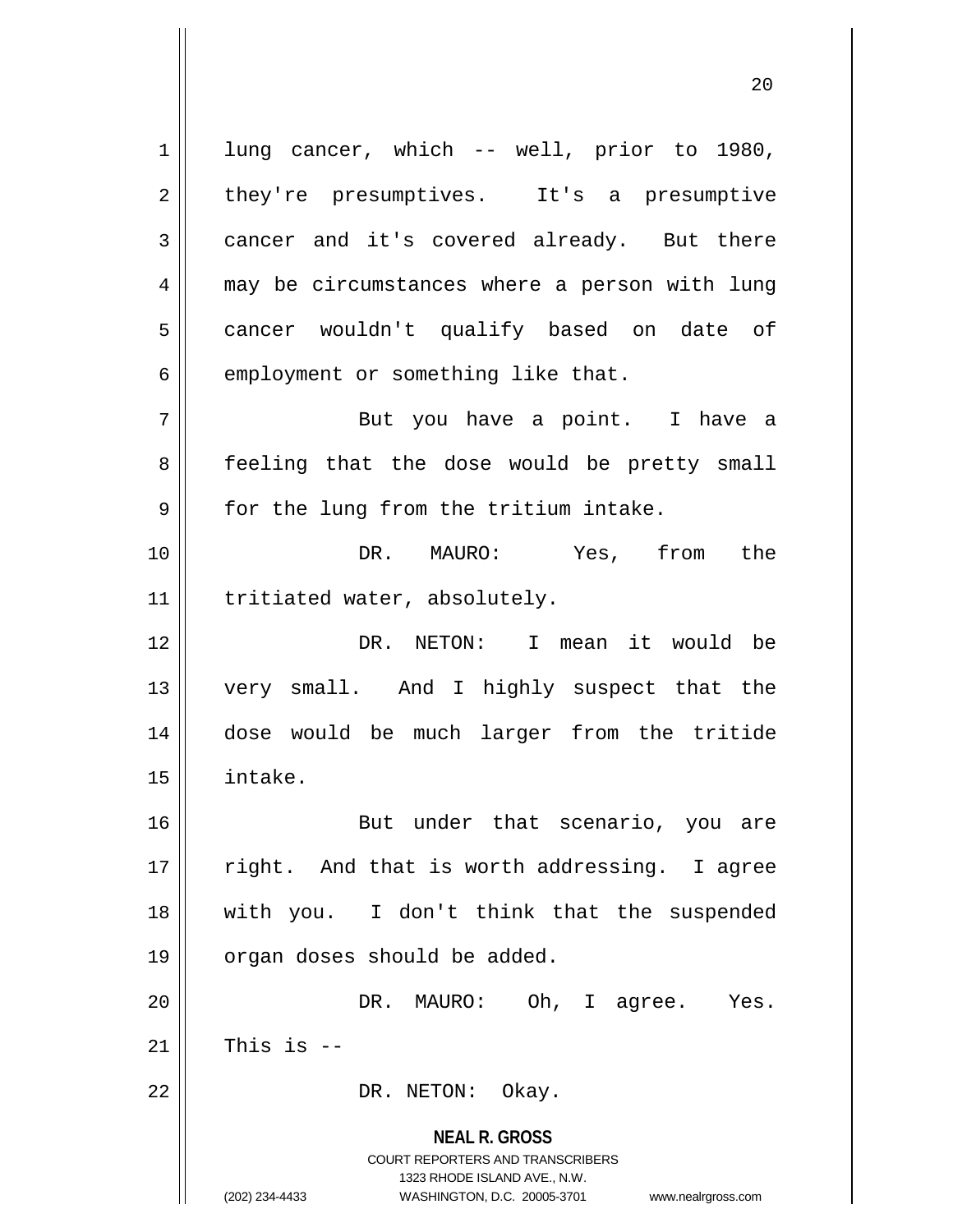**NEAL R. GROSS** COURT REPORTERS AND TRANSCRIBERS 1 DR. MAURO: The only reason I  $2 \parallel$  raised the question was specifically for the 3 | respiratory tract cancer. 4 DR. NETON: I think you have a  $5 \parallel$  point. 6 MR. FITZGERALD: And I think, you  $7 \parallel$  know, as we all agree, you know, we see an 8 implementation detail. So it's certainly 9 Something that can be considered but wouldn't 10 be necessarily holding up the SEC 11 consideration. 12 | DR. NETON: Agreed. 13 COURT REPORTER: This is the Court 14 Reporter. Who was just speaking, please? 15 || MR. FITZGERALD: Oh, I'm sorry. 16 || This is Joe Fitzgerald. 17 Josie, I guess where we end up on  $18$  || this thing is putting the  $-$ - you know, we did 19 express some concerns or at least I expressed  $20$  || some concerns about the, if I can call it,  $21$  | philosophical plausibility, you know, whether  $22$  | one ought to adopt a model in the absence of

1323 RHODE ISLAND AVE., N.W.

(202) 234-4433 WASHINGTON, D.C. 20005-3701 www.nealrgross.com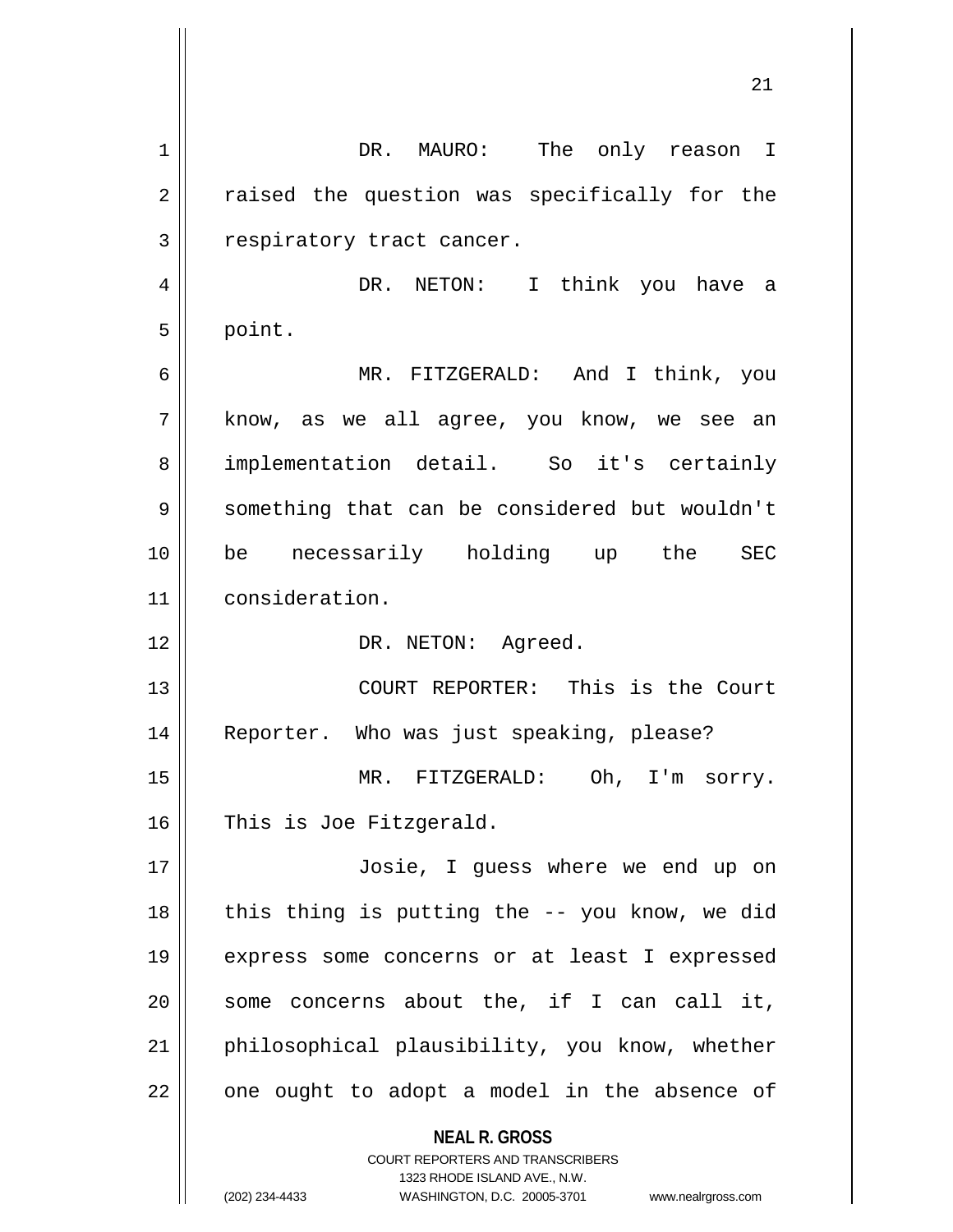1 actual site monitoring information for the  $2 \parallel$  tritides and use this, certainly the tritium.  $3 \parallel$  But we have gone through that in quite a bit 4 | of detail. And, really, it's not germane to 5 what we are talking about here. That's  $6 \parallel$  something for the Board to deal with as they 7 || have dealt with in the past.

8 || But beyond that, I think, as I  $9 \parallel$  said earlier, this is no longer a test of 10 exposure potential, which was our biggest 11 concern about having reliance on a model with 12 these variables. I think certainly there is 13 || no question these are proven variables. The 14 methodologies have been out there. And NIOSH 15 has adopted a conservative, you know, value 16 for these variables.

17 || So I think we're fine with this as 18 it stands right now.

19 CHAIR BEACH: Okay. And, Paul, do 20 || you have any comments? This is Josie.

21 MEMBER ZIEMER: I was getting off  $22$   $\parallel$  of the mute button there.

> **NEAL R. GROSS** COURT REPORTERS AND TRANSCRIBERS 1323 RHODE ISLAND AVE., N.W. (202) 234-4433 WASHINGTON, D.C. 20005-3701 www.nealrgross.com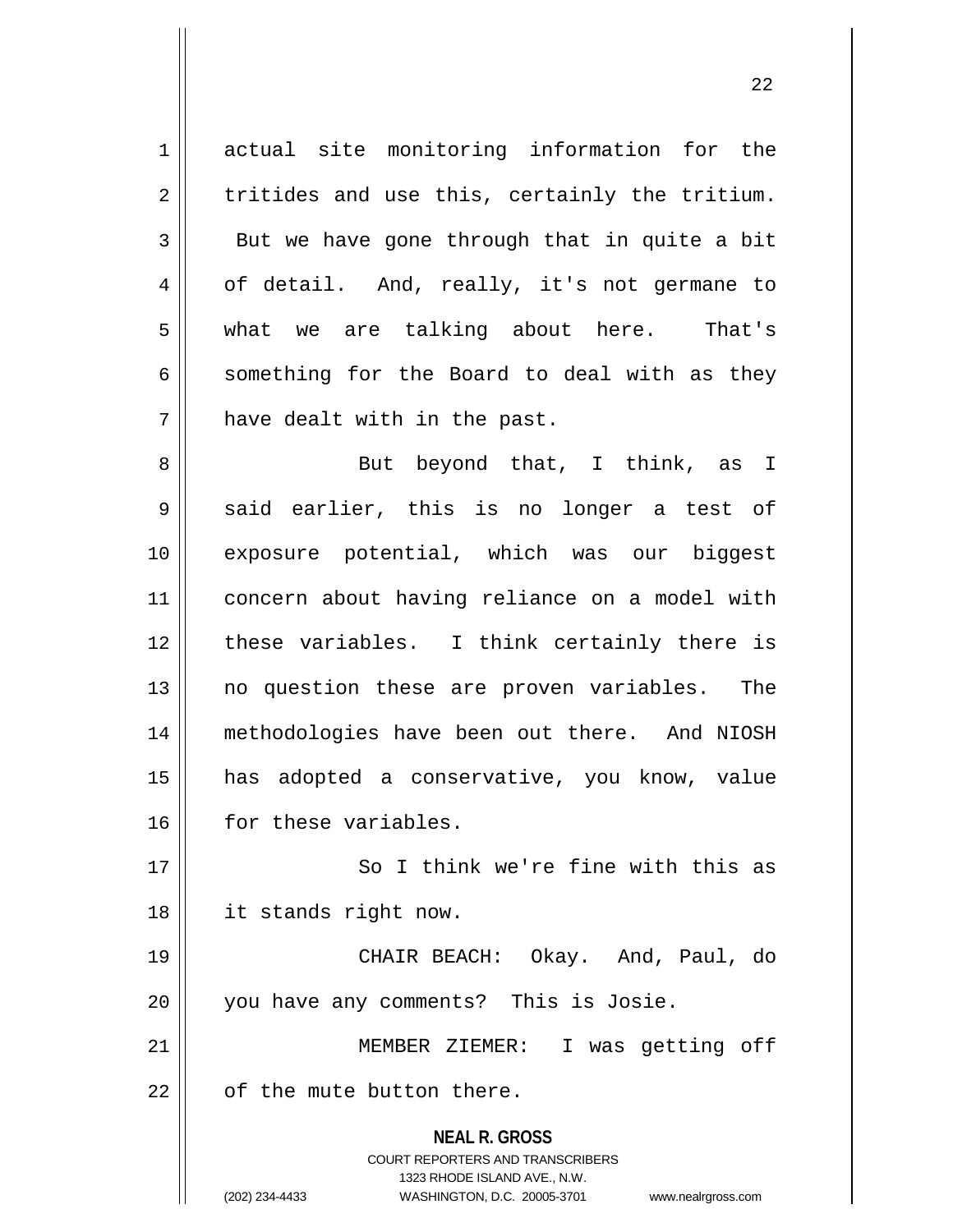**NEAL R. GROSS** COURT REPORTERS AND TRANSCRIBERS 1323 RHODE ISLAND AVE., N.W. (202) 234-4433 WASHINGTON, D.C. 20005-3701 www.nealrgross.com 1 | I do agree with John's comments on  $2 \parallel$  the lung dose, but, as you say, that's kind of  $3 \parallel$  a separate issue at this point, you know. 4 CHAIR BEACH: Okay. Thank you.  $5 \parallel$  And, Brad, anything else? 6 MEMBER CLAWSON: No. I just want  $7 \parallel$  to make sure with who's going to get this, 8 || it's been a little bit confusing, but I 9 | appreciate it. No more comments. Thanks. 10 CHAIR BEACH: Okay. And this is 11 Josie again. I do agree with this. I do want 12 to understand. Will this become a Site 13 || Profile issue and something we will track in 14 our Site Profile discussions, the 15 implementation details like this? 16 DR. NETON: Of this model? 17 CHAIR BEACH: Yes. 18 || DR. NETON: Yes, I think so. 19 CHAIR BEACH: Okay. I just wanted 20 | to make sure of that. 21 || So, with no other comments, Jim, I  $22 \parallel$  think we can go on to 1B. And I think we all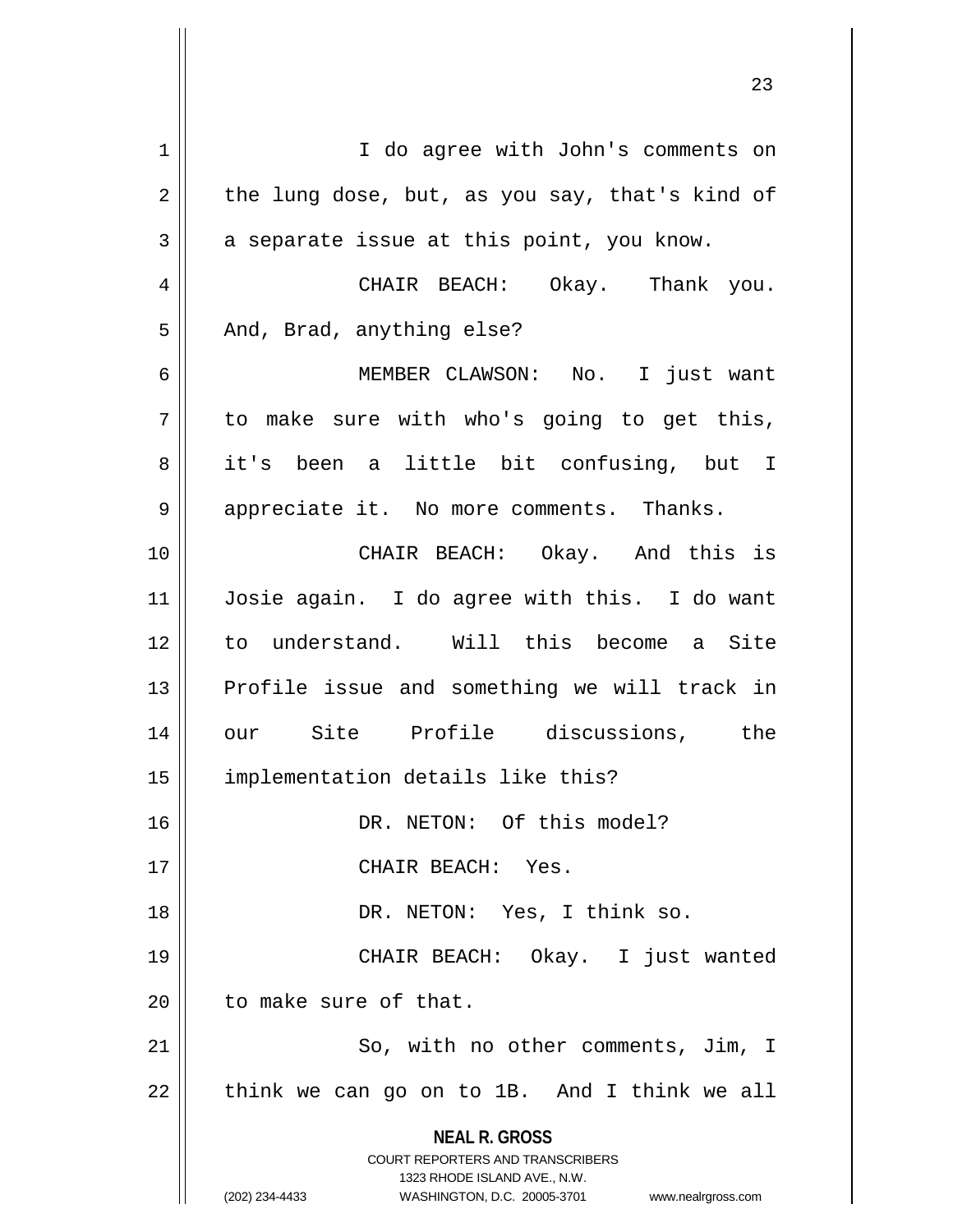$1 \parallel$  agree to accept that 1A is completed. 2 || DR. NETON: Okay. 3 || CHAIR BEACH: Thank you. 4 DR. NETON: Okay. 1B was to  $5 \parallel$  ascertain the identity of the operators who  $6 \parallel$  actually work with the materials and the scrap 7 T recovery workers who worked on the material 8 post-1980. And we believe that we have the 9 names of all the workers who handled the 10 || stable metal tritide, both the operators and  $11$  | the scrap recovery workers. 12 I know that Joe earlier in the 13 week raised the question about how well we 14 || knew the scrap recovery workers, but we have 15 || gone through the documents that were cited in 16 || the SRDB, Site Research Database. And it 17 seems clear to me that the folks who were 18 doing scrap recovery were named in those 19 documents. I think there were eight people. 20 CHAIR BEACH: Yes. And this is 21 Josie again. I looked. The one document, in  $22 \parallel$  particular, was the 107797 that listed  $-$ 

> COURT REPORTERS AND TRANSCRIBERS 1323 RHODE ISLAND AVE., N.W.

**NEAL R. GROSS**

(202) 234-4433 WASHINGTON, D.C. 20005-3701 www.nealrgross.com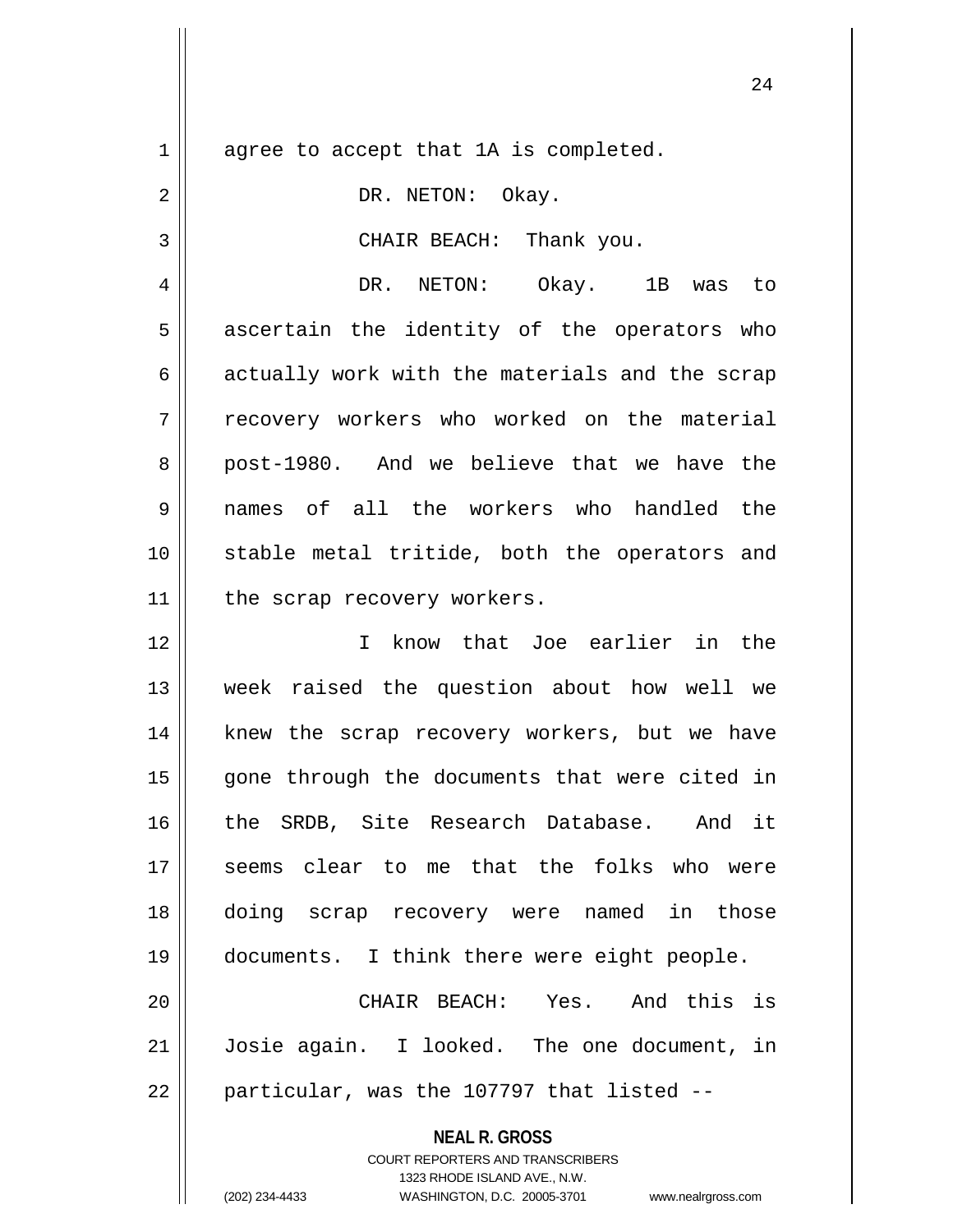|    | ر ے                                                                                                 |
|----|-----------------------------------------------------------------------------------------------------|
| 1  | DR. NETON: Exactly.                                                                                 |
| 2  | CHAIR BEACH: -- the eight names.                                                                    |
| 3  | DR. NETON: Yes. It's a lot -- my                                                                    |
| 4  | recollection, I think they're all there.                                                            |
| 5  | CHAIR BEACH: Well, there was                                                                        |
| 6  | another time period referenced. That was in                                                         |
| 7  | R-108. And then there was another one                                                               |
| 8  | referenced in SW-8. That was prior to before                                                        |
| 9  | it was moved, but I didn't see any names                                                            |
| 10 | listed there. And I'm wondering if you're                                                           |
| 11 | assuming it's the same names or --                                                                  |
| 12 | DR. NETON: Well, maybe Mel could                                                                    |
| 13 | help me out with this, but my impression was                                                        |
| 14 | that the scrap recovery was all conducted in                                                        |
| 15 | that one room.                                                                                      |
| 16 | DR. CHEW: That is correct, Jim.                                                                     |
| 17 | CHAIR BEACH: Well, based on the                                                                     |
| 18 | documents you cited, there was one<br>that                                                          |
| 19 | discussed that it had been moved.                                                                   |
| 20 | MR. FITZGERALD: Well, you know --                                                                   |
| 21 | go ahead.                                                                                           |
| 22 | CHAIR BEACH: No. Go ahead.                                                                          |
|    | <b>NEAL R. GROSS</b>                                                                                |
|    | <b>COURT REPORTERS AND TRANSCRIBERS</b>                                                             |
|    | 1323 RHODE ISLAND AVE., N.W.<br>(202) 234-4433<br>WASHINGTON, D.C. 20005-3701<br>www.nealrgross.com |
|    |                                                                                                     |

 $\mathop{||}$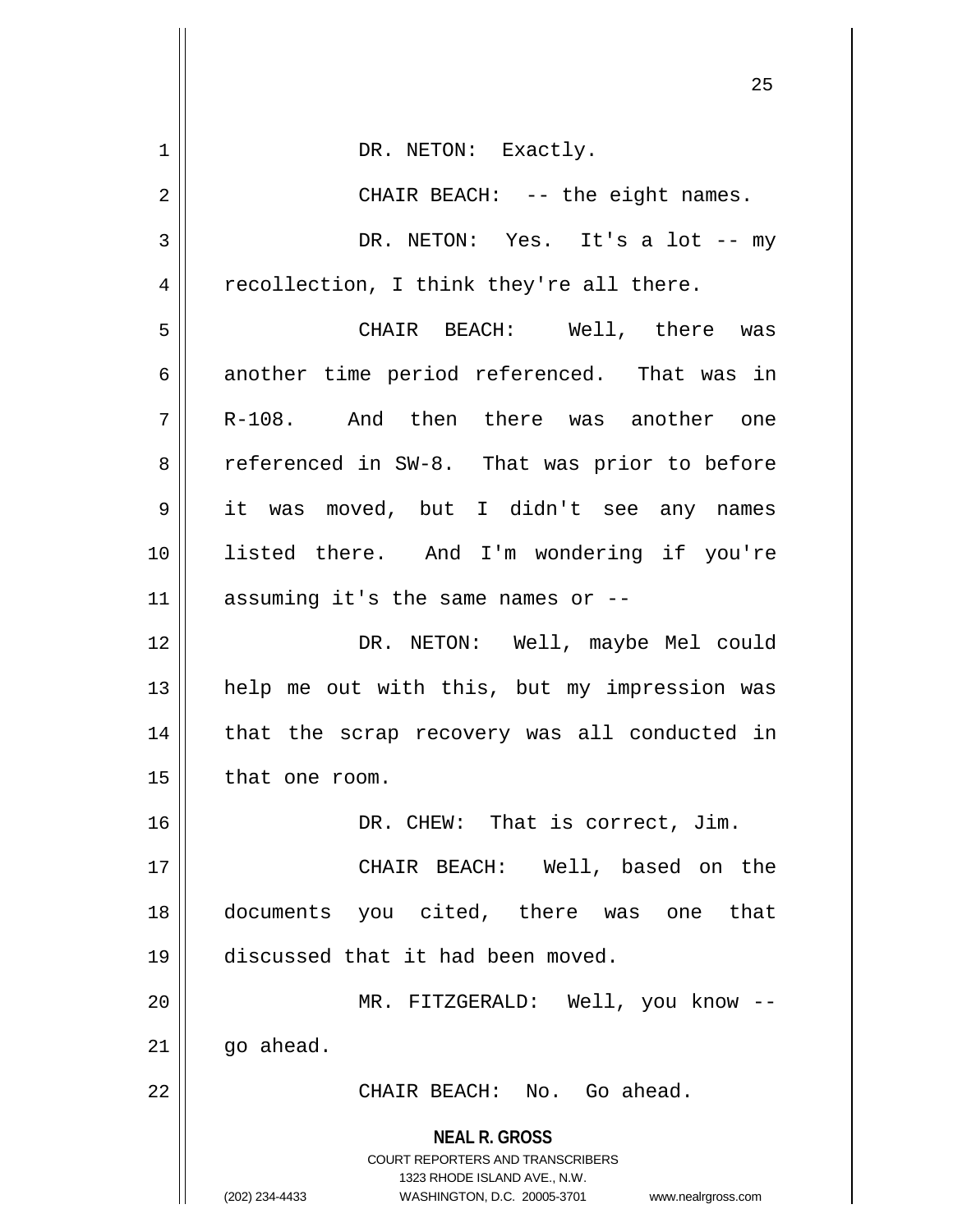**NEAL R. GROSS** COURT REPORTERS AND TRANSCRIBERS 1 MR. FITZGERALD: This is Joe 2 || Fitzgerald again. I participated in two to  $3 \parallel$  three interviews. And, you know, we had gone 4 through in some detail back in 2008, at the 5 | beginning of this inquiry on tritides. 6 In the context of the interviews  $7 \parallel$  and the discussion with the production side, 8 you know, this was before Brant and I did our 9 research down in Oak Ridge to nail down what 10 || the circumstances and history were on the 11 || scrap recovery. 12 || So the focus -- and you recall 13 hearing Brant say at a number of Work Group 14 meetings, you know, I know the -- I guess it 15 was either 10 or 11 operators by name that 16 were involved in the production. 17 || So the context was production. 18 || And, as the interview notes suggest, these are 19 the production operators. When we got into  $20$  || the recycle, you know, this was after those 21 interviews. 22 And then the discussion was who --

1323 RHODE ISLAND AVE., N.W.

(202) 234-4433 WASHINGTON, D.C. 20005-3701 www.nealrgross.com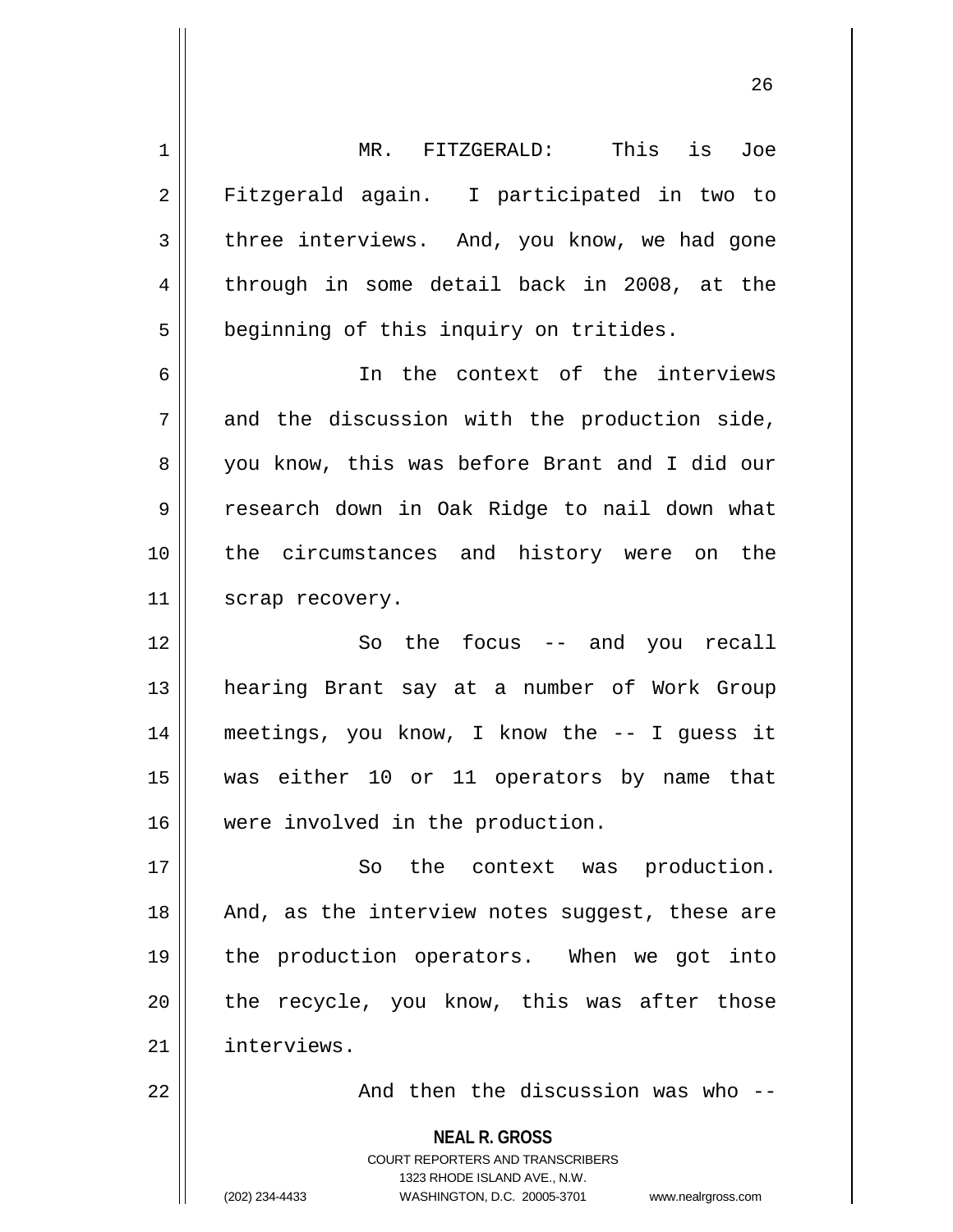**NEAL R. GROSS** 1 | you know, in my opinion, based on the  $2 \parallel$  interviews, these earlier interviews, is that 3 it's some subset of those eight, no question. 4 || They weren't additional people, but my 5 question for you, Jim, as I said in my  $6 \parallel$  clarification note, was, other than the one 7 individual that's actually named in one of the 8 interviews; in fact, the SRDB that you 9 || actually cited in your response to my note, as 10 having quote, "ran it" in R-108, it's just a 11 little ambiguous as to what subset. Was it 12 || just that one individual? In other words, he 13 just didn't run it. What, did he manage it? 14 Did he have additional numbers? Or does it 15 matter? 16 || Are you going to assume that those 17 eight were the individuals that would have 18 || been exposed in the entire production process, 19 whether it's the front end or the back end. 20 They would be given credit for whatever doses 21 in R-108 occurred. 22 || You know, it just wasn't clear how

> COURT REPORTERS AND TRANSCRIBERS 1323 RHODE ISLAND AVE., N.W.

(202) 234-4433 WASHINGTON, D.C. 20005-3701 www.nealrgross.com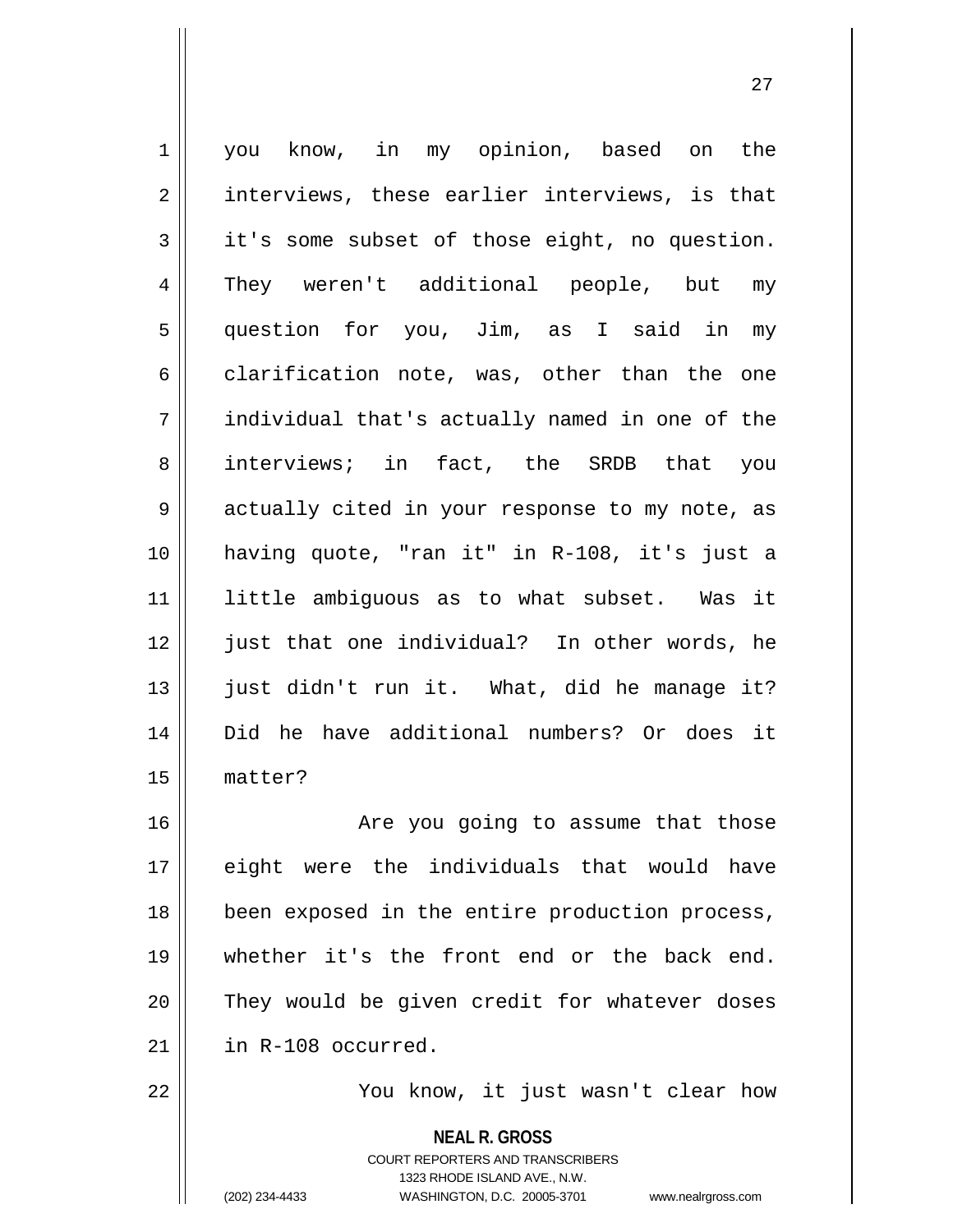**NEAL R. GROSS** COURT REPORTERS AND TRANSCRIBERS 1 you were going to approach that, because I  $2 \parallel$  think there is some ambiguity. There is not  $3 \parallel$  as much precision on the named individuals in  $4 \parallel$  the back end and in the 1980s as there were in  $5 \parallel$  the production phase. I think they're the  $6 \parallel$  same people, but I'm not sure if it's a small  $7 \parallel$  subset, one person, a few people, or, 8 actually, all eight were equally involved in  $9 \parallel$  the scrap recovery. 10 DR. NETON: I was not part of the 11 interview process. So I'm a little bit at a 12 disadvantage here, but our intent would be 13 that any of the named individuals would be 14 considered to have handled stable metal 15 | tritides. 16 || But my reading of the SRDB-107797, 17 || if you go through it, it says, "Now let's move 18 || on, and please describe to me scrap recovery." 19 And in part of that sequence, there is a 20 listing of, I think, eight names that were 21 | provided. 22 || It doesn't say anything about --

1323 RHODE ISLAND AVE., N.W.

(202) 234-4433 WASHINGTON, D.C. 20005-3701 www.nealrgross.com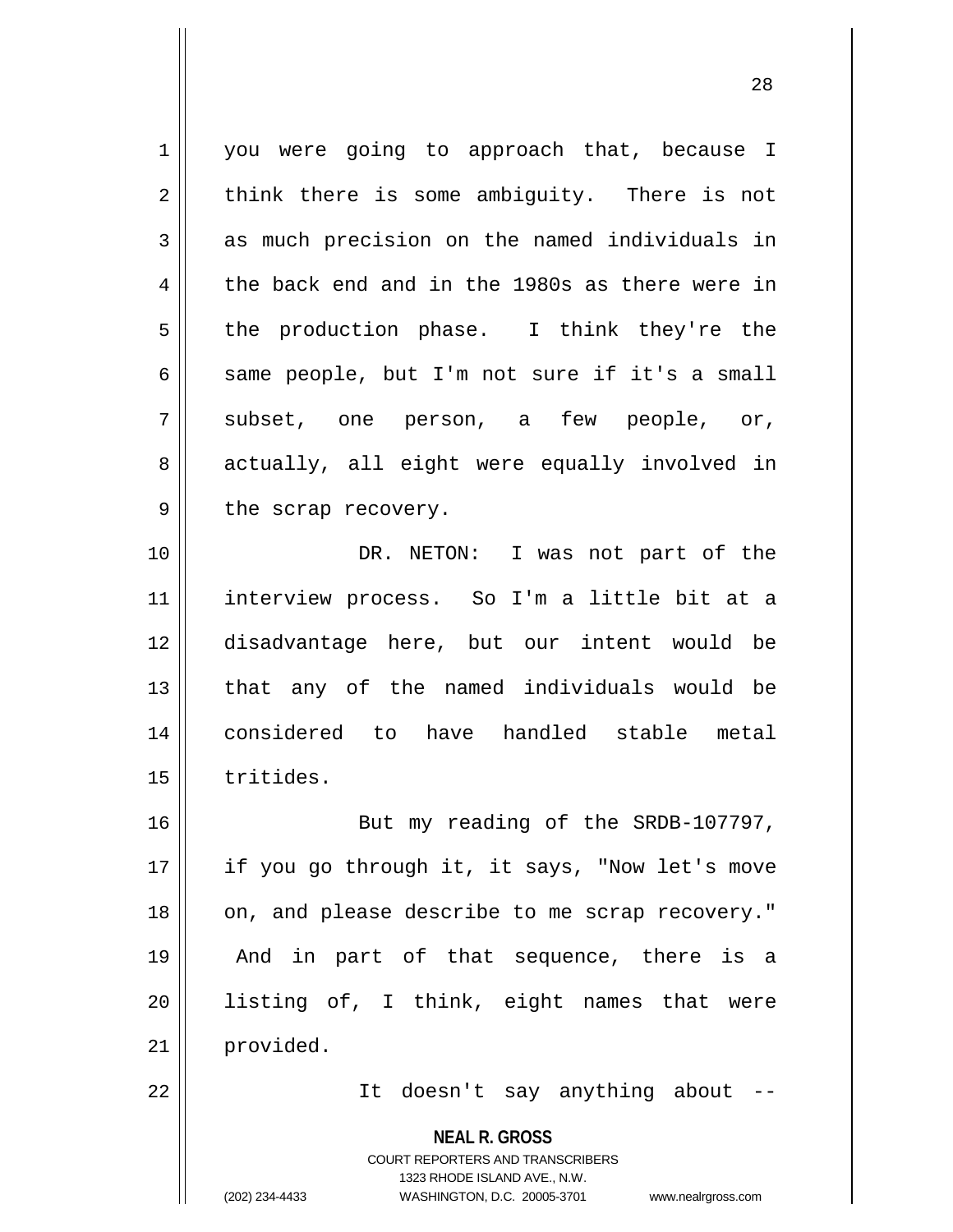1 | it doesn't qualify any particular way, to my  $2 \parallel$  recollection, in the  $-$ 

3 DR. CHEW: Hey, Jim, this is Mel. 4 | Let me just jump in for a second. Joe and 5 | Working Group, there are two SRDBs you need to 6 |  $\vert$  look at, and they're in the report: 107797  $7 \parallel$  and 55962.

8 || The specific question was asked, 9 || "Who worked in R-108 (scrap recovery)?" And 10 || in total, there were nine technicians and 11 || seven professionals who worked in development, 12 production, and scrap recovery. Quite a bit 13 || of the technicians worked in scrap recovery. 14 || And they were identified in one of the two 15 SRDBs I had mentioned. I think there are a 16 total of like six or seven in total.

18 || DR. CHEW: So that's all clear. 19 MR. FITZGERALD: So Mel, I'm 20 looking at 797. And I see the reference to  $21$  | the text. They're listed by name.

17 || MR. FITZGERALD: Okay.

22 || DR. CHEW: Right. And they said

**NEAL R. GROSS** COURT REPORTERS AND TRANSCRIBERS

1323 RHODE ISLAND AVE., N.W.

(202) 234-4433 WASHINGTON, D.C. 20005-3701 www.nealrgross.com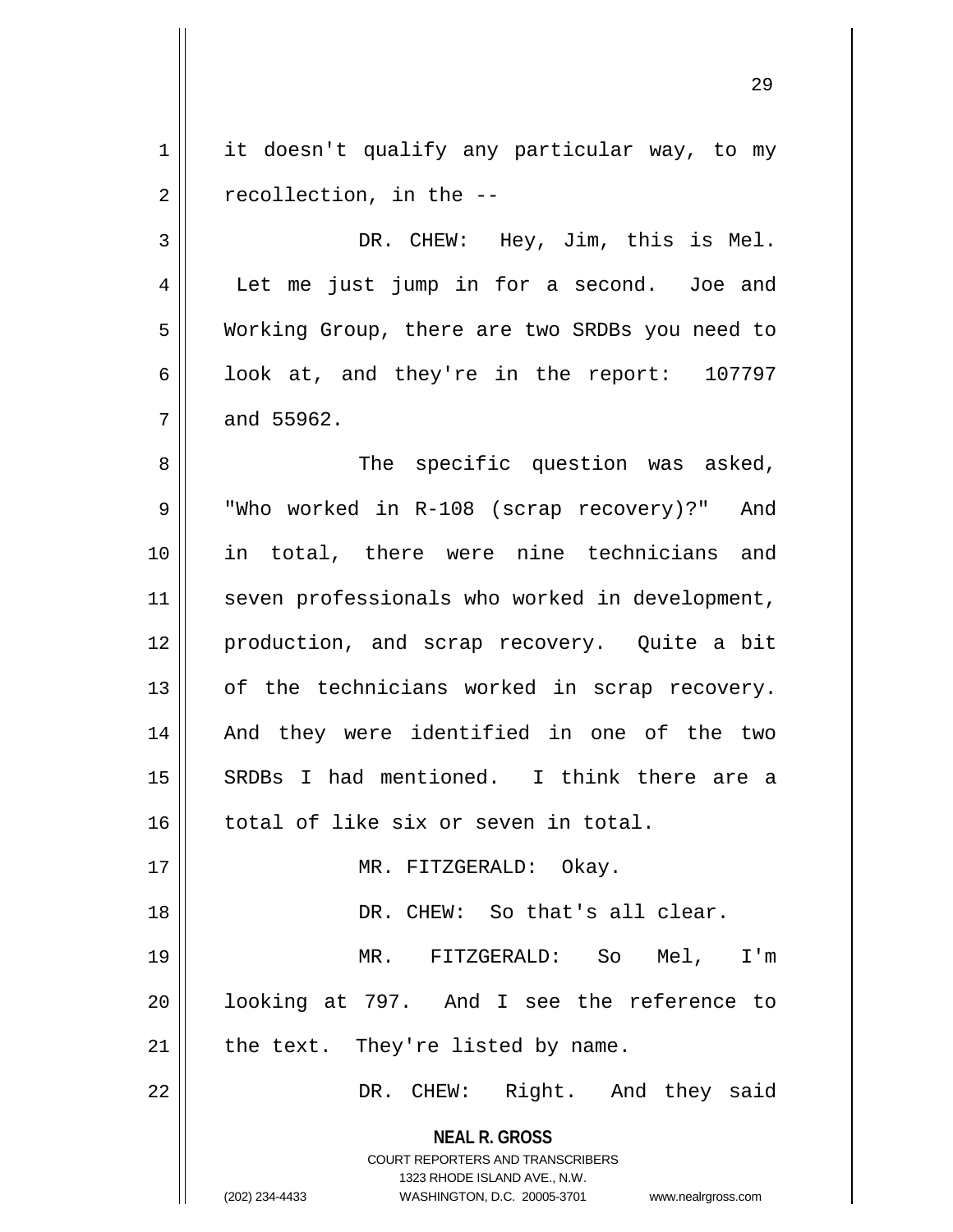**NEAL R. GROSS** COURT REPORTERS AND TRANSCRIBERS 1323 RHODE ISLAND AVE., N.W. 1 || it's R-108, Joe. And I think you had 2 confirmed with Brant that the tritide of 3 | interest only showed up in 1984. 4 || MR. FITZGERALD: Right. And 797,  $5 \parallel$  can you help me on where the operator,  $6 \parallel$  operator or operators, are named for --7 DR. CHEW: Well, the operators 8 || were mentioned in 55962. 9 MR. FITZGERALD: Okay. But I'm 10 just saying that, really, what is in 797 is 11 | the text. 12 || DR. CHEW: Right. 13 || MR. FITZGERALD: Okay. 14 DR. CHEW: You have to put the two  $15$ 16 MR. FITZGERALD: Yes. 17 || DR. CHEW: You have to put the two 18 together and then sort out because some of 19 them, technicians, also worked on the 20 || development and production. And we sorted all  $21$  | through, put all of the names together. There 22 || are several people, not to be named, that

(202) 234-4433 WASHINGTON, D.C. 20005-3701 www.nealrgross.com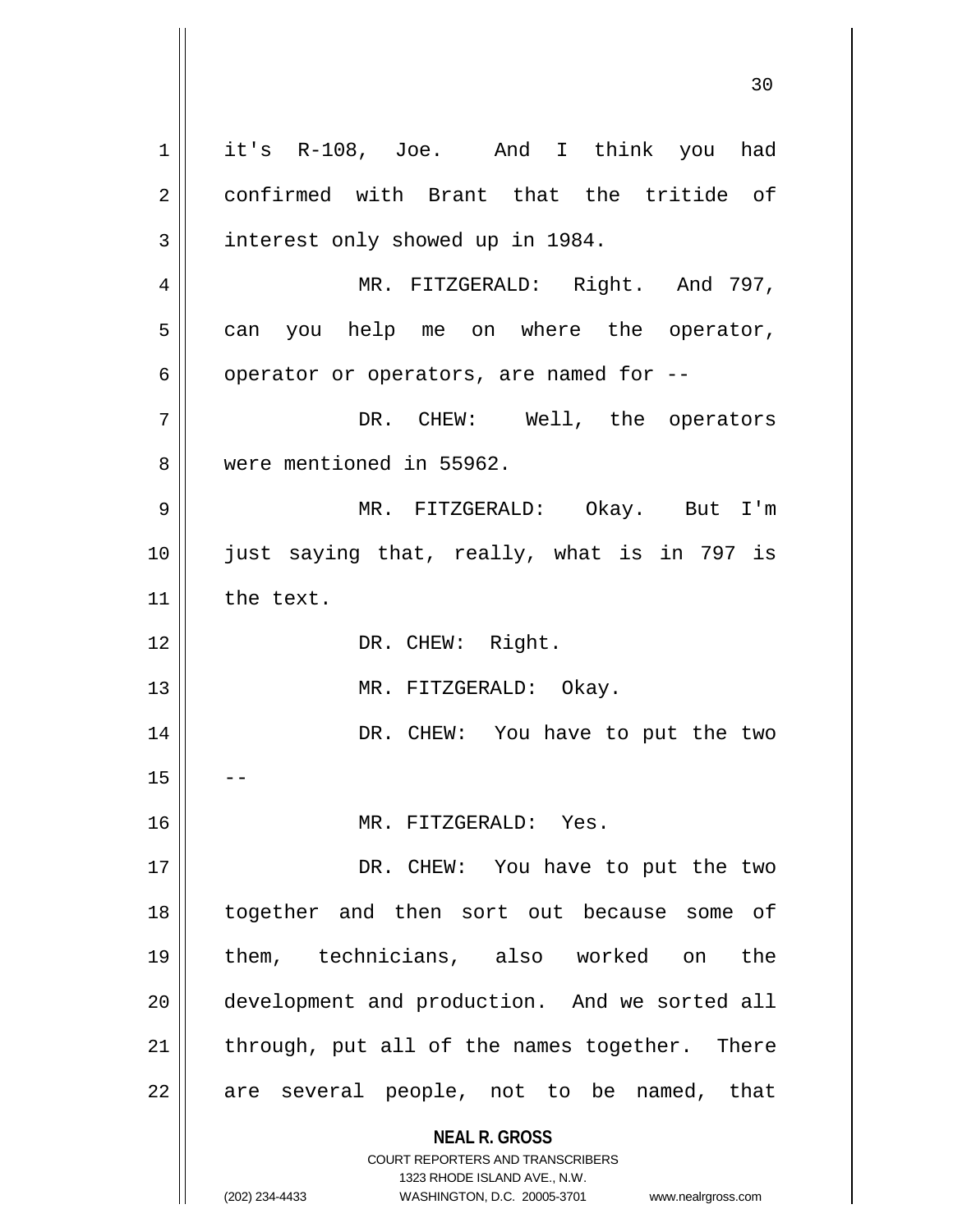1 worked both in development and the scrap  $2 \parallel$  recovery, but the one that you're looking at 3 is the one that was clearly asked for and 4 identified in R-108 that worked on scrap  $5$   $\parallel$  recovery. And those are the technical --

6 MR. FITZGERALD: Now, just for  $7 \parallel$  clarity's sake -- and this was the reason I 8 and raised this as a clarification question. 9 In the 562 one, there was an explicit 10 statement that one individual ran it. Is that  $11$  the operator that you are referring to in that 12 one, in 962?

13 DR. CHEW: Yes. Yes.

14 || MR. FITZGERALD: Okay.

15 DR. CHEW: That person was 16 || responsible for running the operation along 17 with the technician. And I think there were 18 || one or two professionals that also joined in 19 on the scrap recovery. But primarily, the 20 || scrap recovery was run by technicians with the 21 person that you had mentioned as being the 22 | person responsible.

#### **NEAL R. GROSS**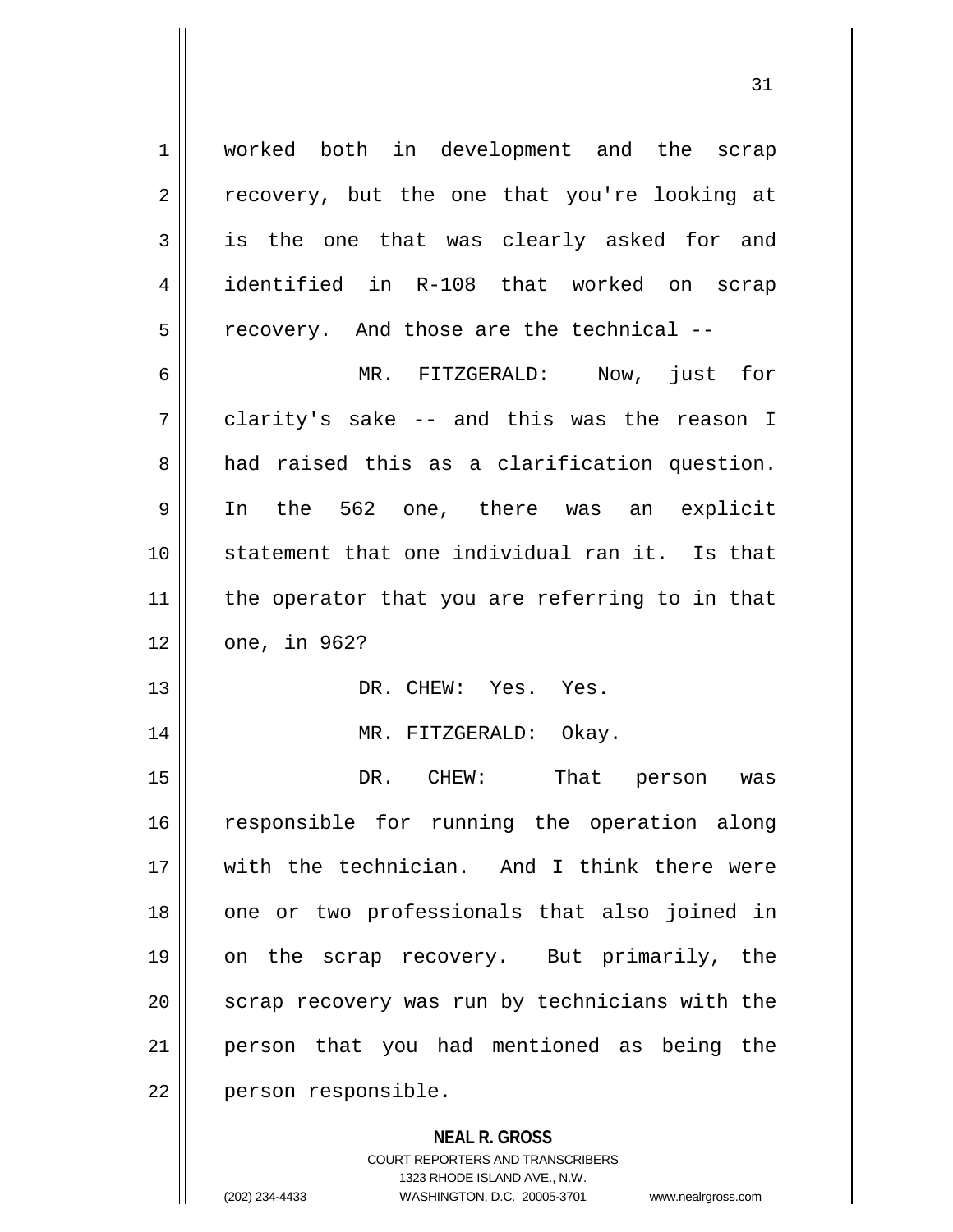1 MR. FITZGERALD: Okay. That detail  $2 \parallel$  isn't quite as clear in here, but certainly 3 you have the one operator in 562 in the SRDB. 4 || And then you have lists of so-called 5 l technicians.

6 || But you're saying you went through  $7 \parallel$  the list of technicians, married that up with 8 the other name, and between the two, you could 9 nail down who -- not the technicians or 10 support staff because those are covered under 11 the model, but the named, so-called named 12 || operators, you can actually finger more than 13  $\parallel$  that one individual who was named in 562. 14 || DR. CHEW: Correct. 15 || MR. SMITH: This is Billy Smith. 16 The SRDB number is 55962. 17 MR. FITZGERALD: 962, right, 962. 18 MR. SMITH: Right. It lists in 19 that particular document eight technicians  $20$  || that worked in R-108. In 107797, it listed 8

21 || people in that document, 7 of which are 22 || professionals. There's one technician listed

> **NEAL R. GROSS** COURT REPORTERS AND TRANSCRIBERS

> > 1323 RHODE ISLAND AVE., N.W.

(202) 234-4433 WASHINGTON, D.C. 20005-3701 www.nealrgross.com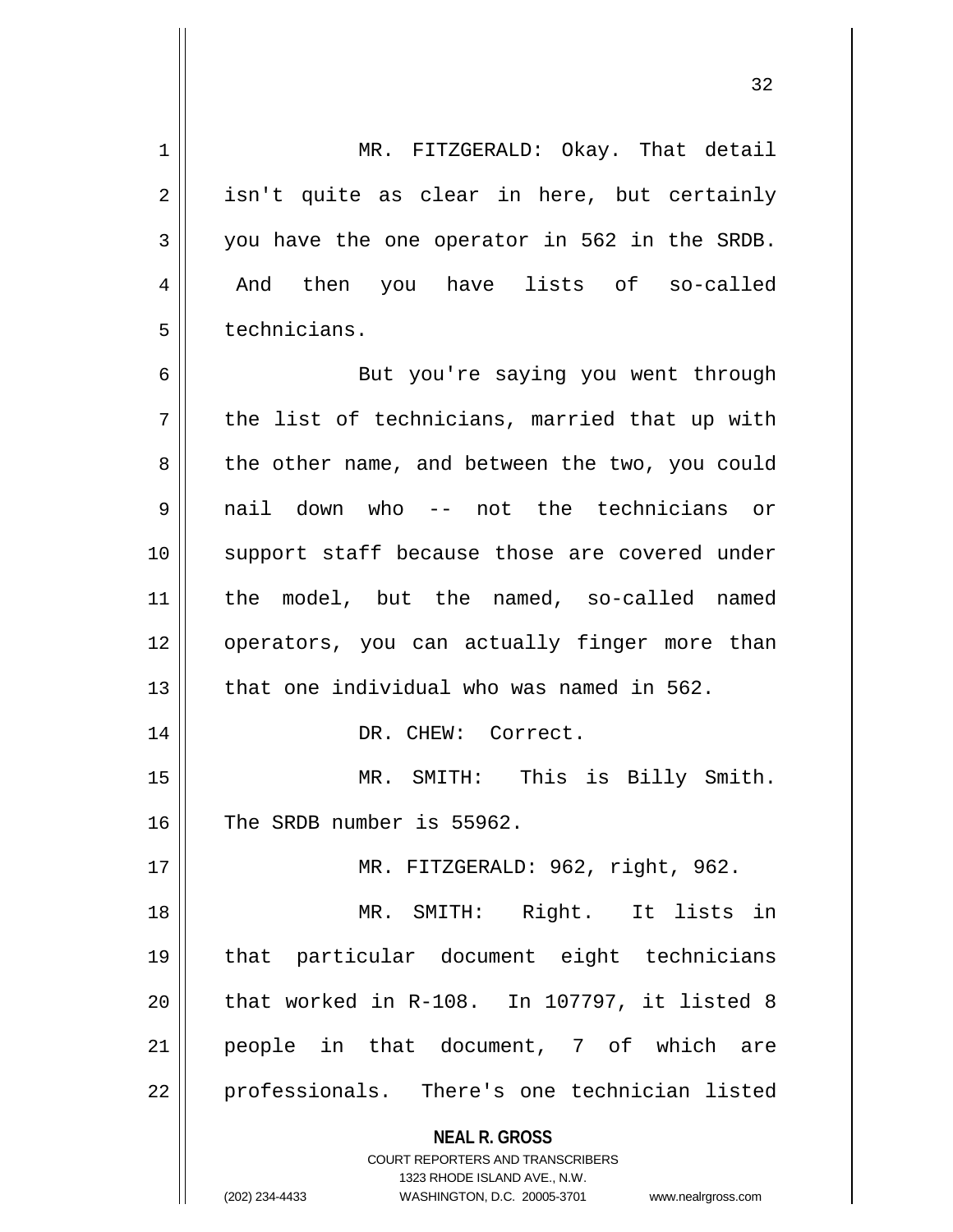1 || in that list that's not in the list shown on  $2 \parallel 55962.$ 

3 MR. FITZGERALD: Well, not to get 4 || this more confusing than it's becoming, but  $5 \parallel$  962, the listing at the bottom of the first  $6 \parallel$  page, where there's eight individuals listed,  $7$  those are sort of a combination of technicians 8 and chemists and other operators. So you've  $9 \parallel$  got a mixed bag there.

10 || The Contract What is listed in 797 are 11 unequivocally the rad techs in 108. That's 12 | pretty clear.

13 DR. CHEW: They were not 14 || necessarily rad techs. They were chem techs.

15 MR. FITZGERALD: Or chem techs. 16 It's just the techs in 108.

17 DR. CHEW: Correct. Correct.

18 MR. FITZGERALD: So that's what 19 || you have there. 20 | DR. CHEW: Correct.

21 || MR. FITZGERALD: All I was trying 22 || to do is beyond the techs and the support

> **NEAL R. GROSS** COURT REPORTERS AND TRANSCRIBERS

> > 1323 RHODE ISLAND AVE., N.W.

(202) 234-4433 WASHINGTON, D.C. 20005-3701 www.nealrgross.com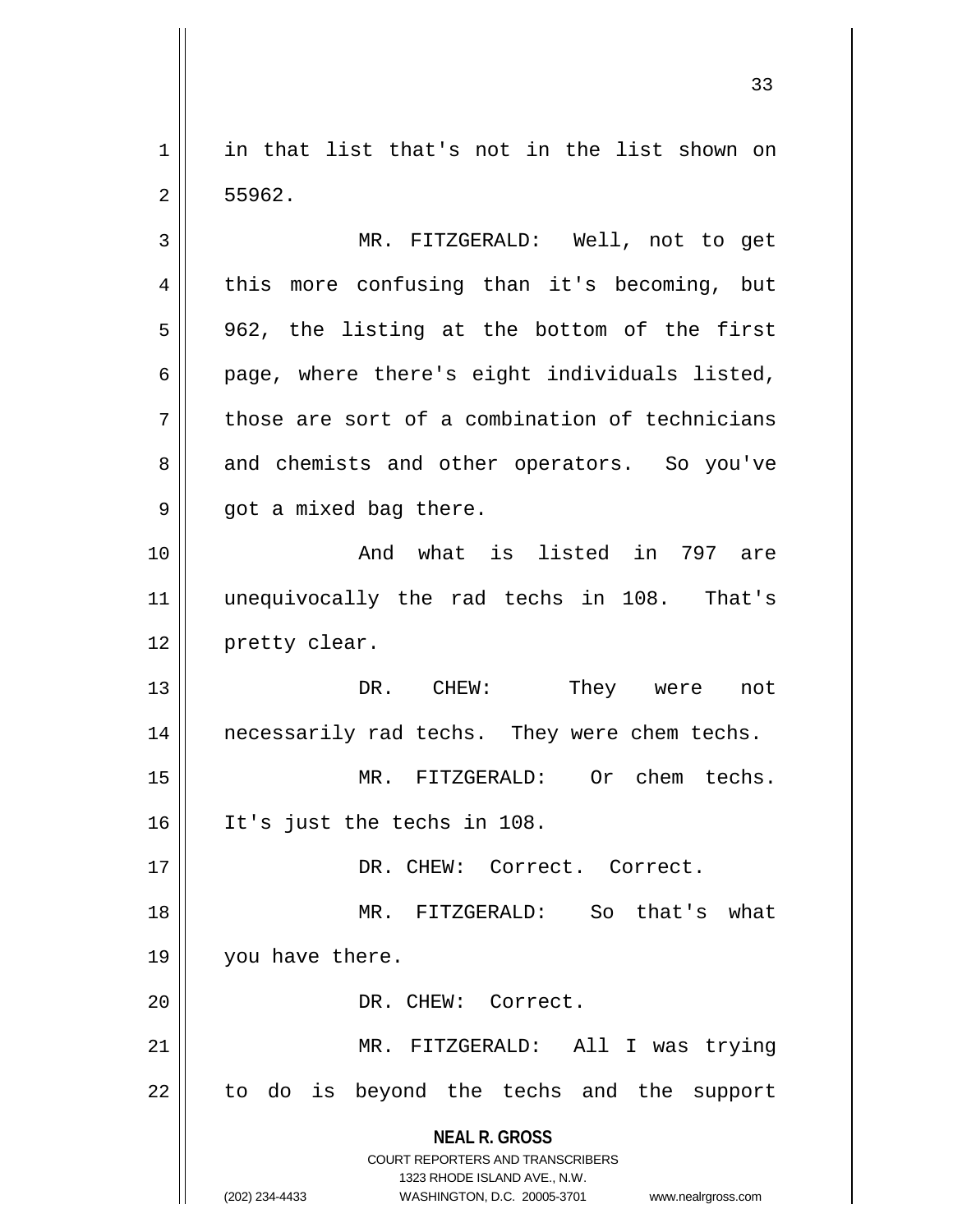**NEAL R. GROSS** COURT REPORTERS AND TRANSCRIBERS 1323 RHODE ISLAND AVE., N.W. (202) 234-4433 WASHINGTON, D.C. 20005-3701 www.nealrgross.com 1 || folks, trying to figure out, other than the  $2 \parallel$  one individual who is fingered in 962 as being  $3 \parallel$  the one who ran it, were there any other 4 | operators? And I guess what I hear, Mel, you  $5 \parallel$  saying that yes, you went through this, even 6 | though I don't quite -- I don't quite see it 7 in this collection of interviews, but you went 8 || through this and figured out there were some 9 || other non-techs, non-support people besides 10 this one individual, who would have been 11 involved with 108. 12 || **DR. CHEW:** That is true. 13 MR. FITZGERALD: And you know him  $14$  | by name? 15 || DR. CHEW: Yes, sir. 16 MR. FITZGERALD: Okay. Because 17 that is not jumping out from these three 18 interview notes, but that is fine. That is 19 || the question. As we have done, as Brant and 20 you had done on the production side, the front  $21$  | end, have you done that on the back end? 22 || And that was the original question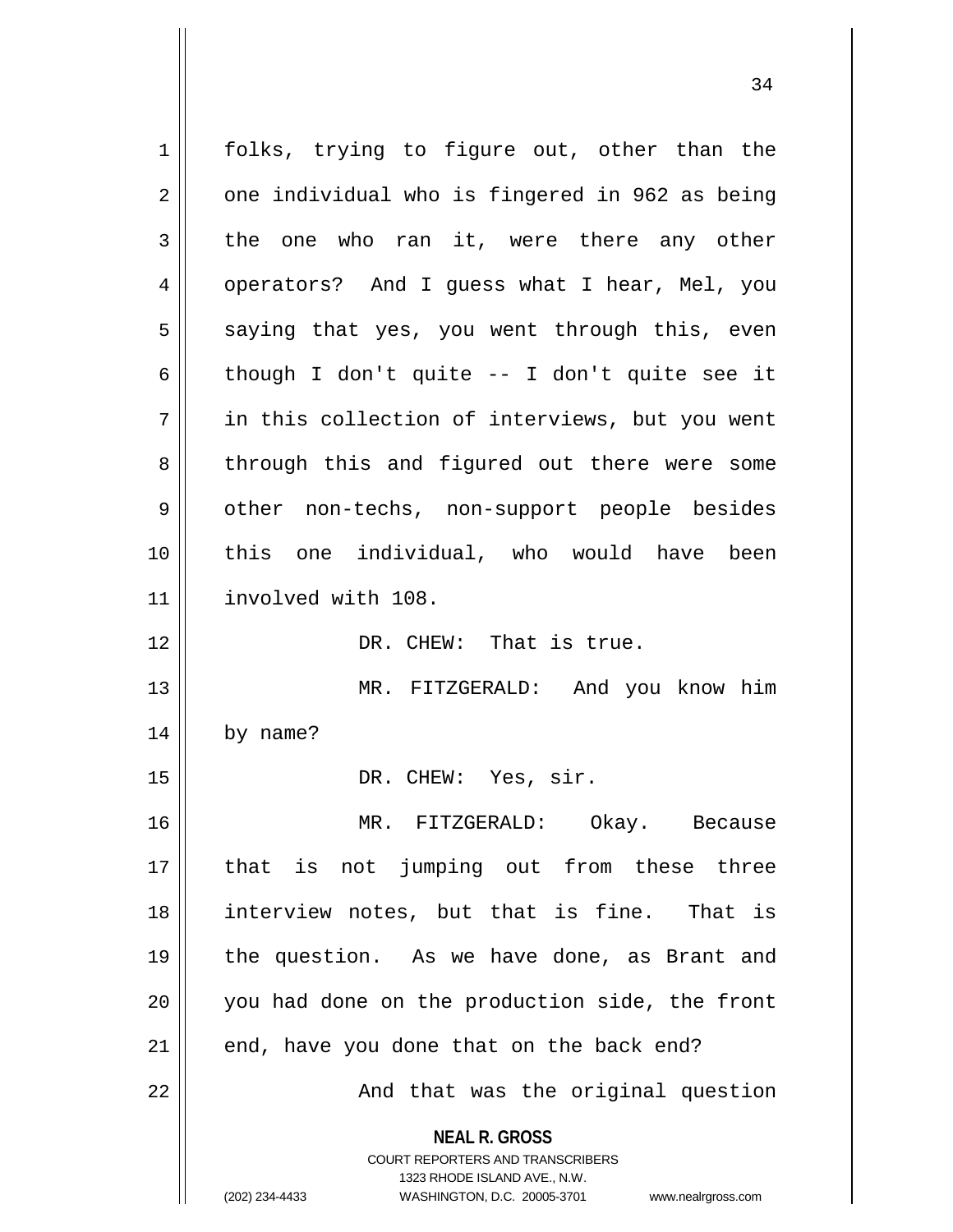**NEAL R. GROSS** COURT REPORTERS AND TRANSCRIBERS 1323 RHODE ISLAND AVE., N.W. (202) 234-4433 WASHINGTON, D.C. 20005-3701 www.nealrgross.com  $1 \parallel$  that came out of the Work Group the last time.  $2 \parallel$  And obviously we wouldn't have raised it, nor  $3 \parallel$  would the Work Groups have spent time on it if 4 it were in these old interviews because we  $5 \parallel$  certainly had access to them. So it wasn't 6 clear at that time. 7 || So you're saying you do have that 8 information? 9 DR. CHEW: Yes, sir. 10 CHAIR BEACH: Okay. So this is 11 Josie. I have a question, probably for Mel. 12 Would it be any problem to contact the one 13 individual who is listed that ran the 14 || operation just to verify names so that we are 15 not missing anyone, with a phone call 16 interview? 17 || DR. CHEW: I will let Jim give me  $18$  | the authority to do so. 19 CHAIR BEACH: Yes. 20 || DR. NETON: I don't see any reason 21 || why we couldn't do that. 22 || CHAIR BEACH: Joe, what do you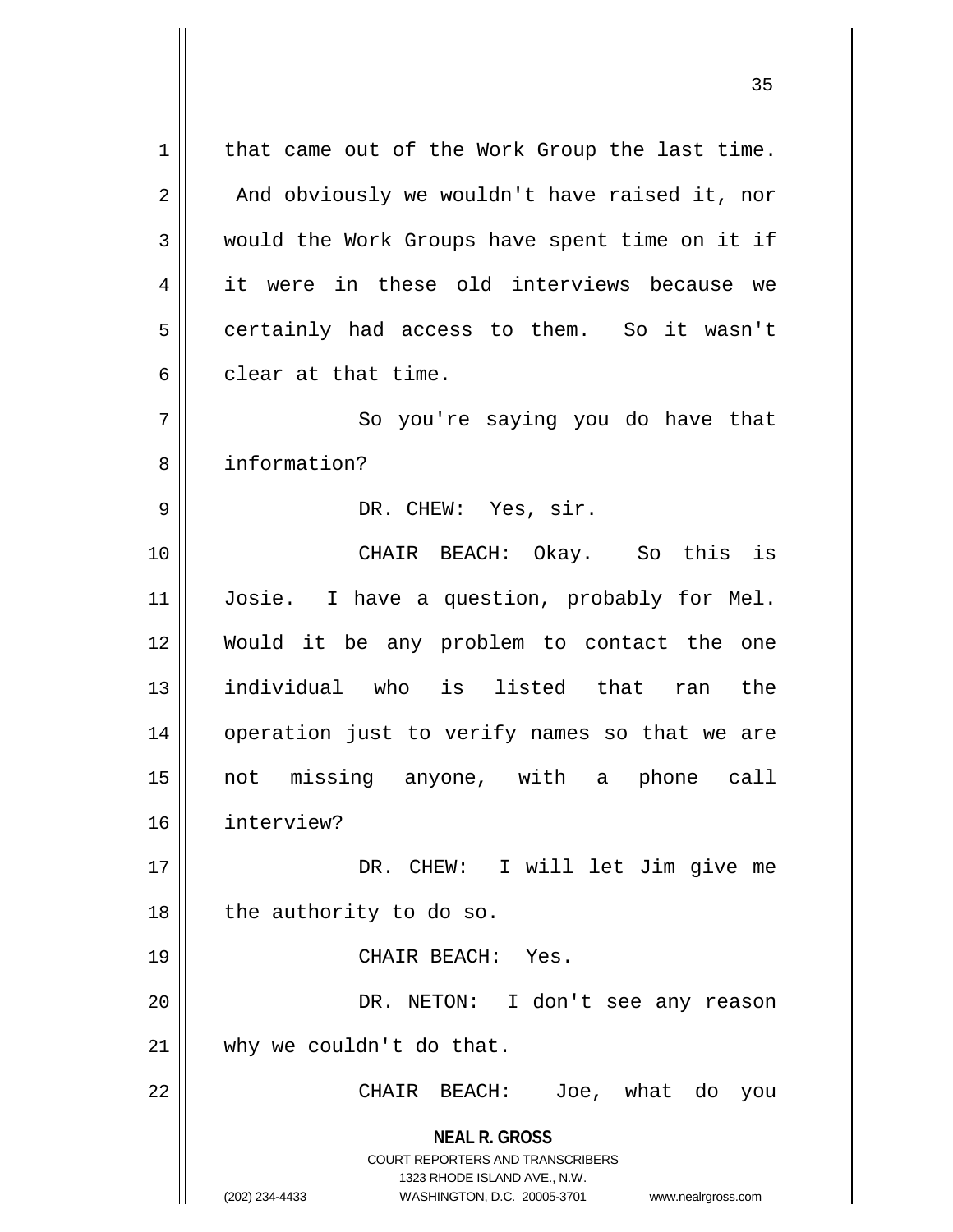$1 \parallel$  think?

| $\overline{2}$ | MR. FITZGERALD: Well, I think                  |
|----------------|------------------------------------------------|
| $\mathfrak{Z}$ | that would be fine. I think it would be very   |
| 4              | quick. But, again, it's not so much the        |
| 5              | technicians or the support people, but just    |
| 6              | this one individual is very knowledgeable, I   |
| 7              | think very credible. And if the confirmation   |
| 8              | is that either that person was the only person |
| $\mathsf 9$    | or there may have been one or two others, that |
| 10             | would be, I think, a very credible and useful  |
| 11             | answer to inform how you assign those doses    |
| 12             | for the back end, for that one year.           |
| 13             | CHAIR BEACH: Right.                            |
| 14             | DR. CHEW: Let me add to that,                  |
| 15             | Joe. Not only -- there was a person or two,    |
| 16             | but we need to make sure we have their names.  |
| 17             | MR. FITZGERALD: Yes.<br>Like I                 |
| 18             | said, I'm pretty sure it's within the          |
| 19             | groupings that we're familiar with for the     |
| 20             | production side, but this was, you know, a few |
| 21             | years later. So it's possible there might      |
| 22             | have been an additional person that wasn't     |

**NEAL R. GROSS** COURT REPORTERS AND TRANSCRIBERS

1323 RHODE ISLAND AVE., N.W.

(202) 234-4433 WASHINGTON, D.C. 20005-3701 www.nealrgross.com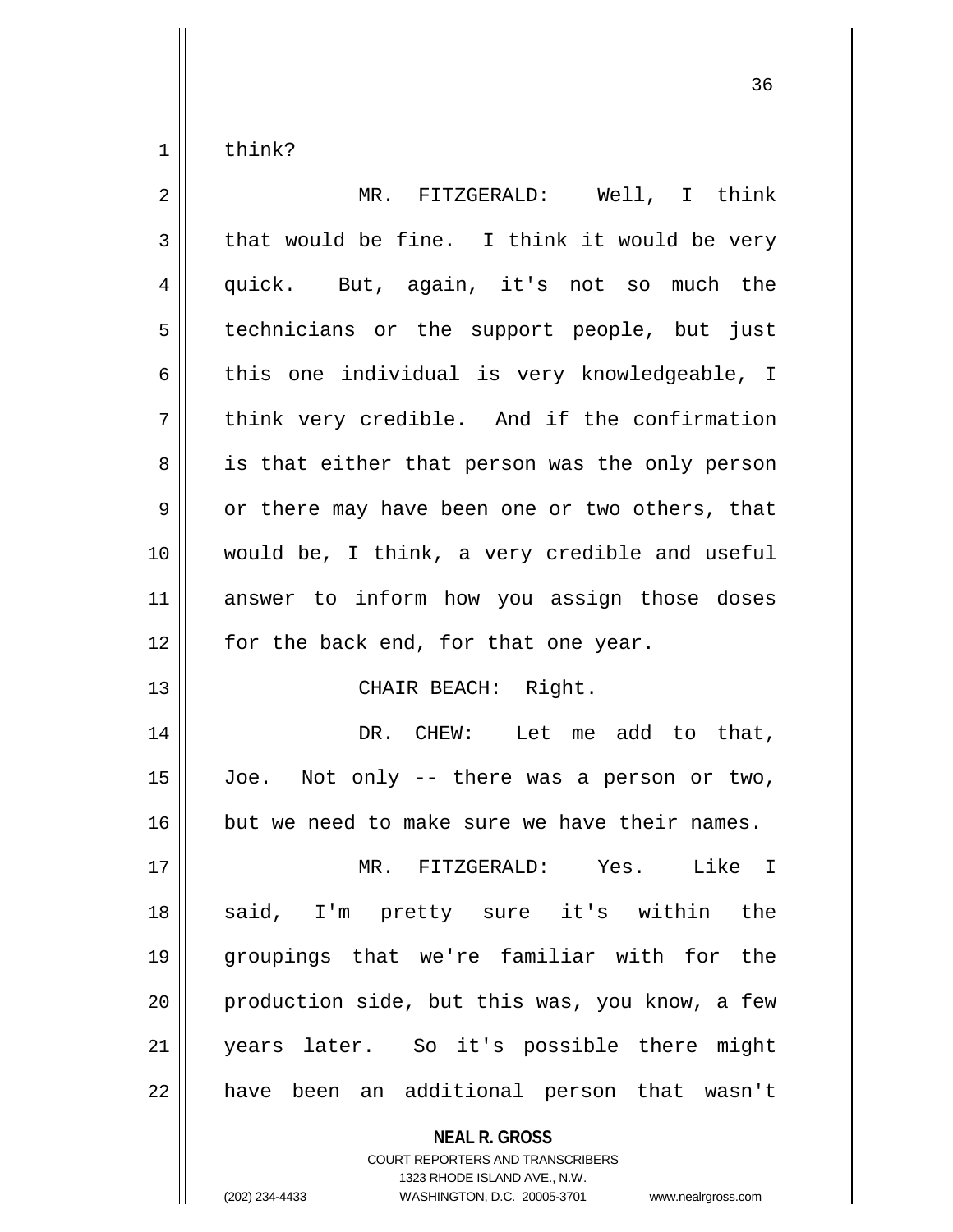**NEAL R. GROSS** COURT REPORTERS AND TRANSCRIBERS 1323 RHODE ISLAND AVE., N.W. (202) 234-4433 WASHINGTON, D.C. 20005-3701 www.nealrgross.com 1 || part of that original cohort. Since this  $2 \parallel$  individual is still around, I think that is a 3 || very helpful way to confirm this and put this 4 | to bed. 5 But, you know, Josie, with that  $6$  | confirmation, I think we're fine. 7 CHAIR BEACH: Okay. So offline 8 could we set up a conference call and involve  $9 \parallel$  SC&A, NIOSH to confirm those names, hopefully 10 || before the Board meeting? 11 DR. NETON: I don't know about  $12 \parallel$  that. 13 CHAIR BEACH: I guess it doesn't 14 have to be done before, but it would be 15 helpful to have those names confirmed as early 16 as possible. 17 || DR. NETON: Well, we can try. Put 18 it that way. 19 || CHAIR BEACH: Okay. 20 MR. FITZGERALD: And even if it 21  $\parallel$  can't be scheduled before the Board meeting, I  $22$  || think Josie can report that there is every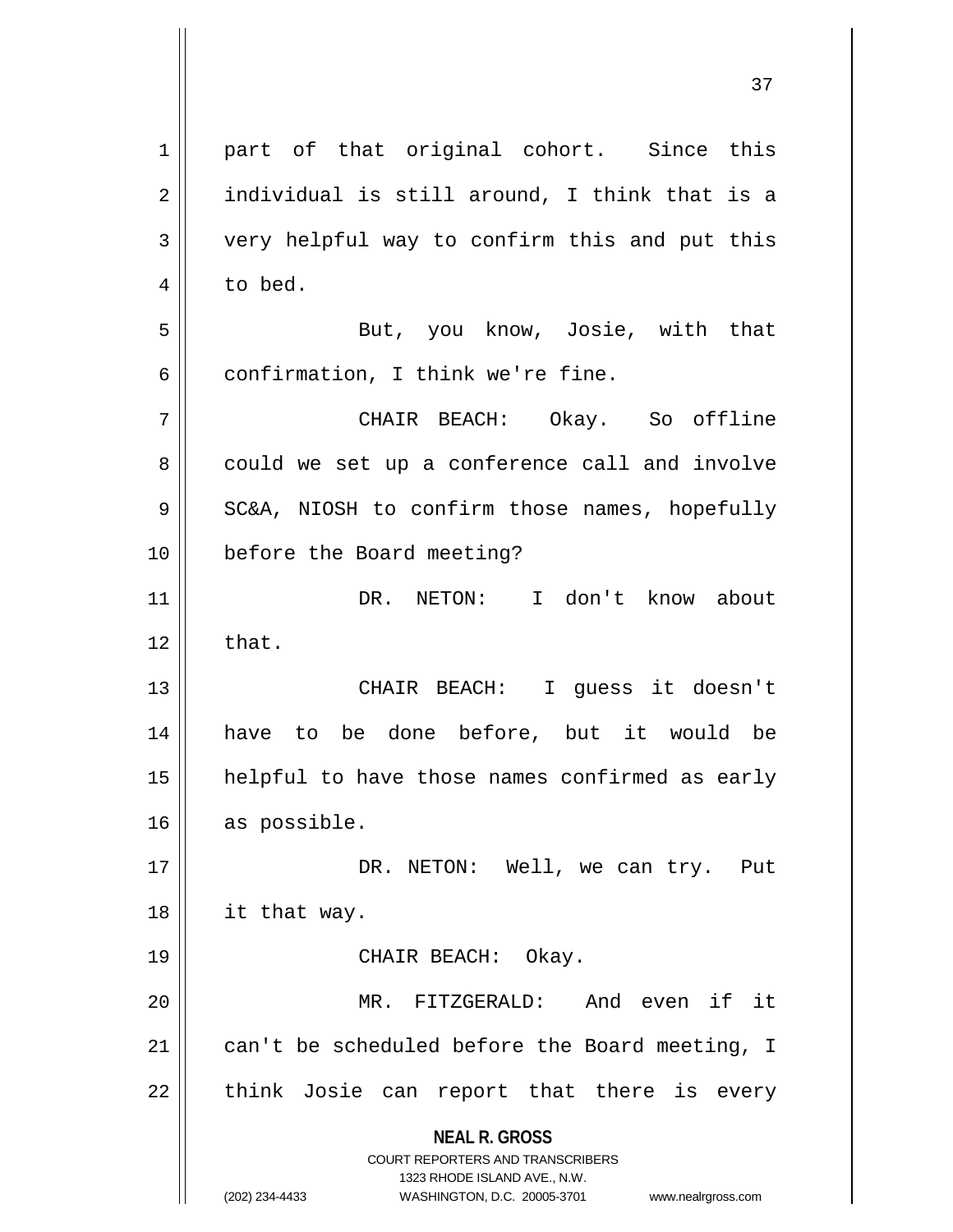**NEAL R. GROSS** COURT REPORTERS AND TRANSCRIBERS 1323 RHODE ISLAND AVE., N.W. (202) 234-4433 WASHINGTON, D.C. 20005-3701 www.nealrgross.com 1 good reason to think that that can be  $2 \parallel$  confirmed and this can be put to bed. 3 CHAIR BEACH: Okay. I agree with 4 that. Brad or Paul? 5 MEMBER CLAWSON: Yes, Josie, this 6 is Brad. I had a question for Mel. You were 7 || talking about technicians, and then you were 8 talking about operators. And then you were 9 talking about professionals. Could you 10 clarify on what you are classifying as a 11 professional? 12 DR. CHEW: Well, I'll say this 13 || correctly here, Brad. I don't want to 14 misquote. The professionals would be degreed 15 people who would be considered researchers or 16 || principal investigators. And the technicians 17 || would be the supporting role for them. I 18 || think that is how Mound separates them, but I 19 don't know that for sure. 20 || But I think we basically really 21 || shouldn't -- an operator could be both a 22 || professional and a technician, as you well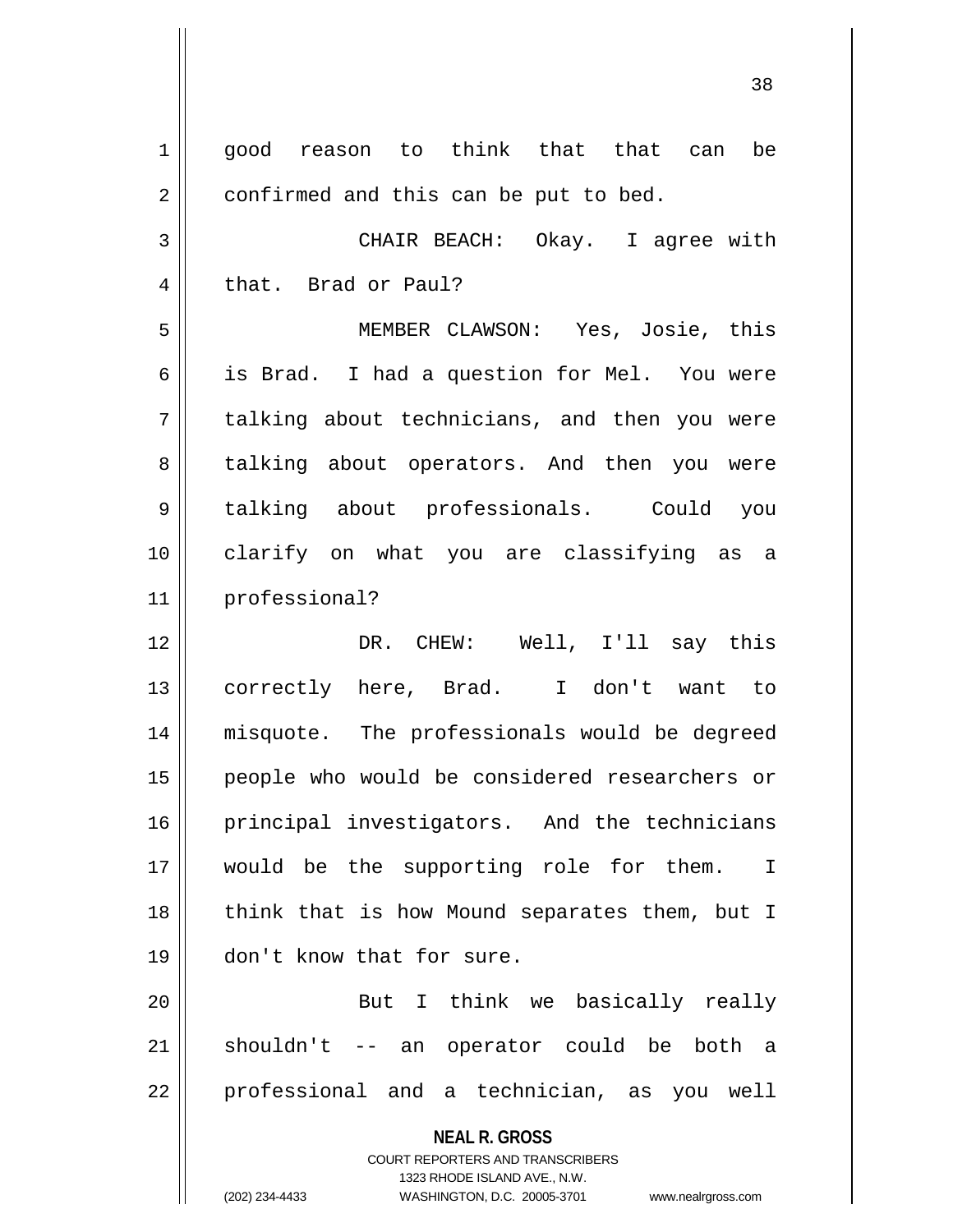1 know, Brad. And so I think that's the 2 | separation.

3 MEMBER CLAWSON: Well, right.  $4 \parallel$  Mel, that is what I was trying to get because  $5 \parallel$  when we use the term "professional," you know, 6 I understand about the degreed people,  $7$  || everything else like that.

8 || My issue is sometimes when we are 9 | talking about this and we say "professionals," 10 it doesn't limit these people accurately 11 because some of the professionals were also 12 **classified as technicians or so forth.** 

13 || I always wanted to make sure that 14 when we set this up that -- because when I'm 15 thinking professionals I'm thinking more of 16 the scientists, researchers, or whatever else 17 like that. And I just wanted to make sure 18 that we're looking at the technicians and 19 operators and that we're separating this out,  $20$  || that we've got the right people that were in  $21$   $\parallel$  there.

22 My other question was, my

**NEAL R. GROSS**

COURT REPORTERS AND TRANSCRIBERS 1323 RHODE ISLAND AVE., N.W. (202) 234-4433 WASHINGTON, D.C. 20005-3701 www.nealrgross.com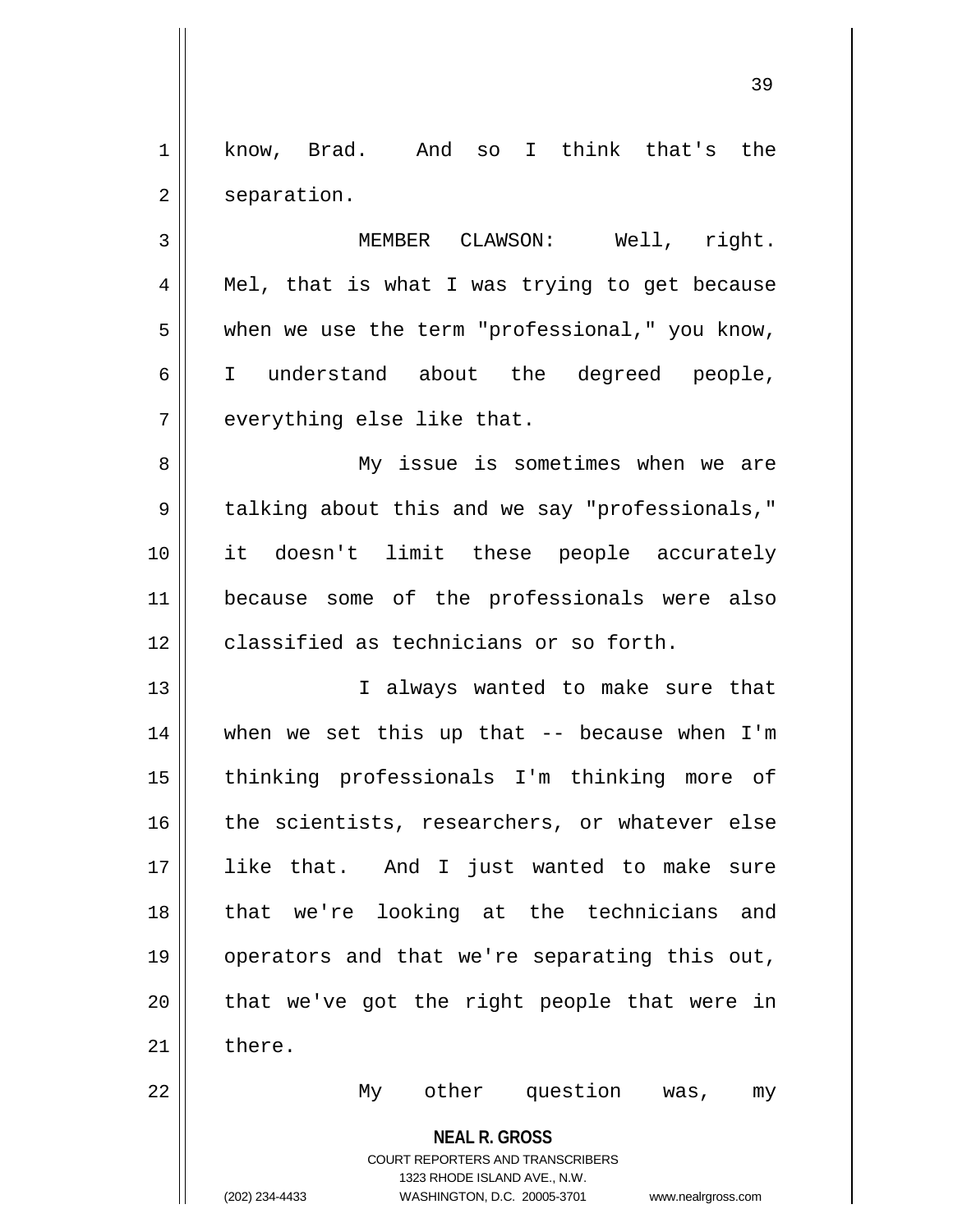**NEAL R. GROSS** COURT REPORTERS AND TRANSCRIBERS 1323 RHODE ISLAND AVE., N.W. (202) 234-4433 WASHINGTON, D.C. 20005-3701 www.nealrgross.com 1 || understanding was, I understand that scrap 2 recovery was done in this room, but my  $3 \parallel$  understanding is that in the earlier years, 4 || that it went through a re-drumming process  $5 \parallel$  before it got there because the drums were an 6 || issue and were having problems. They used to 7 be stored out on a pad was my understanding at 8 | Mound. 9 How long was this product actually 10 at Mound before it was processed or 11 | repackaged? 12 DR. CHEW: I don't know that 13 answer. 14 MEMBER CLAWSON: The reason being 15 is that in these interviews, with this 16 interview we have been talking to, my 17 understanding was this stuff was kind of like 18 || the wayward child nobody really wanted. And 19 it moved from one area to another area until 20 || it got to be such a problem. 21 || The Mand then it went through 109 and 22 was eventually taken care of because I want to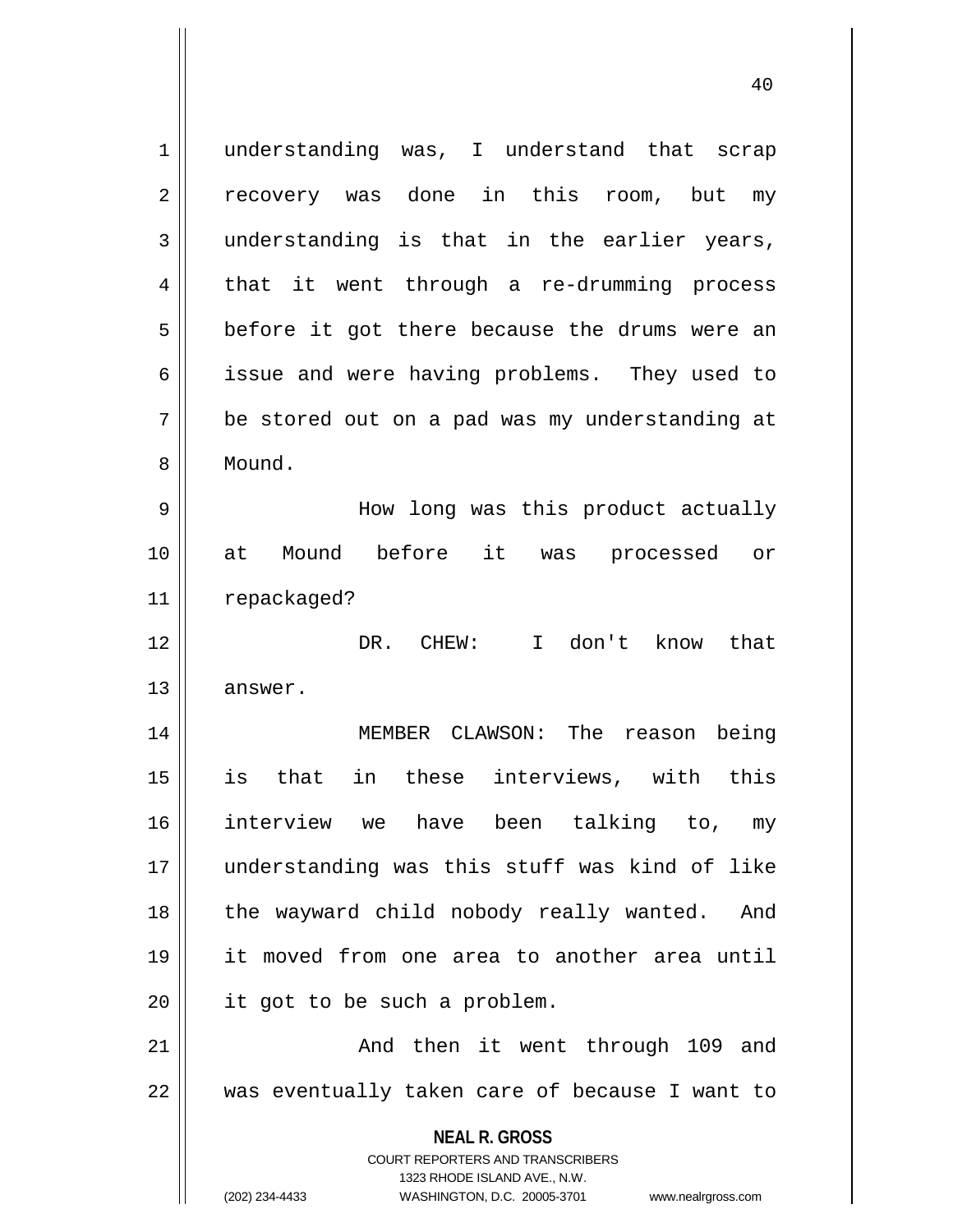1 || make sure that everybody here understands 2 || these drums and so forth had problems. And  $3 \parallel$  this is why they were going through this 4 | process.

5 And I hope that we can -- you 6 | know, I know that we're looking at just the 7 Scrap recovery in this 109 room. And are we 8 || looking at the whole history of where this was  $9 \parallel$  at and how it got there and how long it was 10 around there?

11 || DR. CHEW: I'll tell you what I 12 can share with you now, Brad. The main 13 production and development basically stopped 14 in about the 1974 time frame and that has been 15 | clearly dated.

16 And you're right. It sat around 17 and the material was put in drums until the 18 || scrap recovery was started in 1984 on the 19 material.

20 || The Contract And based on that, if you look at  $21$  | the model that we're putting together. Any 22  $\parallel$  exposures to that -- I don't want to speak for

> **NEAL R. GROSS** COURT REPORTERS AND TRANSCRIBERS 1323 RHODE ISLAND AVE., N.W. (202) 234-4433 WASHINGTON, D.C. 20005-3701 www.nealrgross.com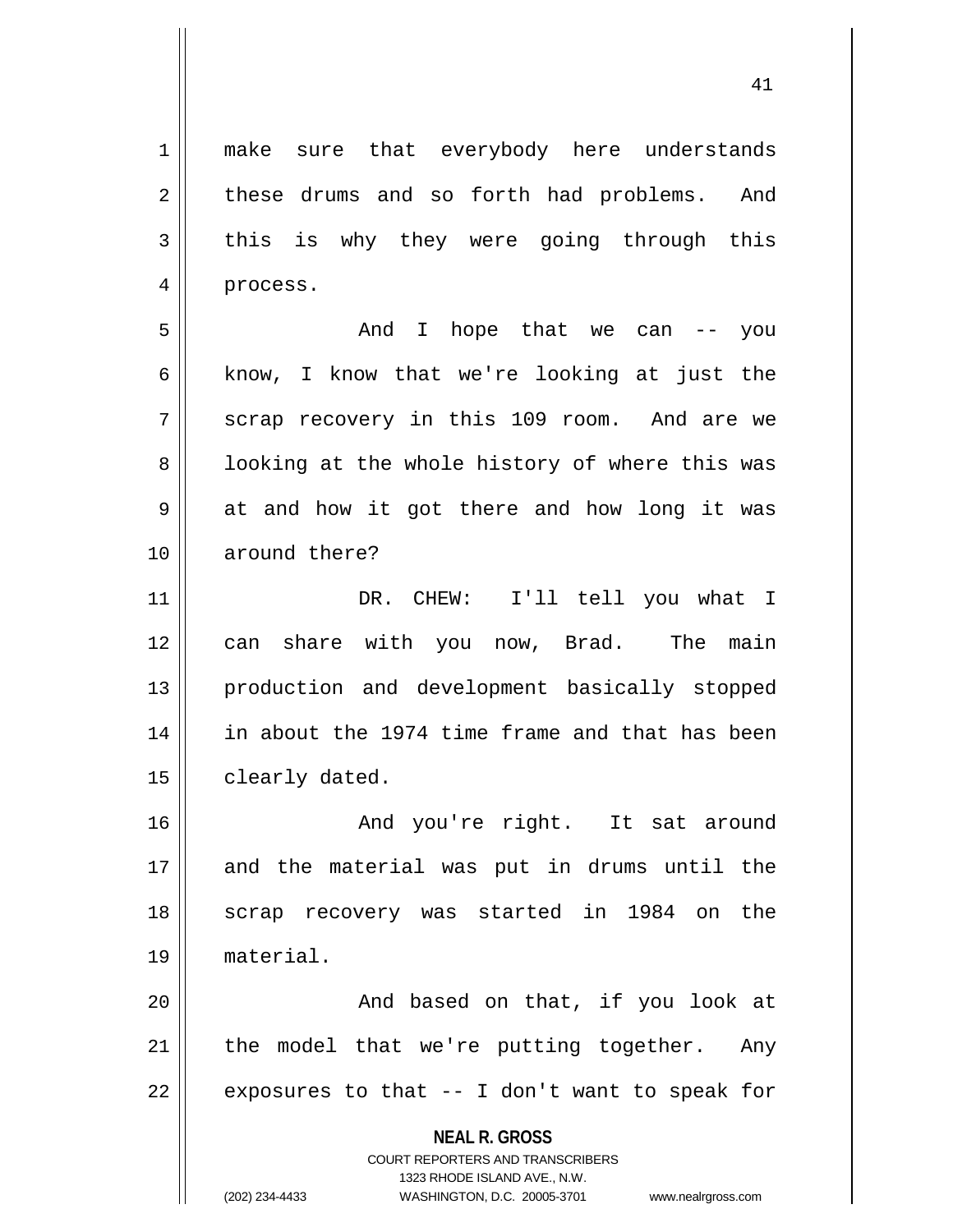$1 \parallel$  Jim, but I'll let Jim jump in -- would be, any 2 || potential would be given to the ancillary 3 | workers, who might have been tertiarily 4 exposed. And we would use that model to bound  $5 \parallel$  that dose for them.

6 MEMBER CLAWSON: Because Mel, you 7 || know my understanding of this, right? You're 8 || looking at, unfortunately, probably a 9 different standpoint than what you guys are, 10 but in our interviews and so forth with the 11 workers or technicians, whatever you want to 12 || -- all of them knew of this product. Many of 13 them have dealt with this. And it was an 14 upcoming project to be able to take care of  $15$  | this because it had become a problem child.

16 || And I want to make sure that we've 17 || got some way to be able to cover the other 18 || people that handled it, dealt with it because 19 they would have troubles with the drums 20  $\parallel$  deteriorating and going on to there.

21 || Think that we have got a fairly  $22$  |  $\sigma$  qood handle on the 109 room.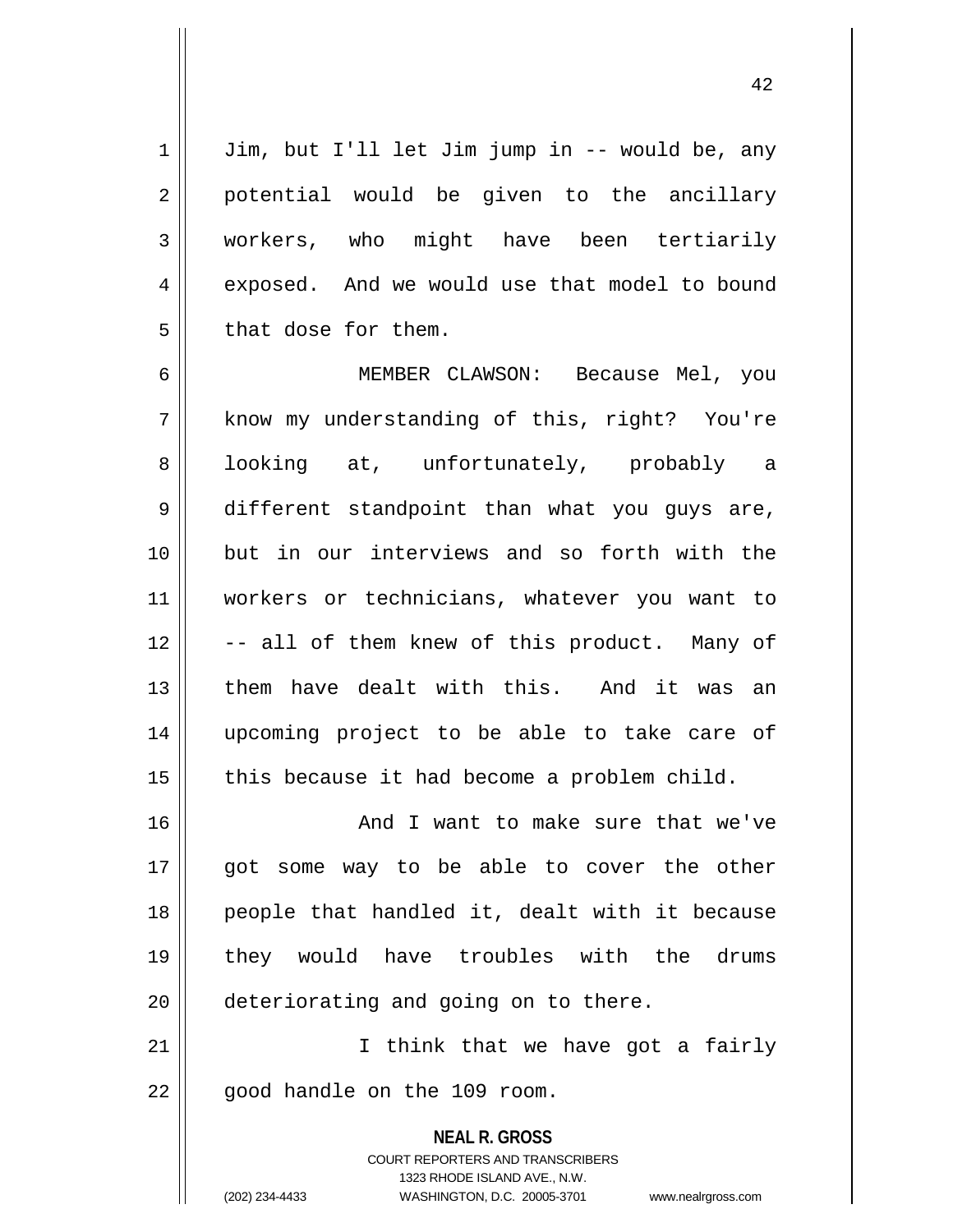|             | 43                                                                                                  |
|-------------|-----------------------------------------------------------------------------------------------------|
| $\mathbf 1$ | DR. CHEW: 108.                                                                                      |
| 2           | MEMBER CLAWSON: 108<br>room, sorry.                                                                 |
| 3           | But, anyway, I just want to make sure that                                                          |
| 4           | we've got the other people that handled this                                                        |
| 5           | and how are we going to address them. And I                                                         |
| 6           | - -                                                                                                 |
| 7           | DR. CHEW: I just want to add a                                                                      |
| 8           | point to you, Brad. On this particular case,                                                        |
| 9           | as you know, this particular material was                                                           |
| 10          | highly classified and highly valued by both                                                         |
| 11          | Mound and DOE. And so I think there was a                                                           |
| 12          | great interest in making sure that the drums                                                        |
| 13          | were not going to be misused and mishandled.                                                        |
| 14          | DR. NETON: Yes. And, Brad, I                                                                        |
| 15          | just want to make a point here. Remember that                                                       |
| 16          | there is already a Class at Mound that covers                                                       |
| 17          | workers up through 1980.                                                                            |
| 18          | MEMBER CLAWSON: Right.                                                                              |
| 19          | DR. NETON: It effectively covers                                                                    |
| 20          | all of those workers who had worked with                                                            |
| 21          | tritides because it's anyone who was monitored                                                      |
| 22          | for tritium, which by definition is all of                                                          |
|             | <b>NEAL R. GROSS</b>                                                                                |
|             | <b>COURT REPORTERS AND TRANSCRIBERS</b>                                                             |
|             | 1323 RHODE ISLAND AVE., N.W.<br>(202) 234-4433<br>WASHINGTON, D.C. 20005-3701<br>www.nealrgross.com |

 $\mathbf{I}$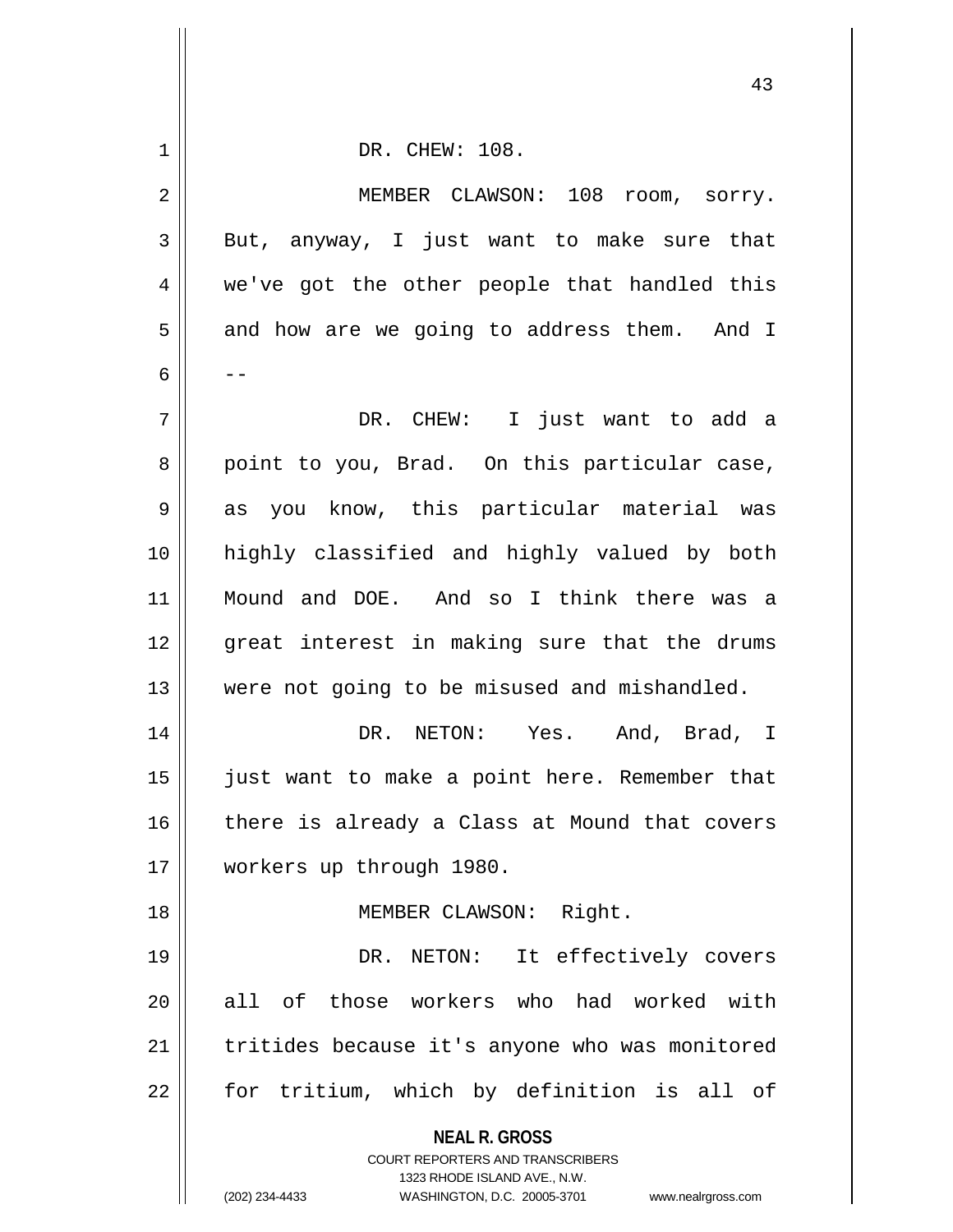44

1 | those workers. So even though the Class was 2 || not constructed to cover those workers  $3 \parallel$  thereby, they're de facto in the Class 4 | already. 5 MEMBER CLAWSON: And, Jim, I  $6 \parallel$  appreciate that. I'll be right honest with 7 you. We have got so many different Classes 8 going there, sometimes I cannot keep track of

 $9 \parallel$  all the different Classes and who is being 10 || covered. I just wanted --

11 || DR. NETON: I have trouble myself, 12 but it really is sort of an odd situation that 13 || before 1980, all of these workers are covered 14 already by the radon Class, because of the  $15$  | radon Class by the way it was defined.

16 MEMBER CLAWSON: Okay. I know 17 || that we have had a couple of interviews and 18 || these people have dealt with these drums and 19 so forth before they were eventually taken  $20$  || care of. I just wanted to make sure that we 21 || did have them covered in this.

22 || Tf this is the fact, then it won't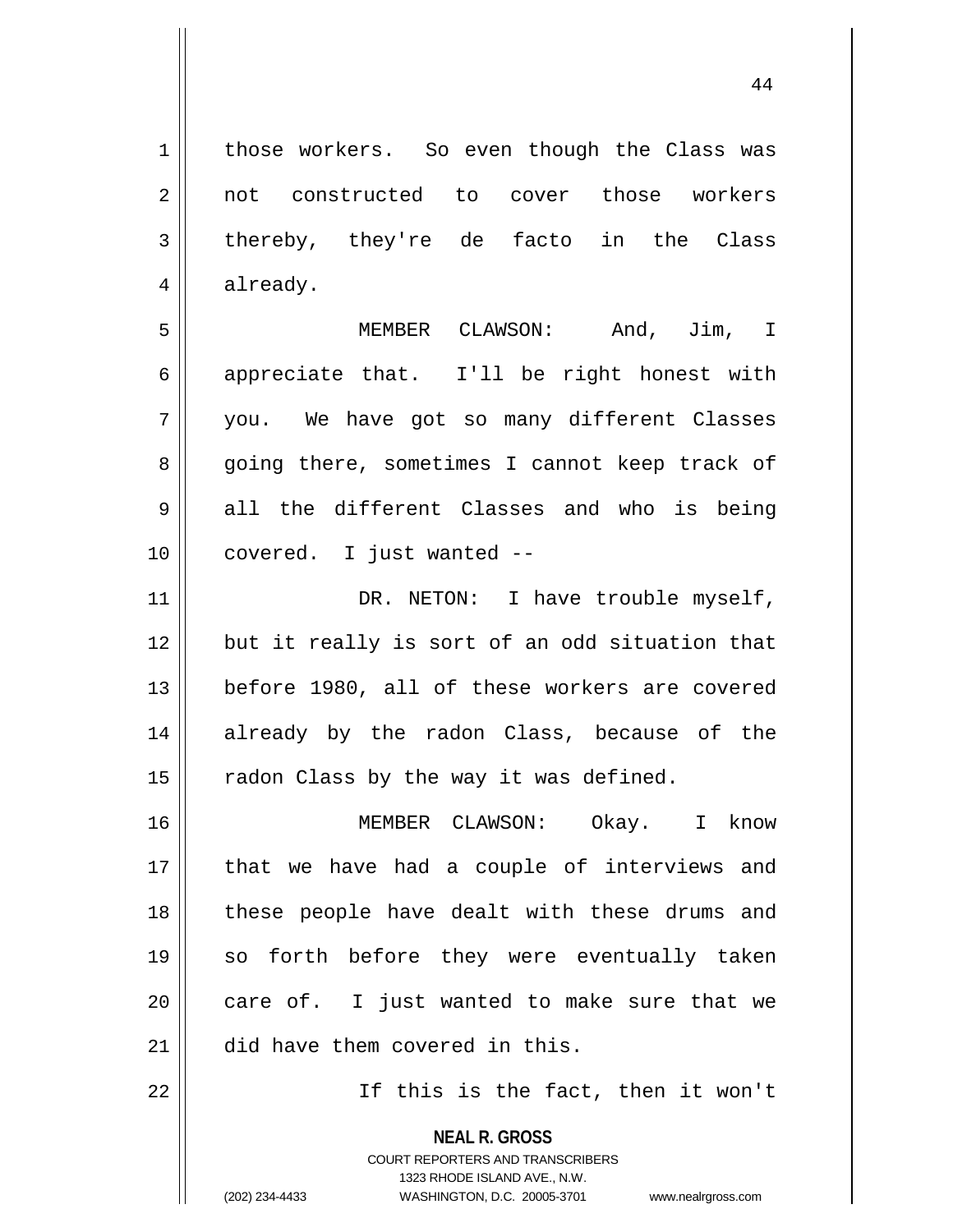| $\mathbf 1$ | be an issue. I just wanted to make sure and    |
|-------------|------------------------------------------------|
| 2           | kind of clarify that because truthfully -- and |
| 3           | I apologize for my ignorance, but I really     |
| 4           | have -- especially with several different Site |
| 5           | Profiles, I have a hard time remembering who   |
| 6           | was in where and how we were going to do this. |
| 7           | And Mound has been a particularly interesting  |
| 8           | one from that standpoint.                      |
| 9           | Thank you.                                     |
| 10          | MR. SMITH: This is Billy Smith.                |
| 11          | I need to make a comment here. One of the      |
| 12          | things that we're doing here I think is mixing |
| 13          | apples and oranges.                            |
| 14          | of the things about the<br>One                 |
| 15          | tritium recovery system in Mound, Mound had    |
| 16          | the tritium recovery for all of DOE. And so    |
| 17          | they processed tritium coming from other sites |
| 18          | were not necessarily tritides in the<br>that   |
| 19          | recovery process. And, hence, most of that     |
| 20          | would have been in the form of either HgO or   |
| 21          | organically bound tritium, but they did all of |
| 22          | the tritium recovery there.                    |
|             | <b>NEAL R. GROSS</b>                           |

COURT REPORTERS AND TRANSCRIBERS 1323 RHODE ISLAND AVE., N.W.

(202) 234-4433 WASHINGTON, D.C. 20005-3701 www.nealrgross.com

 $\mathsf{II}$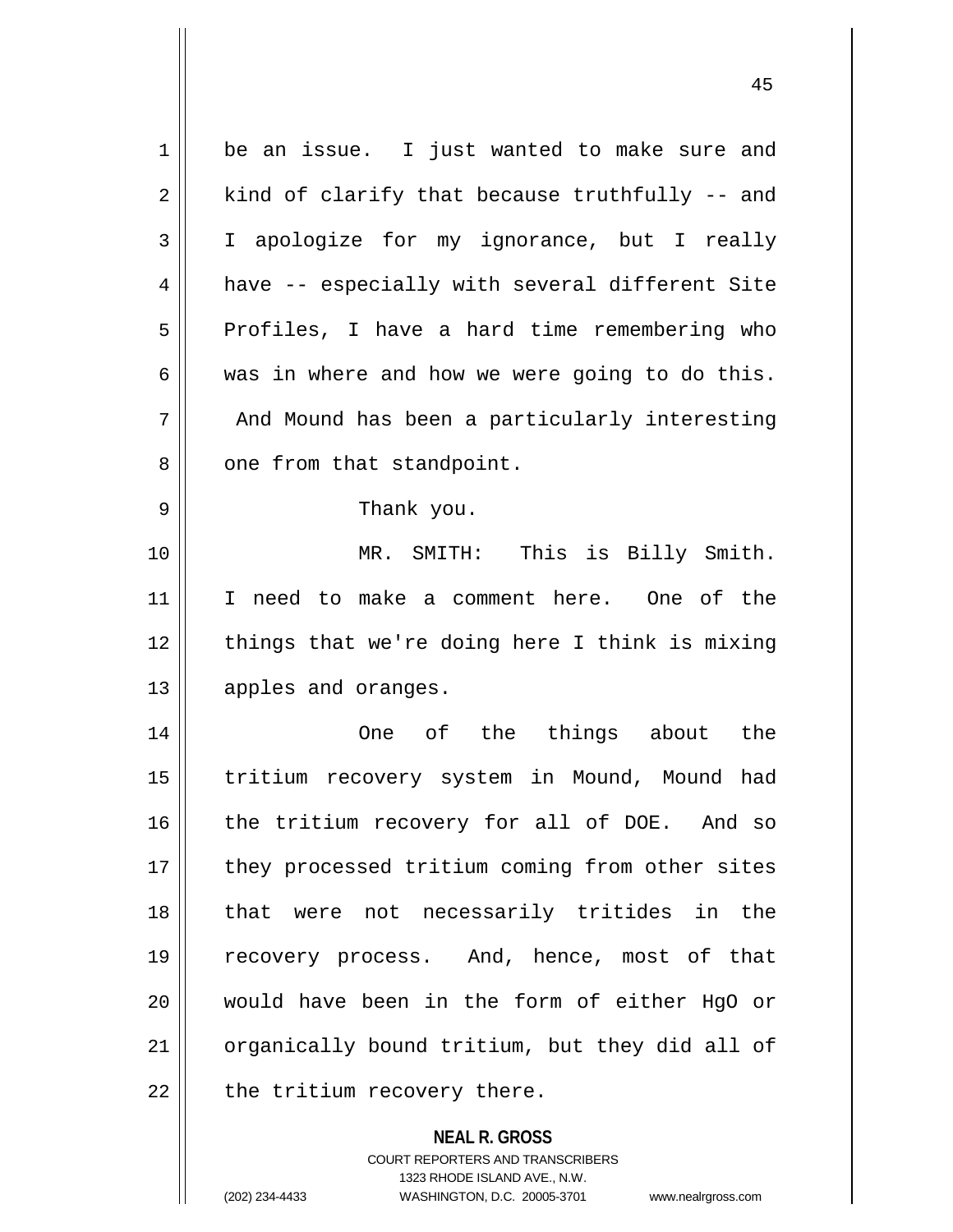1 || The terms of the tritide recovery,  $2 \parallel$  one of the critical people that we interviewed  $3 \parallel$  indicated that at most -- and this term was 4 there was not more than a bucket full of 5 tritides that went through the recovery 6 | operation. 7 CHAIR BEACH: Okay. Thank you,  $8 \parallel$  Billy, for that clarification. 9 If there's nothing else on 1B, 10 Jim, we're ready for 1C, addressing the 11 || identified gaps in the swipe data. 12 DR. NETON: Right. SC&A 13 determined there were gaps in the swipe data 14 || that were used. And we embarked on trying to 15  $\parallel$  figure out the significance of those gaps by 16 || looking at a couple of different things. 17 One is that we interviewed a 18 || couple of workers with knowledge of operations 19 at Mound and specifically were trying to 20 figure out, did they have any knowledge 21 || related to unusual operations or cessation of 22 || operations or increasing operations during

> COURT REPORTERS AND TRANSCRIBERS 1323 RHODE ISLAND AVE., N.W. (202) 234-4433 WASHINGTON, D.C. 20005-3701 www.nealrgross.com

**NEAL R. GROSS**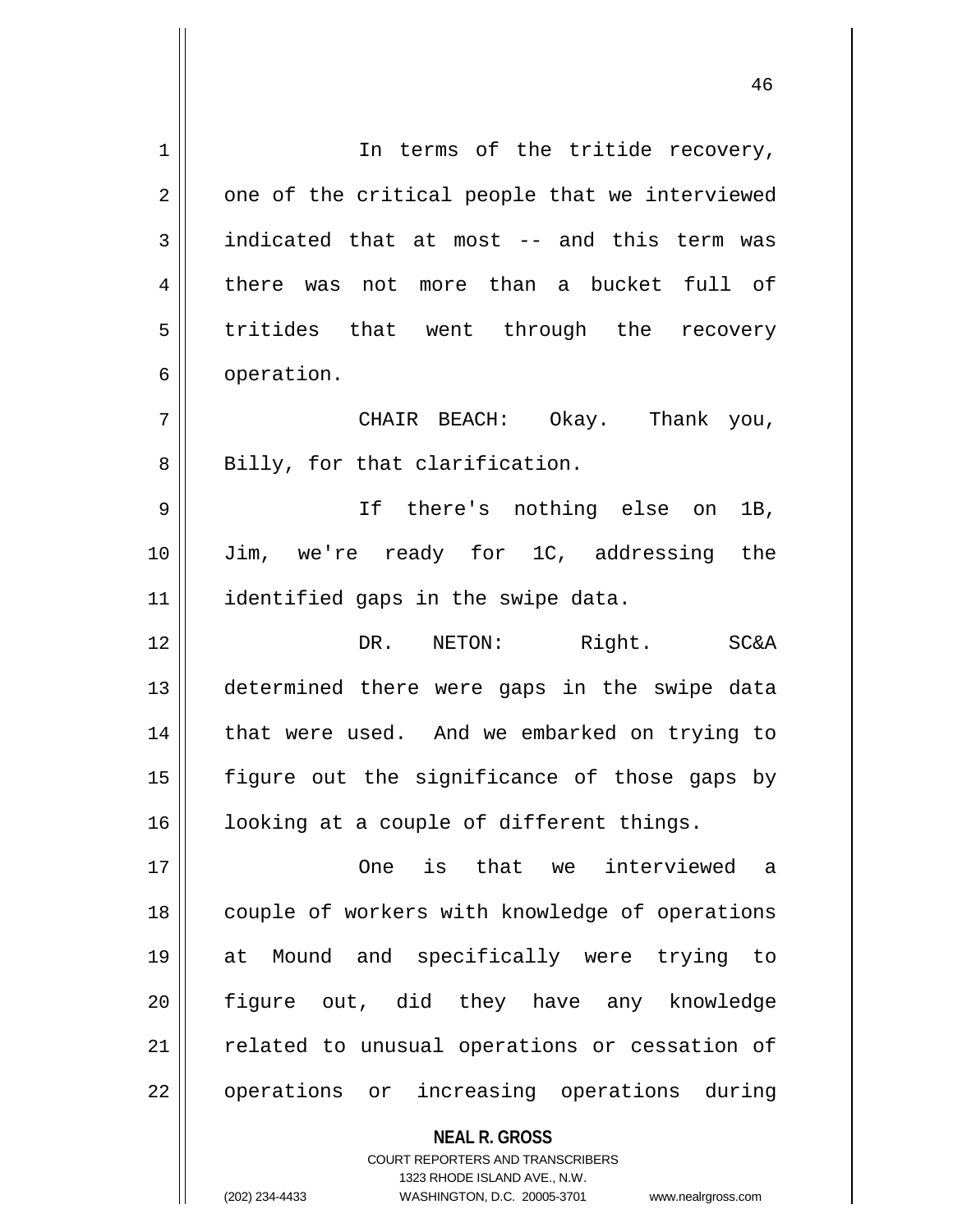1 those gap periods? And neither person 2 | interviewed could come up with any reason why  $3$  || the exposure would be different in those 4 || periods. Nor could they determine why we 5 wouldn't have the smear data. They just  $6 \parallel$  appear to be missing.

7 But, nonetheless, they didn't 8 || recall any reason why production, for example, 9 | would have increased dramatically during those 10 gap periods and thereby increasing the 11 | potential for contamination exposure.

12 || The second thing was we looked at 13 || the urinalysis data. And what that told us 14 over time that we have a very complete 15 urinalysis record. If production quantities 16 did increase, then the urinary output would go 17 up concomitantly because tritide exposure is 18 also associated with just soluble tritium. 19 || And, as we report in the write-up, there was  $20$  || no evidence that there was anything like that 21 that occurred.

22 The third point that I would

**NEAL R. GROSS**

COURT REPORTERS AND TRANSCRIBERS 1323 RHODE ISLAND AVE., N.W. (202) 234-4433 WASHINGTON, D.C. 20005-3701 www.nealrgross.com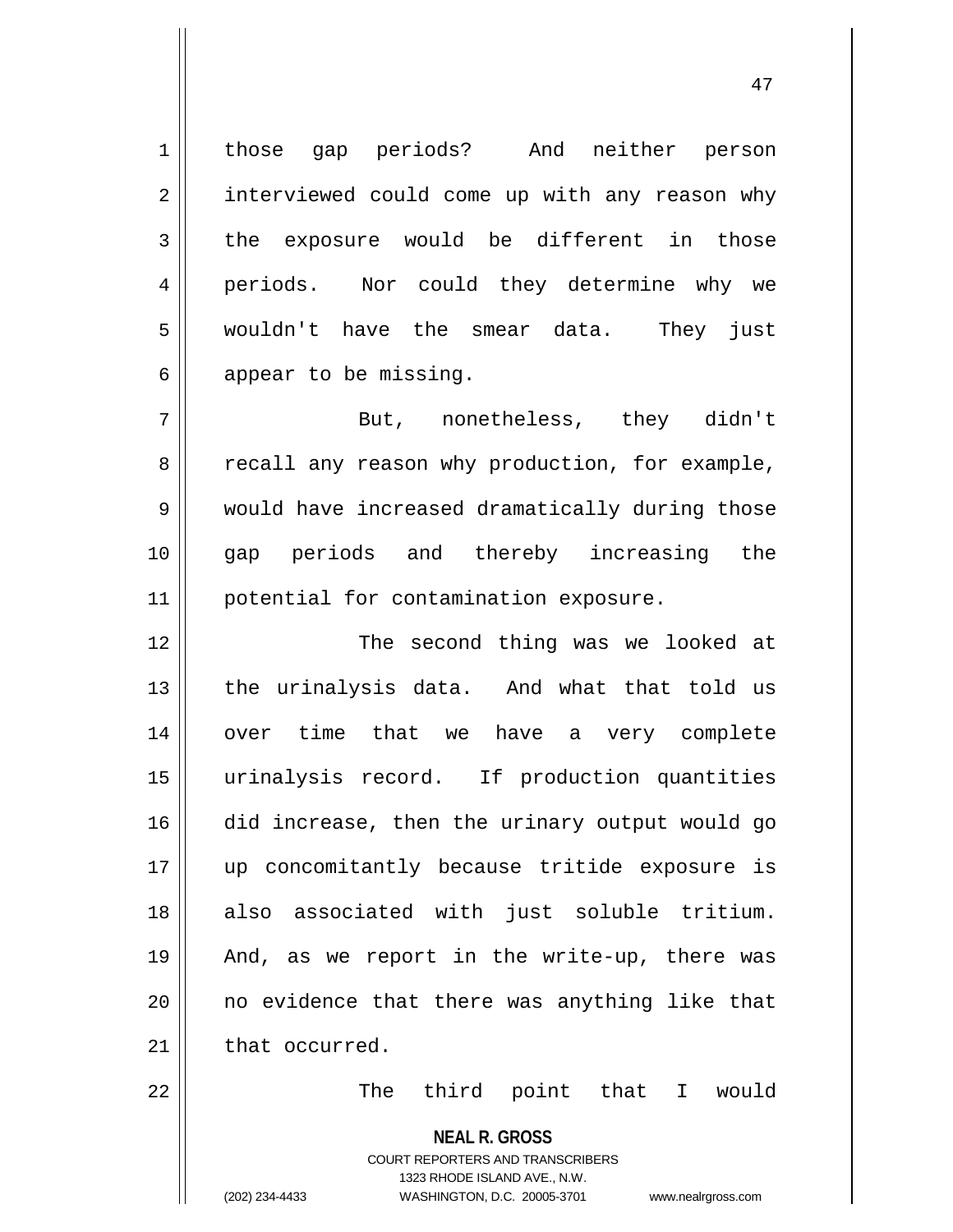**NEAL R. GROSS** COURT REPORTERS AND TRANSCRIBERS 1323 RHODE ISLAND AVE., N.W. (202) 234-4433 WASHINGTON, D.C. 20005-3701 www.nealrgross.com 1 mention is that SC&A did point out a few  $2 \parallel$  reports that could be relied on to fill in  $3 \parallel$  some of the gaps so the gap period themselves,  $4 \parallel$  if we take advantage of that information, will  $5 \parallel$  be somewhat less than what was presented in  $6 \parallel$  the first report.  $7 \parallel$  So the bottom line is that we 8 don't really see any reason why we can't fill 9 || in the gap period with the adjacent data and 10 || proceed accordingly. 11 || That's all I really have to say. 12 CHAIR BEACH: Okay. This is Josie 13 | again. Thanks, Jim. 14 Joe, anything on the SC&A side? 15 MR. FITZGERALD: Well, I was going 16 to defer a bit to -- you know, Bob Barton has 17 || spent a great deal of time looking at that 18 very question. Bob, I know you've looked at 19 || the response. What do you think? 20 MR. BARTON: Well, thanks, Joe. 21 Yes, this is Bob Barton with SC&A. 22 || As Jim mentioned, there are sort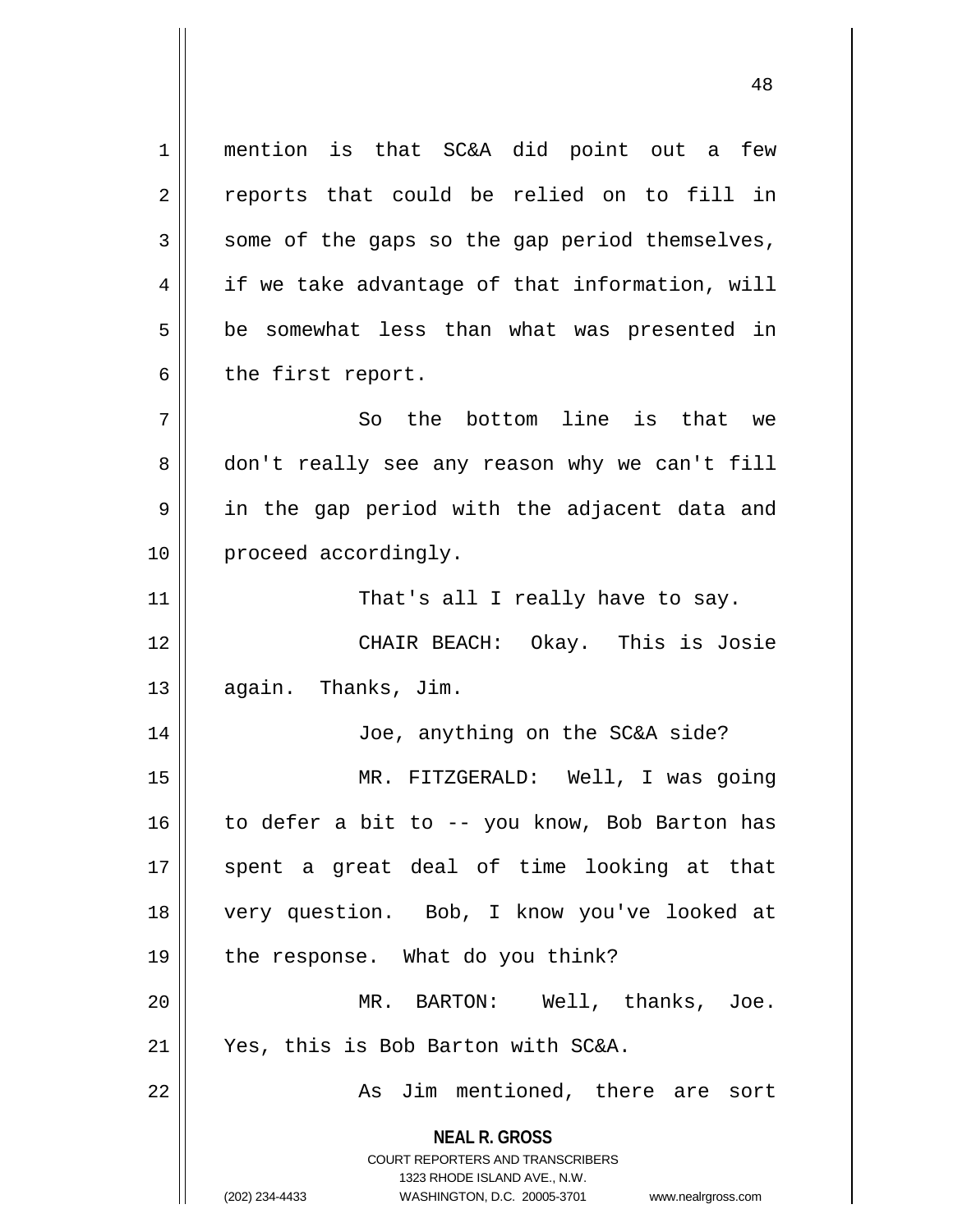1 | of three facets to this. I mean, one of them  $2 \parallel$  is there are a few more reports in there that  $3 \parallel$  kind of close the gaps a little bit, but there 4 || will also be some data gaps.

5 The second one was the use of the  $6$  || bioassay, which is sort of an indirect measure 7 because, you know, as we know, urinalysis 8 can't really directly reflect what kind of 9 tritide exposures there would be out there, 10 but I certainly appreciate the influence 11 | because, you know, we at SC&A, we use that all 12 || the time. There isn't really a quantitative 13 way to directly answer the question. So 14 || that's good. I mean, it builds certainly a 15 | weight of evidence argument.

16 || The best one, though, in my mind 17 is the interviews which are talked about in  $18$  || this latest report actually talking with the 19 people who were involved and saying, "Listen, 20 we have these gaps here, here, and here. Is  $21$  | there any reason to think that we can't use, 22 || you know, the data before and after to sort of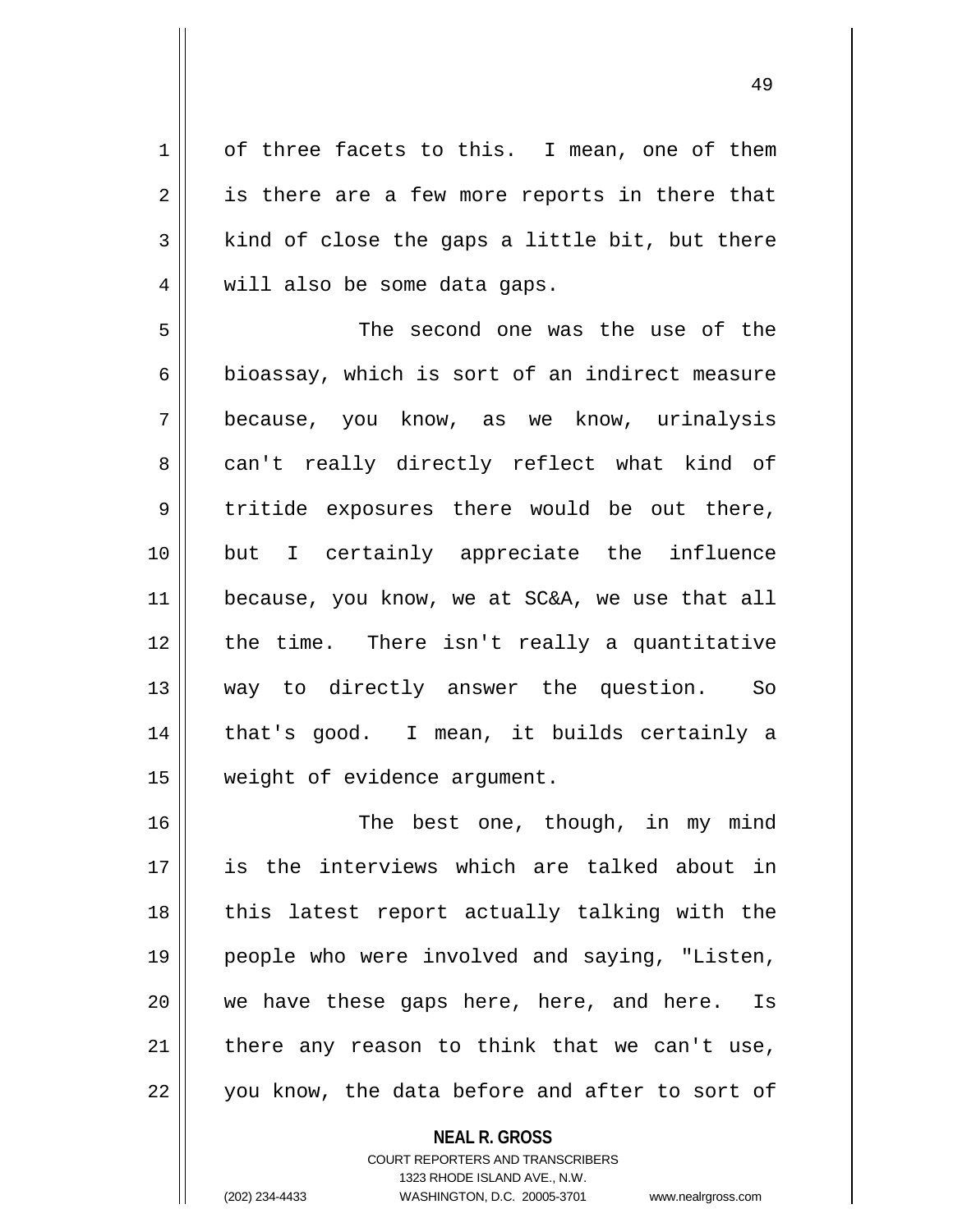1 || reflect what was probably going on during  $2 \parallel$  those gaps?"

3 My only comment there is it's not 4 || really cited or I'm not familiar with the 5 | interview. I guess it happened recently.

6 CHAIR BEACH: Yes.

7 MR. BARTON: The only thing I 8 would say there is it would really kind of put  $9 \parallel$  this issue to bed if we could show which 10 interviews occurred and where they kind of 11 say, "Yes. There's no reason to think we 12 can't cover these data gaps with the swipe 13 data that happened before and afterwards."

14 I guess I would ask, Jim, these 15 were recent interviews?

16 DR. NETON: Yes. These were in  $17$  || the last -- geez, I've lost track of time, but 18 || in the last month or something.

19 MR. FITZGERALD: Yes. They might 20 || not be summarized and through DOE yet. I  $21$  think that was the intent was, to get those 22 documented.

#### **NEAL R. GROSS**

COURT REPORTERS AND TRANSCRIBERS 1323 RHODE ISLAND AVE., N.W. (202) 234-4433 WASHINGTON, D.C. 20005-3701 www.nealrgross.com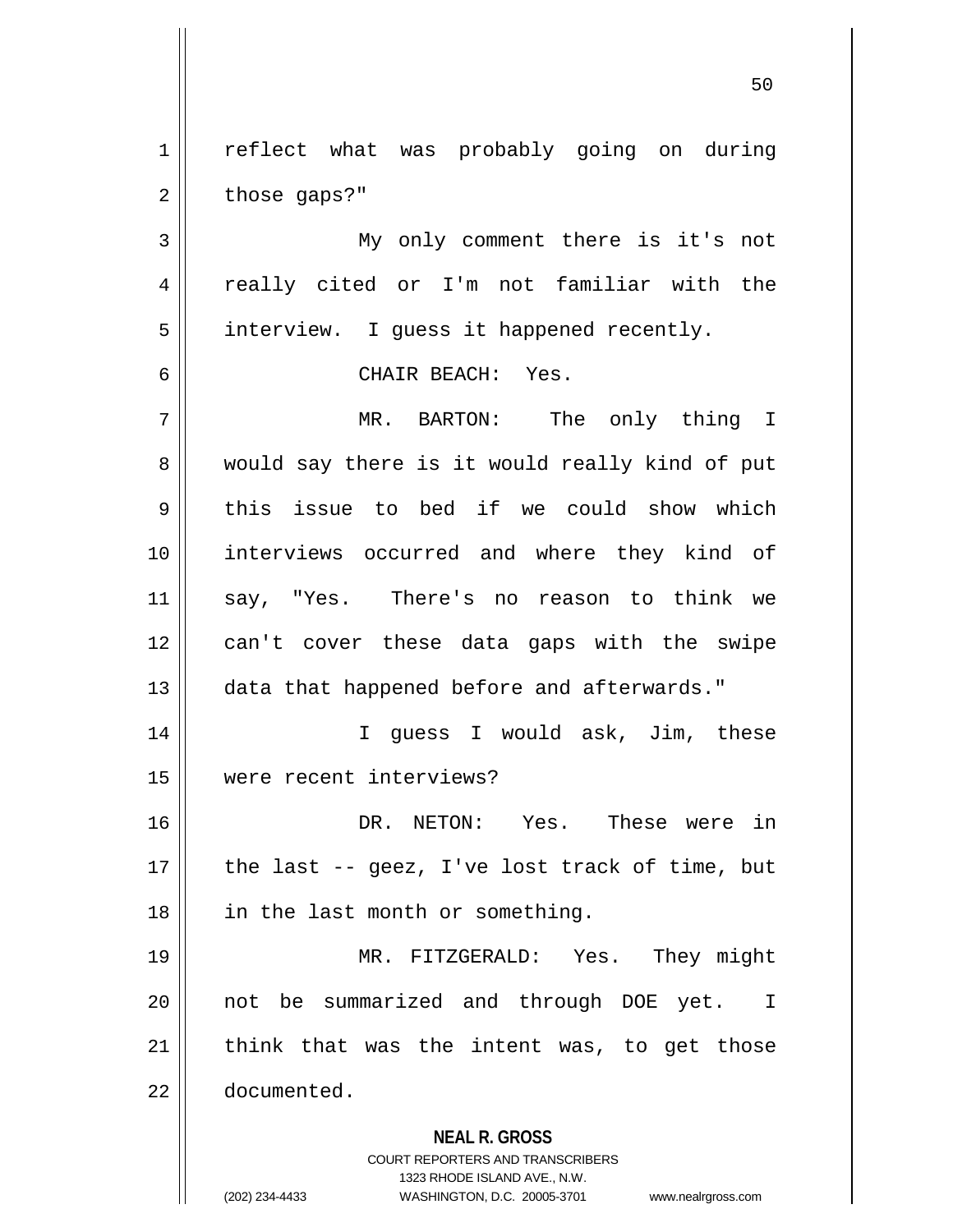|             | 51                                                                                                                                                                     |
|-------------|------------------------------------------------------------------------------------------------------------------------------------------------------------------------|
| $\mathbf 1$ | DR. NETON: Right.                                                                                                                                                      |
| 2           | MR. FITZGERALD: So --                                                                                                                                                  |
| 3           | DR. NETON: Those certainly will be                                                                                                                                     |
| 4           | available once they are all reviewed and                                                                                                                               |
| 5           | publishable.                                                                                                                                                           |
| 6           | MR. BARTON: Okay. And that's                                                                                                                                           |
| 7           | really what we were looking for there, was                                                                                                                             |
| 8           | just some sort of confirmation that we don't                                                                                                                           |
| 9           | have any reason to worry about those periods                                                                                                                           |
| 10          | where we don't have swipe data. I think that                                                                                                                           |
| 11          | pretty much puts that issue to bed, at least                                                                                                                           |
| 12          | in my mind.                                                                                                                                                            |
| 13          | CHAIR BEACH: Okay. Thanks, Bob.                                                                                                                                        |
| 14          | Paul, Brad, anything?<br>Any                                                                                                                                           |
| 15          | questions?                                                                                                                                                             |
| 16          | Josie, this is<br>MEMBER CLAWSON:                                                                                                                                      |
| 17          | Brad. Not at this time, I don't.                                                                                                                                       |
| 18          | MEMBER ZIEMER: This is Ziemer. I                                                                                                                                       |
| 19          | don't have any questions.                                                                                                                                              |
| 20          | CHAIR BEACH: Paul, you cut out a                                                                                                                                       |
| 21          | little bit there, but I think you said you --                                                                                                                          |
| 22          | I said I'm<br>MEMBER ZIEMER:                                                                                                                                           |
|             | <b>NEAL R. GROSS</b><br><b>COURT REPORTERS AND TRANSCRIBERS</b><br>1323 RHODE ISLAND AVE., N.W.<br>(202) 234-4433<br>WASHINGTON, D.C. 20005-3701<br>www.nealrgross.com |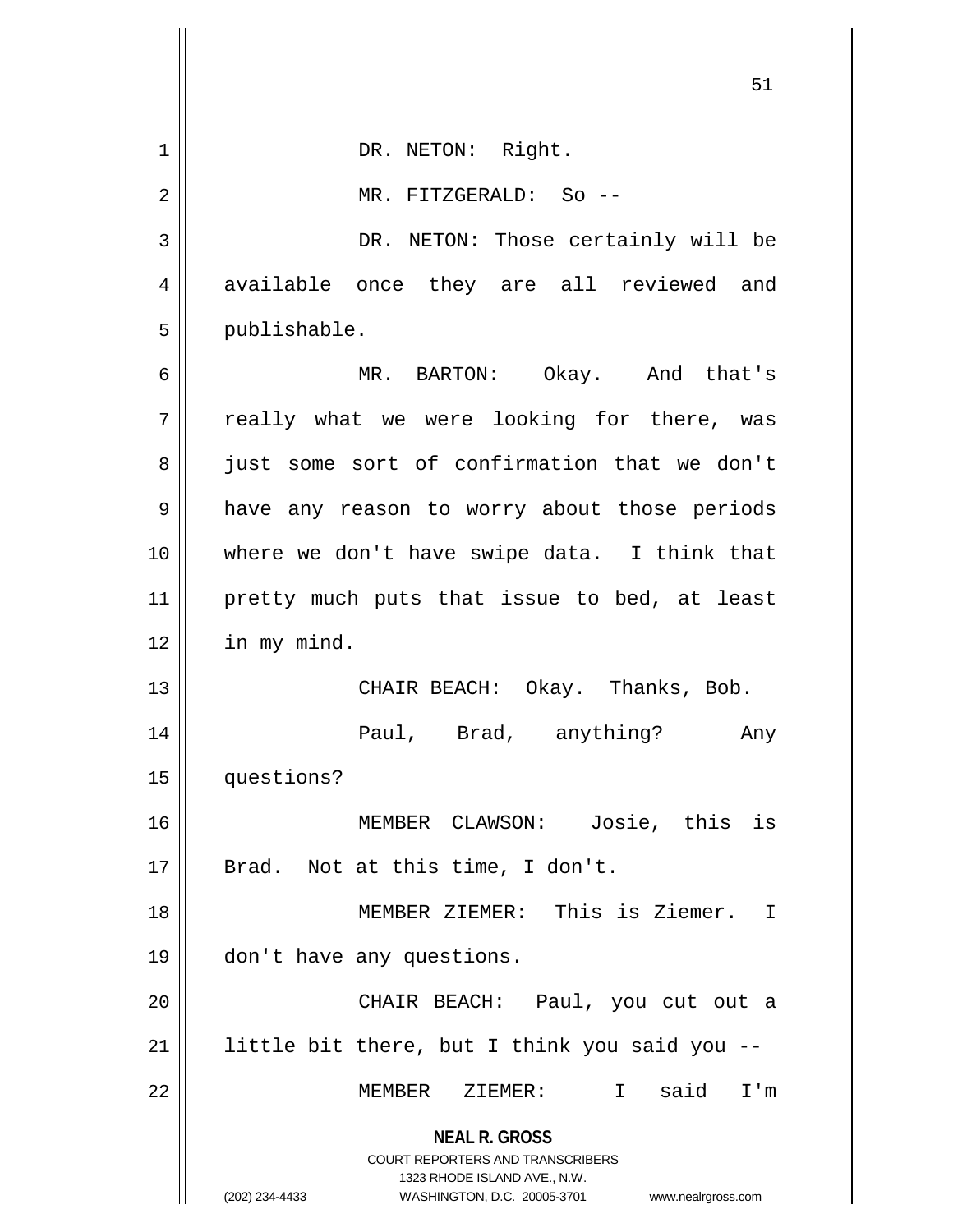**NEAL R. GROSS** COURT REPORTERS AND TRANSCRIBERS 1323 RHODE ISLAND AVE., N.W. (202) 234-4433 WASHINGTON, D.C. 20005-3701 www.nealrgross.com 1 comfortable with the approach. I think it 2 || makes sense and is a logical approach. And  $3 \parallel$  once the interviews are confirmed, I think we  $4 \parallel$  are okay. 5 CHAIR BEACH: Okay. Thank you.  $6 \parallel$  And I agree with that. 7 || I thought I read -- and I probably 8 did read. That latest one is out on SRDBs, 9 || that you conducted with Jim and Joe. Well, I 10 don't know if you were there, Jim, but Joe? 11 DR. NETON: Yes. I was on the 12 | phone. 13 CHAIR BEACH: Yes. 14 MR. FITZGERALD: I had not seen 15 it, but I could be there by now. It's been 16 about four weeks. 17 CHAIR BEACH: Okay. So -- 18 DR. NETON: Oh, there is 19 "documented communication with" -- yes. It's  $20$  | reference 2. I'm trying to see where. 21 CHAIR BEACH: I read so many of  $22$  | these close together, but I'm pretty sure I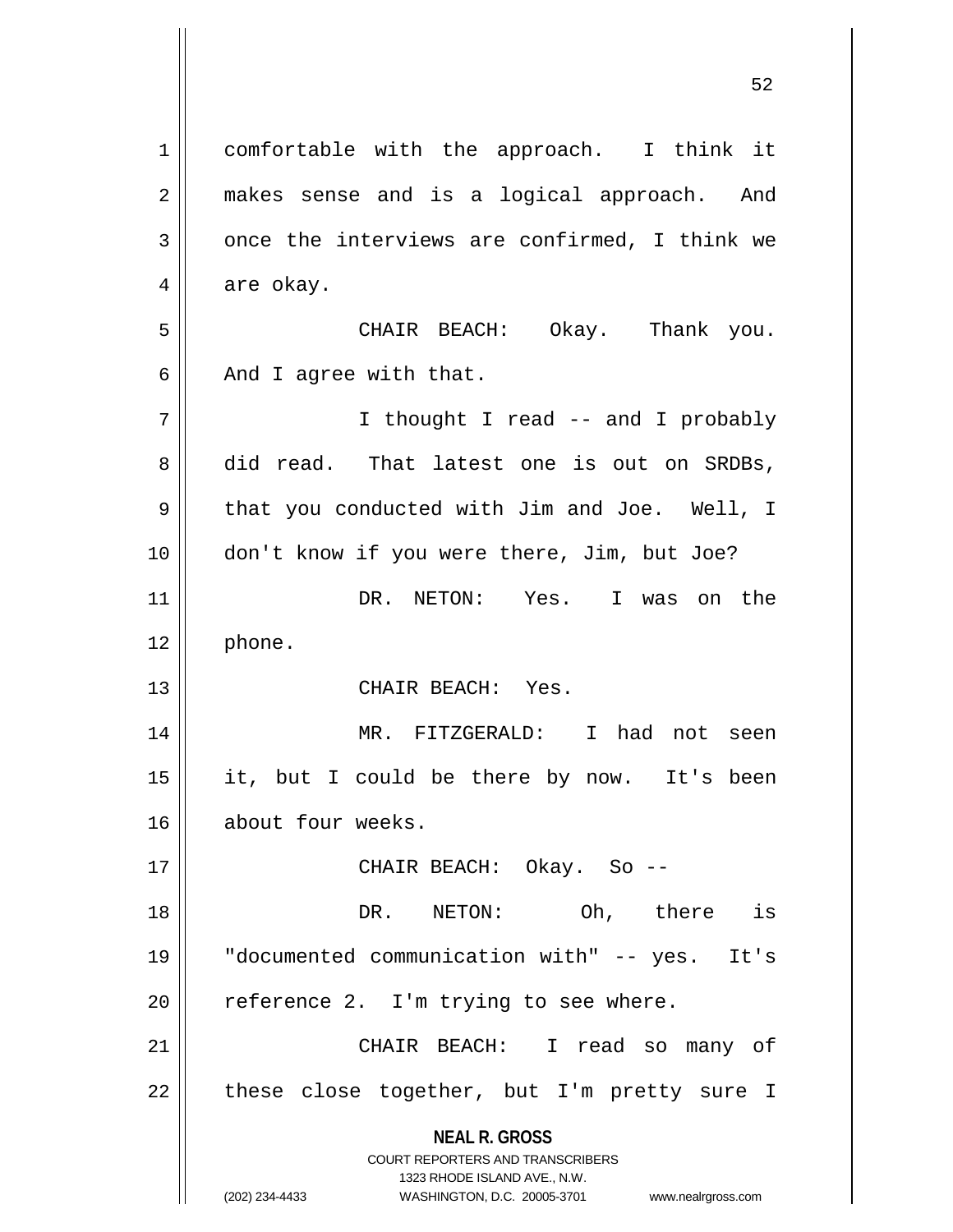**NEAL R. GROSS**  $1 \parallel$  thought I read those interview notes. 2 MR. FITZGERALD: Okay. Well, if  $3 \parallel$  they're up, then that answers Bob's comment, 4 | because that would provide those comments. 5 CHAIR BEACH: Okay. So let's move  $6 \parallel$  on to the last one under tritides, D, the 7 | reconstruction during D&D. 8 DR. NETON: Yes. Right. This has 9 || to do with D&D coverage. I guess it sort of 10 depends on what you consider, you know, when 11 the D&D era started, but all indications are 12 that the active -- what was quote-unquote 13 "full-blown" D&D didn't occur until the late  $14$  |  $\frac{190s}{ }$ . 15 || The Sand by that time, the technology 16 Shortfall for monitoring for tritides was 17 || pretty well established. Mound embarked on a 18 fairly rigorous program of breathing zone air 19 samples followed up by scanning electron 20 microscopy and also used urine samples to  $21$  ascertain the soluble urine tritium intakes. 22 We feel in that time period the

> COURT REPORTERS AND TRANSCRIBERS 1323 RHODE ISLAND AVE., N.W.

(202) 234-4433 WASHINGTON, D.C. 20005-3701 www.nealrgross.com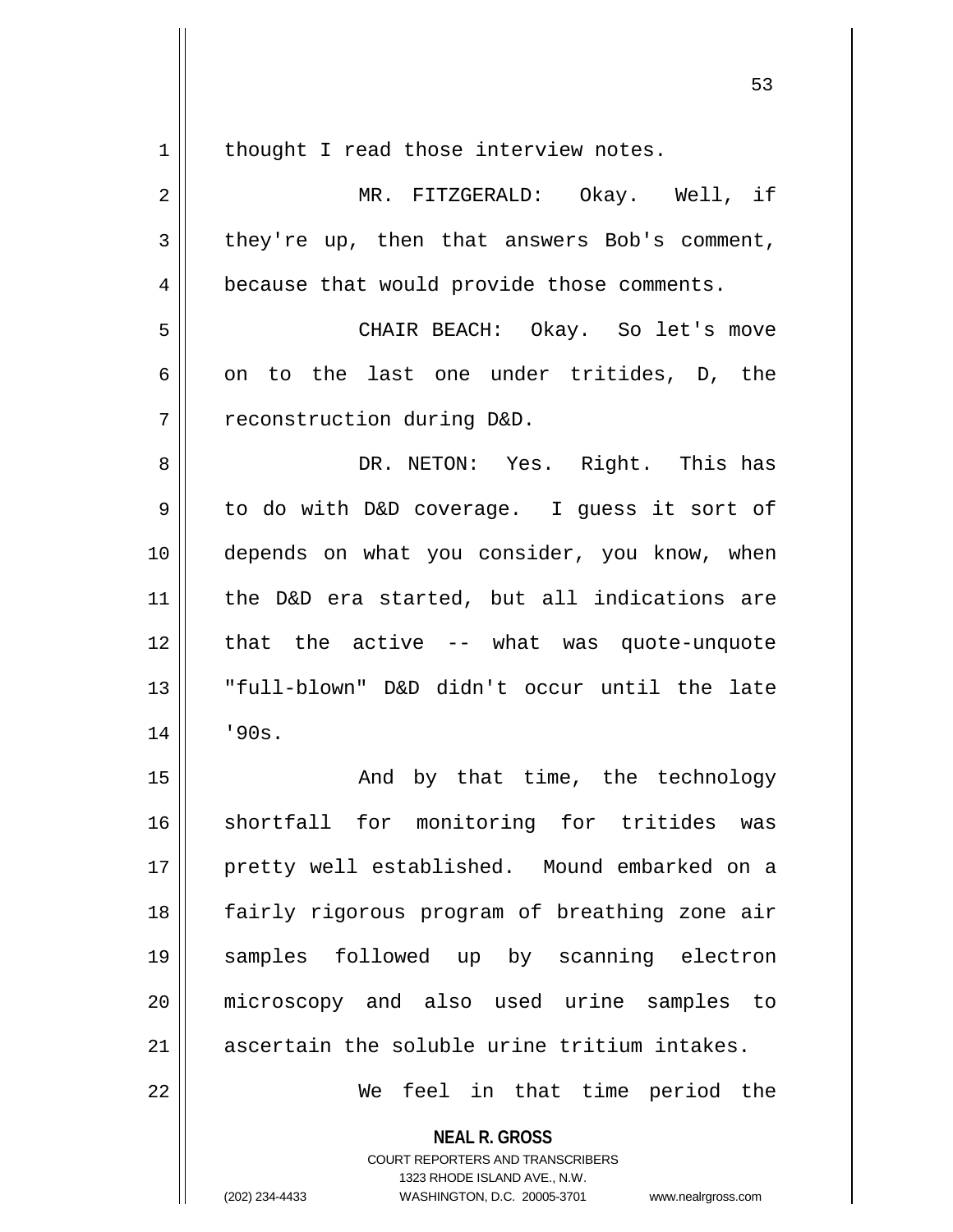**NEAL R. GROSS** COURT REPORTERS AND TRANSCRIBERS 1323 RHODE ISLAND AVE., N.W. (202) 234-4433 WASHINGTON, D.C. 20005-3701 www.nealrgross.com 1 coverage was pretty good. I was even 2 || surprised. The scanning microscopy I thought  $3 \parallel$  was a little over the top, but if you look,  $4 \parallel$  there's a procedure that we attached -- or not 5 || a procedure but interoffice correspondence 6 that was issued in 1997 that outlined all of 7 || the precautions that were taken and the 8 || monitoring conditions that were in place for 9 | monitoring tritides during this era. And they 10 indeed are pretty rigorous. So that's our 11 position for the D&D era. 12 CHAIR BEACH: Okay. Thanks, Jim. 13 Joe, anything on the SC&A side 14 | there? 15 MR. FITZGERALD: Yes. Josie, 16 you'll recall that -- this goes back a few 17 years. Actually, it goes back to maybe some 18 || of the Site Profile review that we did. 19 We did get -- and I agree with 20 Jim's recount of the history of this thing,  $21$  that we certainly established as well that  $22$  || they were very careful from the operational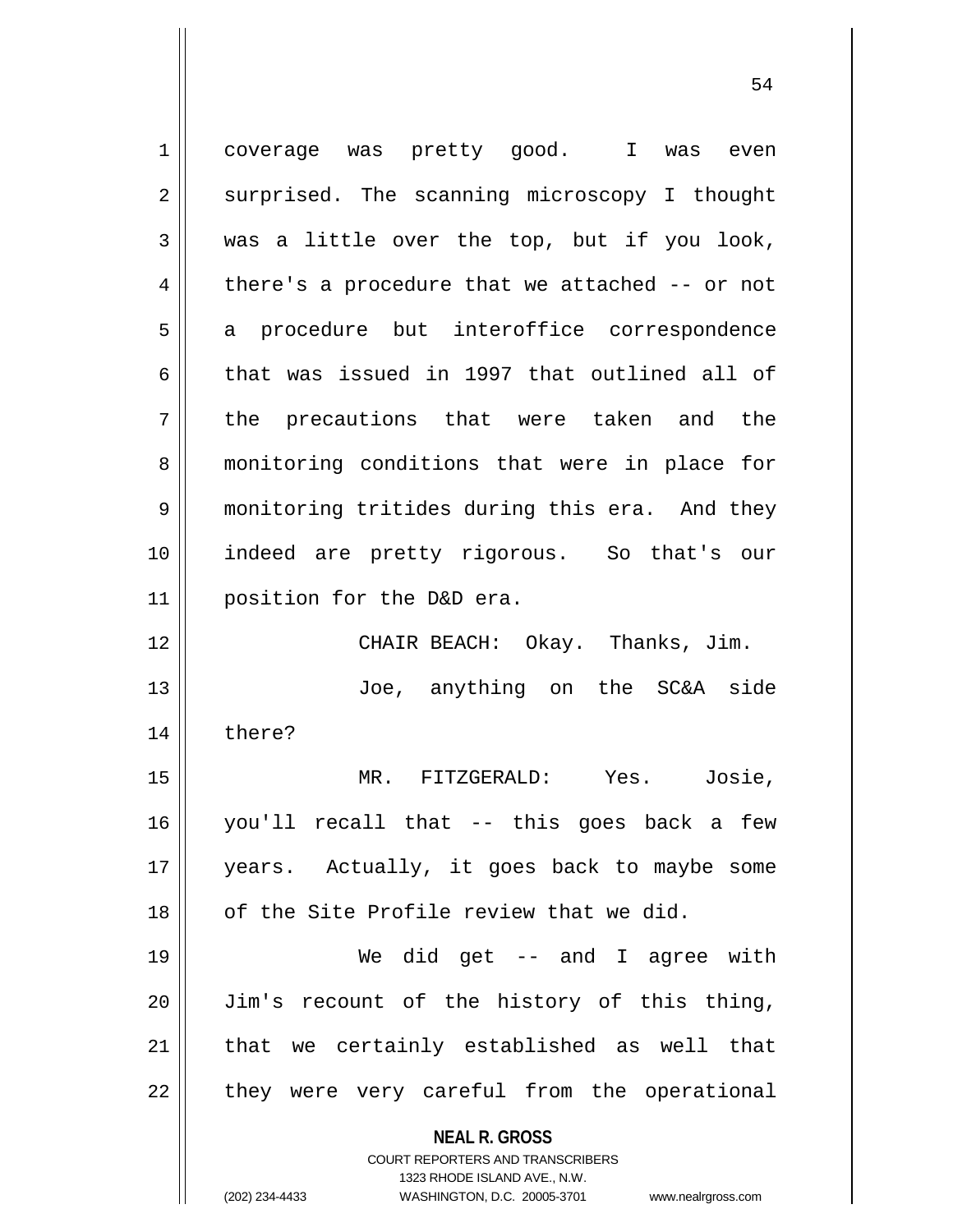1 standpoint to button up that particular 2 | facility when it was no longer needed and used 3 || operators to do a lot of the D&D back when  $4 \parallel$  that was decommissioned. This was well before  $5 \parallel$  the terminal D&D for the entire site. And it  $6 \parallel$  was done very carefully.

7 || Our issue really was more from 8 || some interview feedback we had gotten about  $9 \parallel$  the terminal D&D, where they seemed to have 10 picked up some reading that suggested the 11 || tritides were not in the operational areas but  $12$  really in the ductwork, that kind of thing,  $13$  | that they found.

14 || The Know there were some additional 15 || interviews. We weren't involved in those, but 16 additional interviews where at least one 17 individual who had provided that perspective 18 had clarified that that was not what he had 19 meant.

20 Now, you know, that was pretty 21 || much the source of our questions on that. And  $22$   $\parallel$  we have not certainly had the opportunity to

**NEAL R. GROSS**

COURT REPORTERS AND TRANSCRIBERS 1323 RHODE ISLAND AVE., N.W. (202) 234-4433 WASHINGTON, D.C. 20005-3701 www.nealrgross.com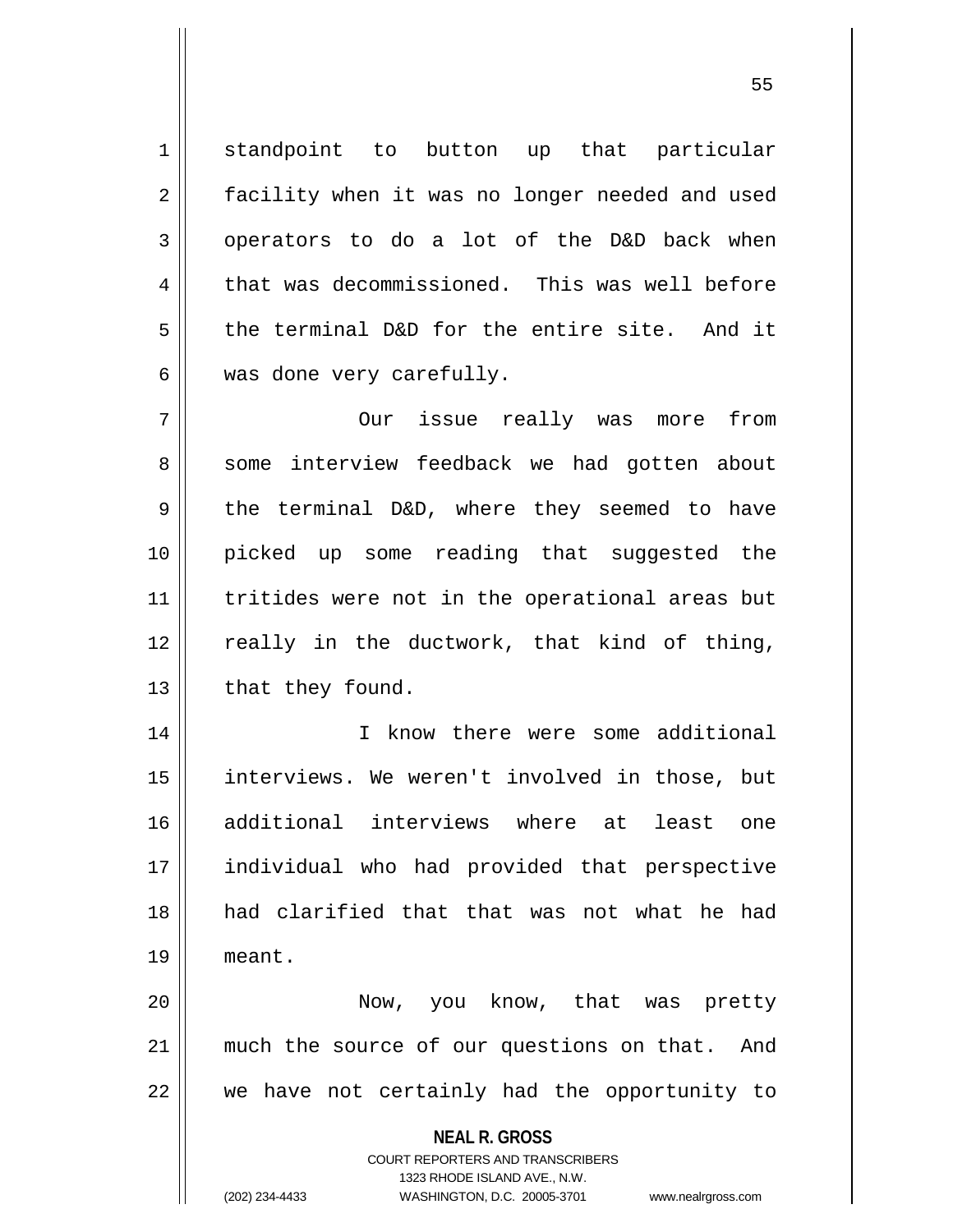1 qo back and satisfy ourselves from that 2 | standpoint. Again, we weren't involved in 3 | those interviews.

4 || But I would not at this point see  $5 \parallel$  this as essential for settling out the  $6 \parallel$  question of the tritides during the operating  $7 \parallel$  period of the plant. This is kind of 8 analogous to the residuals question that you 9 have at some of the AWEs. There is this sort 10 of lingering question. Even though the 11 program procedures and whatnot were pretty 12 || stringent, and I think the RWP suggests that 13 as well, that one that was included was 14 implementation such that there was no real 15  $\parallel$  exposure potential during the D&D phase.

16 We have not really gone back to 17 || that question, really, since the Site Profile 18 in terms of the tritide question. That might  $19$  | be something in the Site Profile context that,  $20$  || as we look at some additional information, we 21 || ought to see if there's anything else that 22 would stand as sort of operational

> **NEAL R. GROSS** COURT REPORTERS AND TRANSCRIBERS 1323 RHODE ISLAND AVE., N.W. (202) 234-4433 WASHINGTON, D.C. 20005-3701 www.nealrgross.com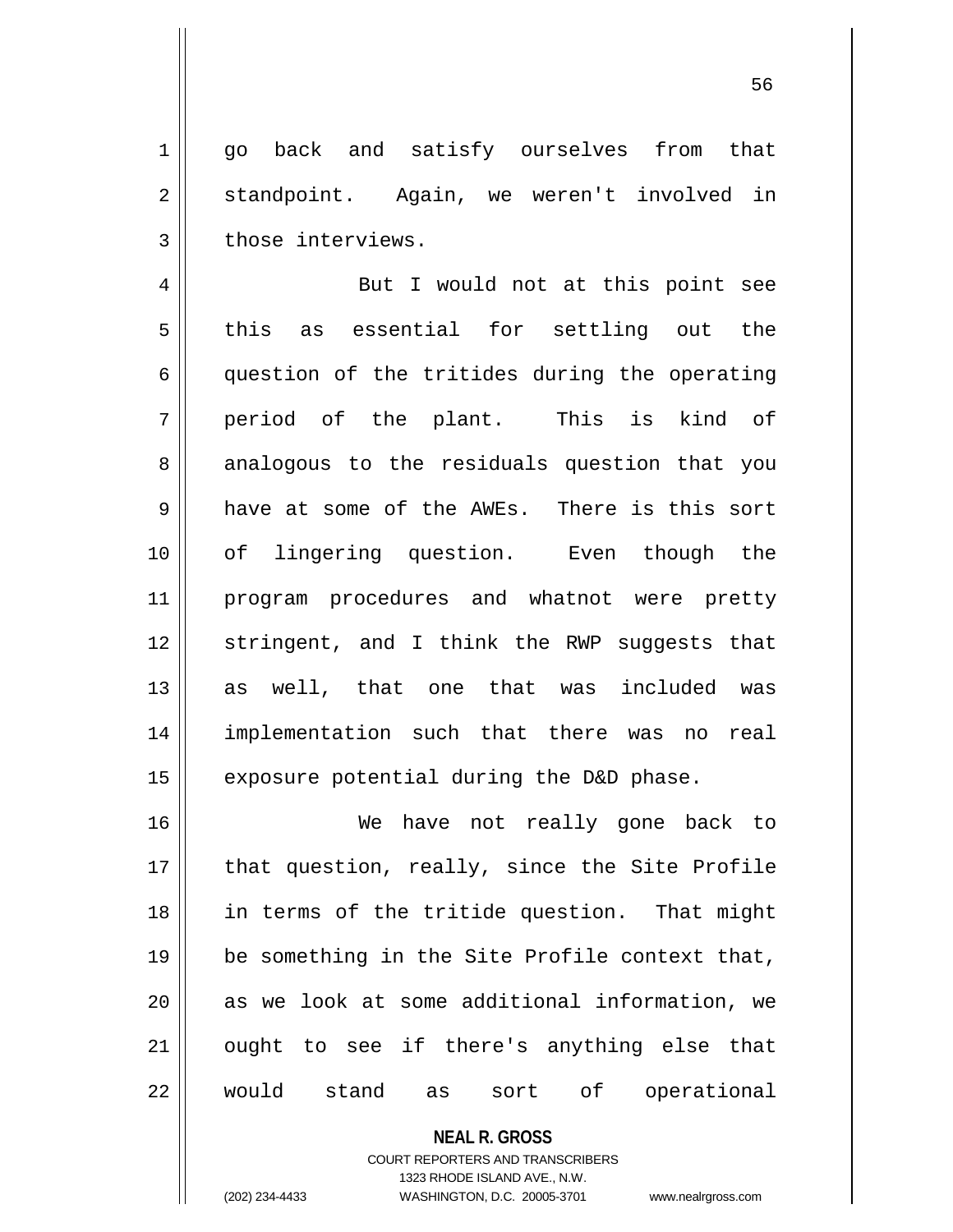**NEAL R. GROSS** COURT REPORTERS AND TRANSCRIBERS 1323 RHODE ISLAND AVE., N.W. (202) 234-4433 WASHINGTON, D.C. 20005-3701 www.nealrgross.com 1 || information, experience, incidents. We 2 || haven't seen any yet, but I wouldn't argue  $3 \parallel$  this thing unless we do. 4 || So that's kind of a little bit of  $5 \parallel$  an open end, but not one that should hold this  $6 \parallel$  up. 7 CHAIR BEACH: Okay, Joe. This is 8 | Josie again. Thanks for that summary. 9 Paul or Brad, any comments? 10 MEMBER CLAWSON: This is Brad. 11 You know, I agree with Joe on this. I was 12 involved in some of those interviews. And I 13  $\parallel$  think we'll -- you know, we really haven't 14 looked at it, as Joe has said, because we've  $15$  || got these other issues taken care of. 16 I just want to make sure that we 17 don't lose it somewhere. and it sounds like 18 we're not. So I'm fine at this time. 19 MEMBER ZIEMER: Yes. And this is 20 || Ziemer. I am fine at this time, too. I think 21 || you are still going to track this, right? 22 CHAIR BEACH: Yes. This is Josie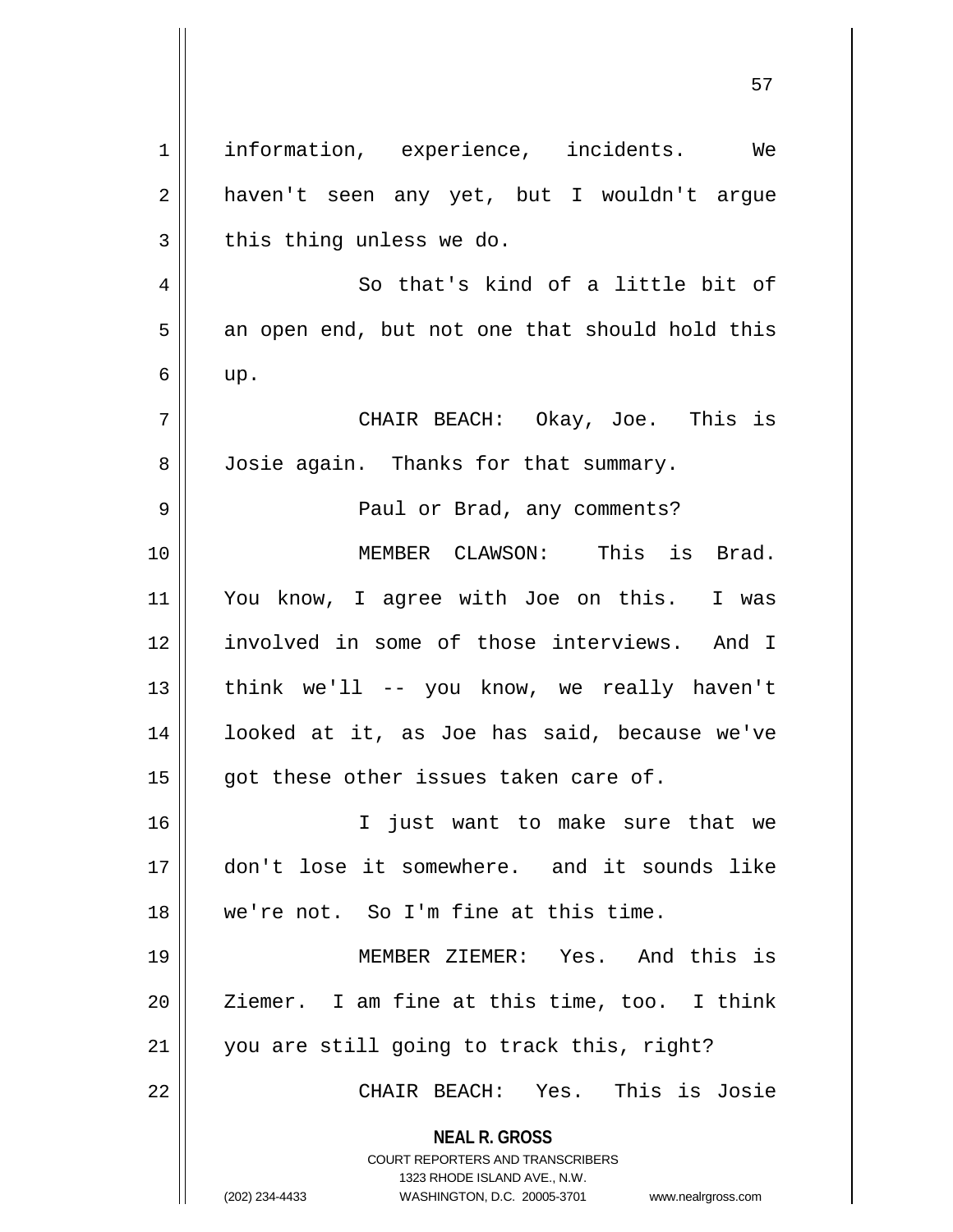| 1  | again. I put that down as a Site Profile                         |
|----|------------------------------------------------------------------|
| 2  | issue to track along with part of A.                             |
| 3  | MR. FITZGERALD: Yes. And just                                    |
| 4  | again, this came from a health physicist                         |
| 5  | during the D&D phase that expressed the fact                     |
| 6  | that they surprisingly came upon what appeared                   |
| 7  | to be some tritide contamination in ductwork.                    |
| 8  | And, again, I think in a                                         |
| 9  | re-interview, that was clarified as not to be                    |
| 10 | the case, but that's kind of all we've got at                    |
| 11 | this point. So there hasn't been any further                     |
| 12 | corroboration, but I think that's unsettled at                   |
| 13 | this<br>point.                                                   |
| 14 |                                                                  |
| 15 | MEMBER ZIEMER: Joe, this is                                      |
| 16 | Ziemer. Do you know how they identified that                     |
| 17 | as being tritide at that point?                                  |
| 18 | MR. FITZGERALD: Well, what the                                   |
| 19 | interview documentation -- and, again, this                      |
| 20 | goes back four or five years ago. So it was                      |
| 21 | an old one. They were using an alpha probe                       |
|    |                                                                  |
|    | and thought they were -- or alpha-beta probe.                    |
| 22 |                                                                  |
|    | <b>NEAL R. GROSS</b>                                             |
|    | COURT REPORTERS AND TRANSCRIBERS<br>1323 RHODE ISLAND AVE., N.W. |
|    |                                                                  |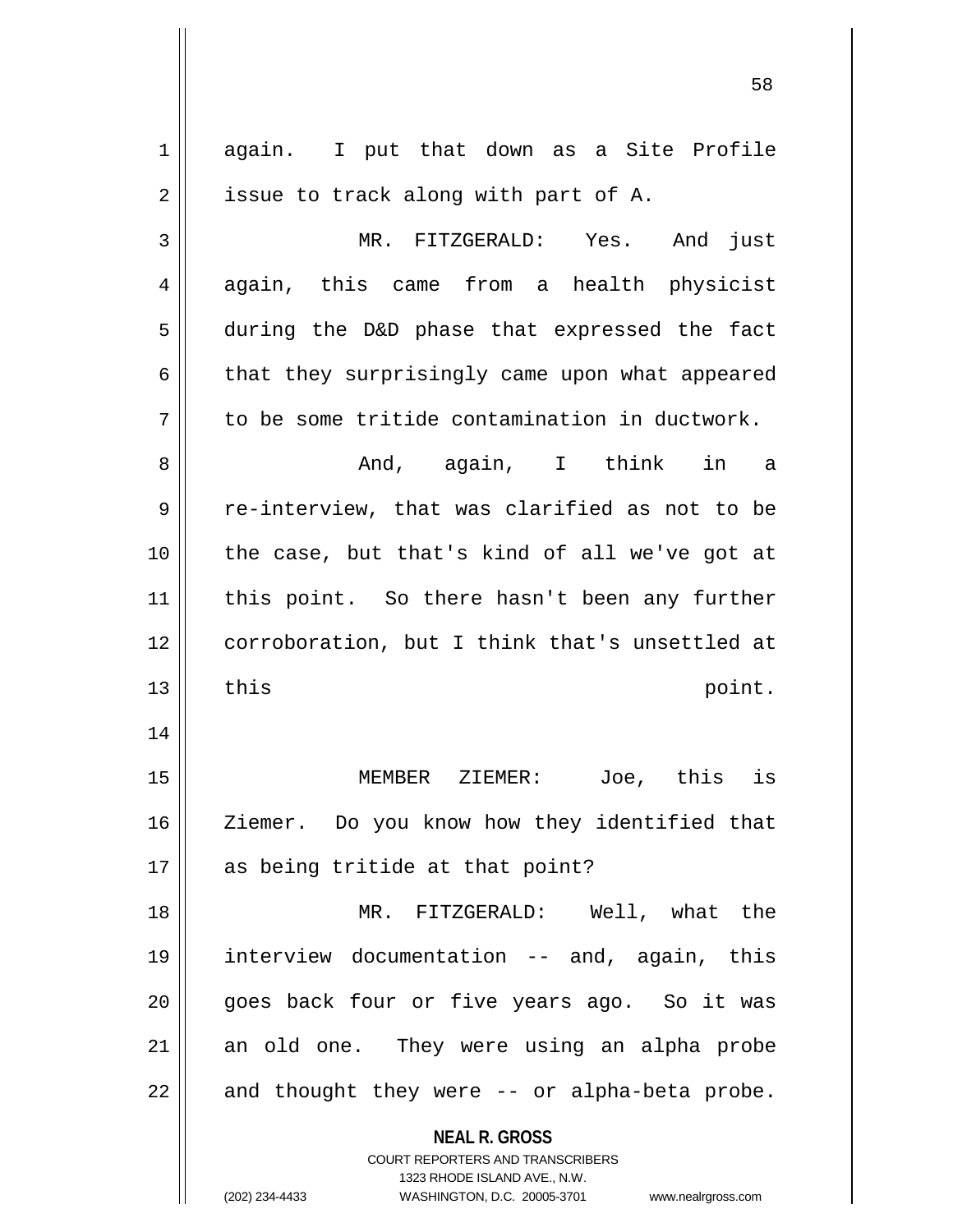**NEAL R. GROSS** COURT REPORTERS AND TRANSCRIBERS 1323 RHODE ISLAND AVE., N.W.  $1 \parallel$  I guess it was both alpha and beta. They 2 || were picking up what they thought was Pu, 3 | polonium. I'm trying to remember which. 4 || But it turned out not to be the  $5 \parallel$  case. And it looked like it was, in fact, at  $6 \parallel$  the energy level they were looking at perhaps  $7\parallel$  tritide because at that time there was a 8 consciousness on tritide, but that was it. It 9 || was almost an anecdotal type of thing. 10 They didn't do any further 11 analysis. It was sort of left that way. And 12 we had not talked to this individual since to 13 do that. Brant, I think, did. And based on 14 || Brant's questioning, he apparently -- I'm not 15  $\parallel$  sure how he -- whether he recanted it or just  $16$  said that it was misunderstood. I don't know, 17 but certainly the response was that he no 18 || longer felt that way. 19 || So that's kind of where it is. It 20 || really hasn't been pursued much further than 21 || that. There isn't anything, any incident 22 | information, any documentation that we have

(202) 234-4433 WASHINGTON, D.C. 20005-3701 www.nealrgross.com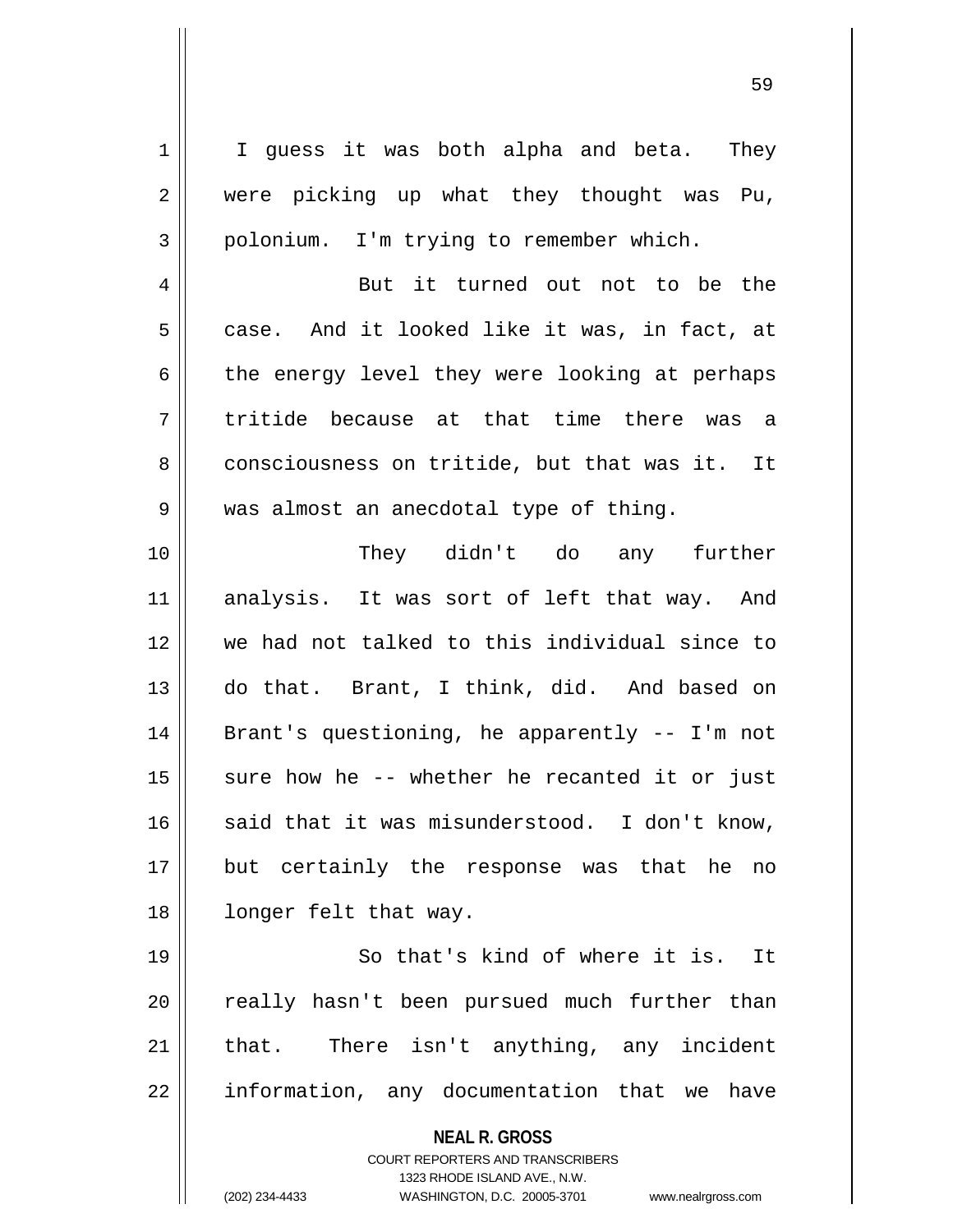1 | found that would corroborate that they were 2 || picking up tritides in the ductwork or in 3 anything that was connected to those 4 facilities. So that's all we have, is really  $5$  the interview data. It's not a very strong  $6 \parallel$  thing.

**NEAL R. GROSS** 7 So that's what I'm saying. I 8 think it should be handled as a matter of 9 || course. If there's anything, any new 10 documentation, anything that's substantial 11 that surfaces, that's something I think we 12 || ought to bring back to the Work Group. But I 13 wouldn't certainly give it any more than what 14 we're doing for the remaining Site Profile 15 issues to see if there's any additional 16 documentation left, any records that we 17 haven't looked at. That would be about it. 18 DR. CHEW: Josie, this is Mel. I 19 would like to make a point of clarification. 20 CHAIR BEACH: Yes? 21 DR. CHEW: That discussion with 22 || again, Joe, you are right on. We did go back

> COURT REPORTERS AND TRANSCRIBERS 1323 RHODE ISLAND AVE., N.W.

(202) 234-4433 WASHINGTON, D.C. 20005-3701 www.nealrgross.com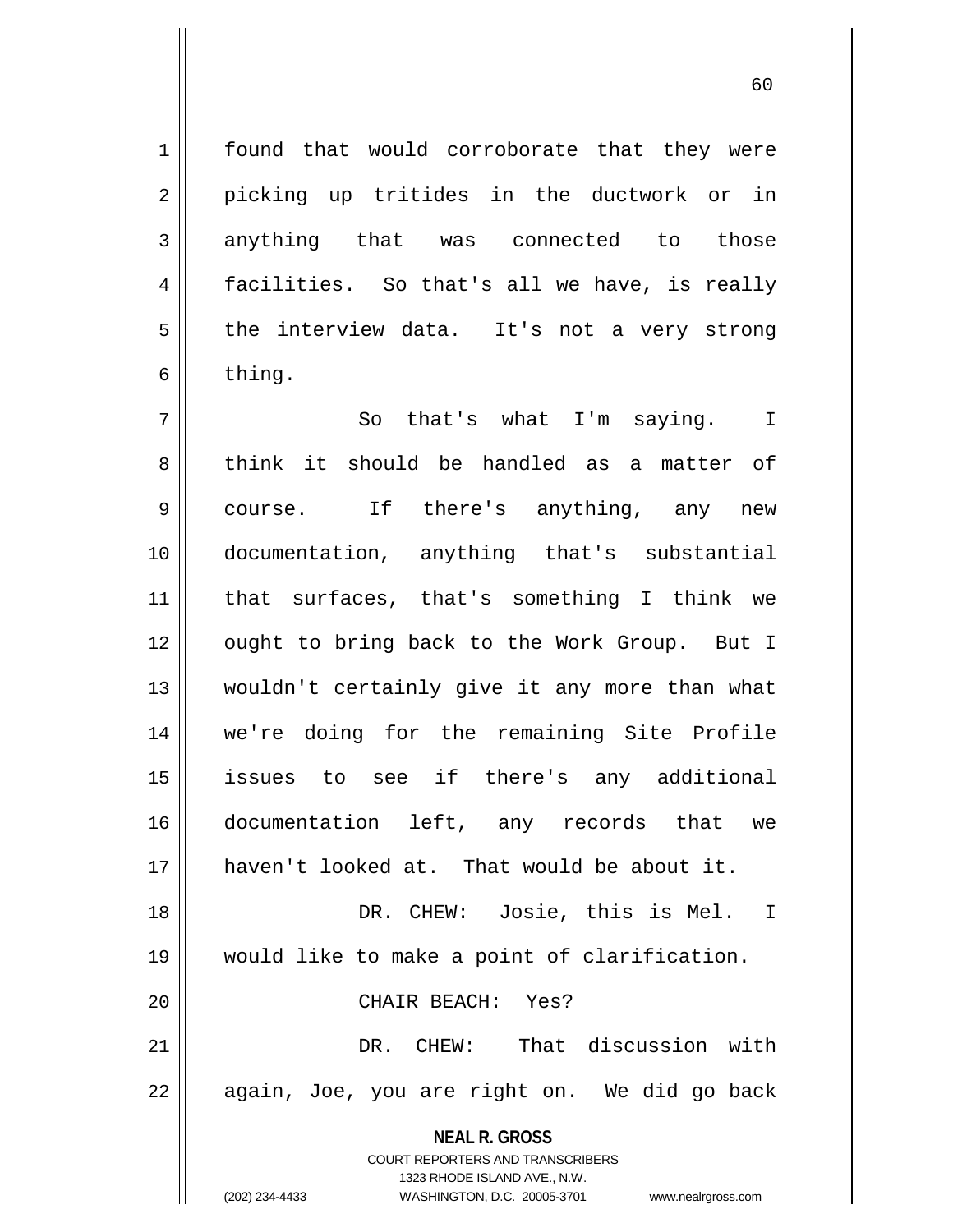**NEAL R. GROSS** COURT REPORTERS AND TRANSCRIBERS 1323 RHODE ISLAND AVE., N.W. (202) 234-4433 WASHINGTON, D.C. 20005-3701 www.nealrgross.com  $1 \parallel$  and discuss it with another health physicist. 2 We want to make sure we bear in 3 || mind that when they mention tritides, the 4 majority of the tritides at Mound were in the 5 Soluble form. And so when you mentioned 6 tritides, you are saying all categories. The  $7 \parallel$  ones that we are obviously focusing in is the  $8 \parallel$  tritide of special interest here. 9 CHAIR BEACH: Okay. This is Josie 10 || again. Thanks, Mel. 11 And, with that, I don't think we 12 need to do a formal vote. I think based on 13 what I have heard in the last hour 14 conversation, all three of the Board Members 15 || present at this Work Group meeting agree that 16 the tritides issue is complete other than the 17 two items that we talked about tracking in a 18 || Site Profile sense. 19 || Ted, is that correct? 20 MR. KATZ: I'm sorry. I was on 21 | mute. 22 Yes. You don't need to vote. I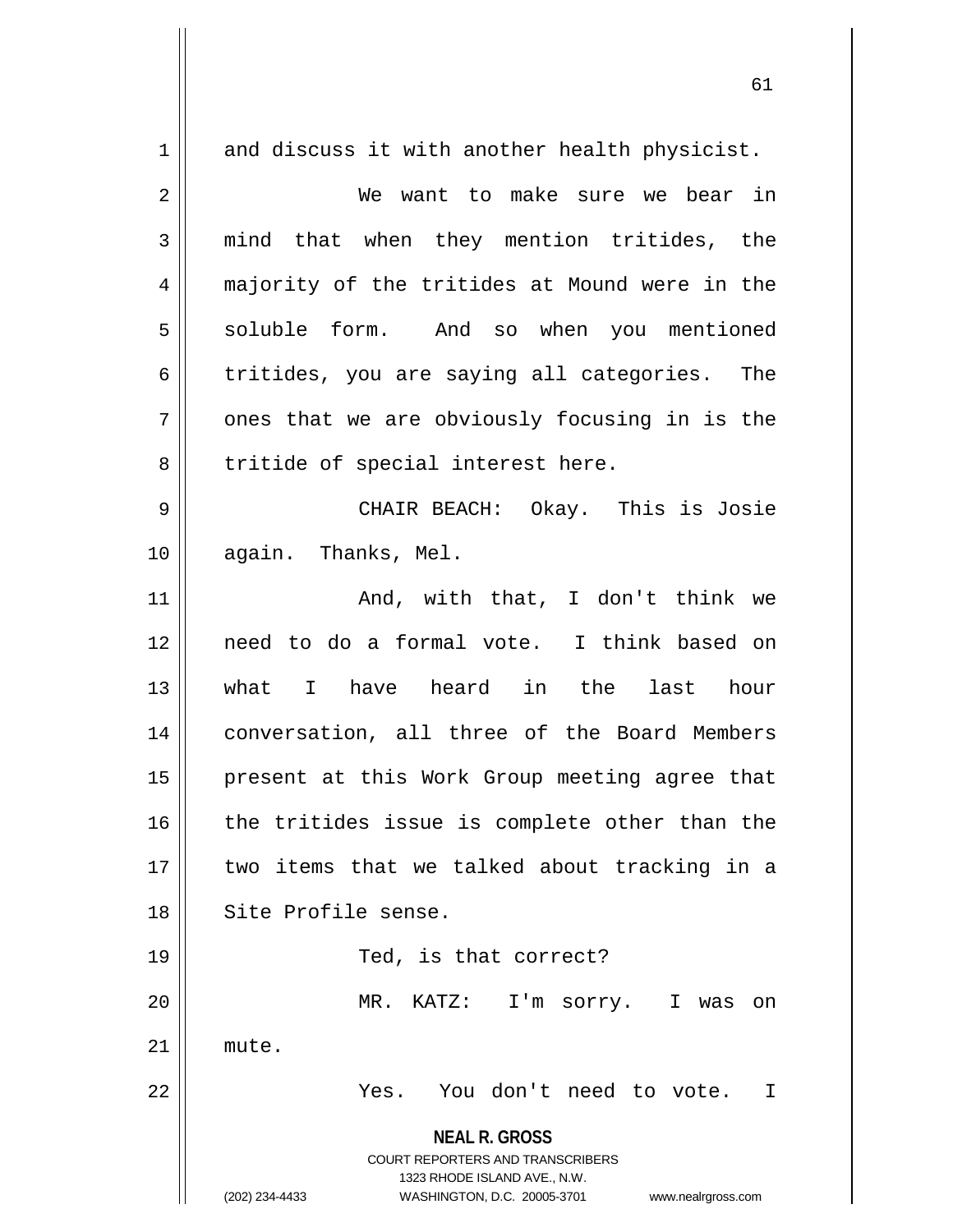**NEAL R. GROSS** 1 || mean, everybody has spoken pretty clearly 2 || about all of these issues. 3 CHAIR BEACH: Okay. Thank you. 4 And if there is nothing else on  $5 \parallel$  tritides, I am going to say that that is 6 closed. 7 And if we could just take time to 8 || have NIOSH report out on the next two issues  $9 \parallel$  on our agenda? Start with the 83.14, just an 10 || update of what is happening there. 11 DR. NETON: Okay. These will be 12 || brief. The 83.14, to refresh your memory, is 13 || to add a Class of workers for the couple of 14 || years where we discovered that we didn't have 15 | logbooks for tritium sampling. 16 || Now we have a litmus case for that 17 || 83.14. The report had been drafted. And I 18 || just received word that it has been sent out 19 || for ADC review. 20 || CHAIR BEACH: Okay. 21 || DR. NETON: The report is done. 22 | Once it comes back from ADC review, we will

> COURT REPORTERS AND TRANSCRIBERS 1323 RHODE ISLAND AVE., N.W.

(202) 234-4433 WASHINGTON, D.C. 20005-3701 www.nealrgross.com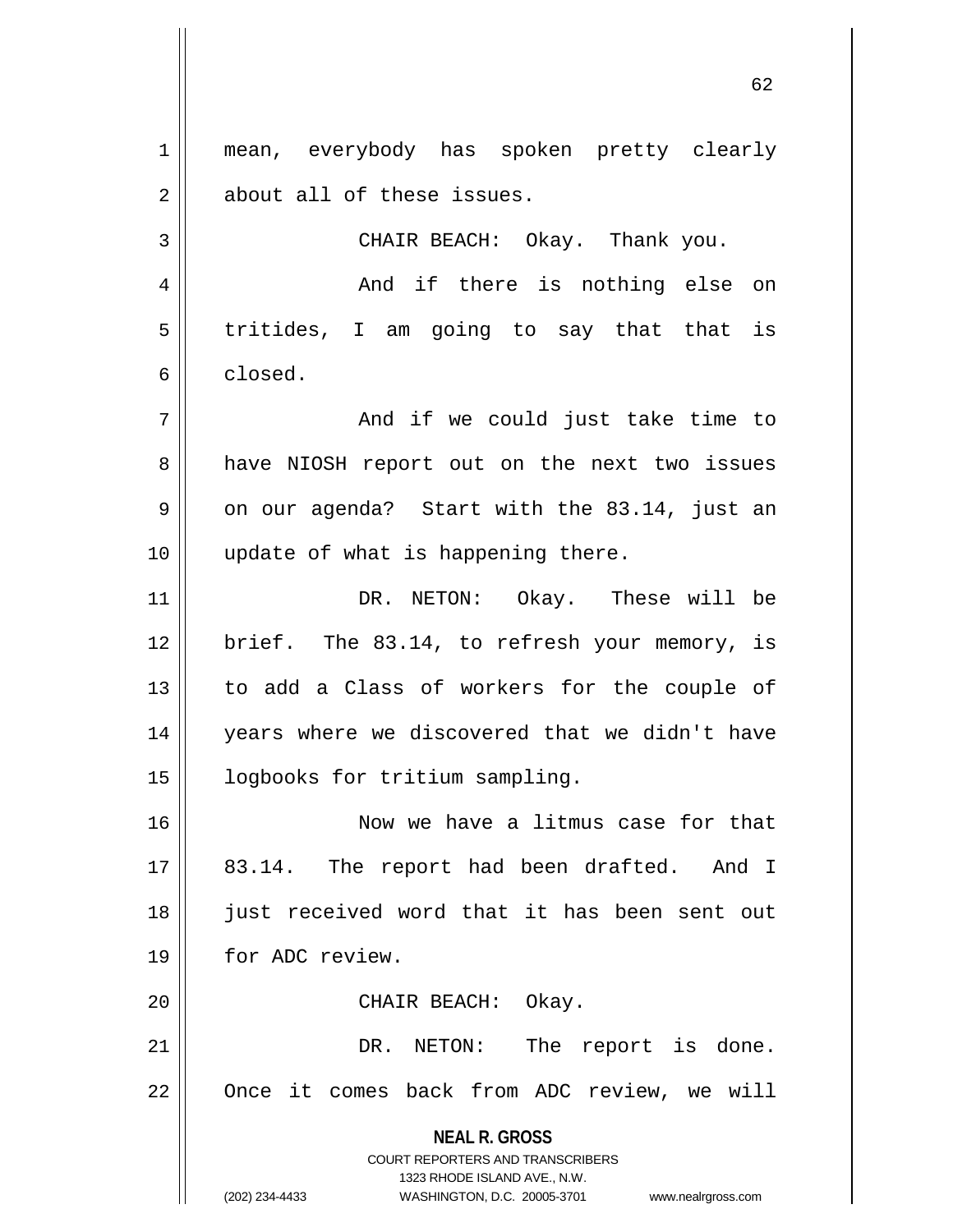**NEAL R. GROSS** COURT REPORTERS AND TRANSCRIBERS 1323 RHODE ISLAND AVE., N.W. (202) 234-4433 WASHINGTON, D.C. 20005-3701 www.nealrgross.com 1 distribute it, hopefully early next month, 2 | which starts tomorrow. And we should be good  $3 \parallel$  to go there. 4 || I will be presenting that at the 5 | Advisory Board meeting in Denver. 6 CHAIR BEACH: Okay. Thank you. 7 DR. NETON: So expect that report  $8 \parallel$  to come out as soon as -- I don't know what 9 || turnaround time we're going to get for that 10 || report, but I imagine it's pretty fast because 11 I can't imagine there's much in there that's 12 controversial. 13 || CHAIR BEACH: Right. 14 DR. NETON: The second point. 15  $\parallel$  What was I going to talk about the second  $-$ 16 CHAIR BEACH: The second point on  $17$ 18 DR. NETON: Oh, Site Profile 19 || issues. Yes. I'm sorry. 20 CHAIR BEACH: Yes. 21 DR. NETON: Late on a holiday, 22 | preceding a holiday Friday.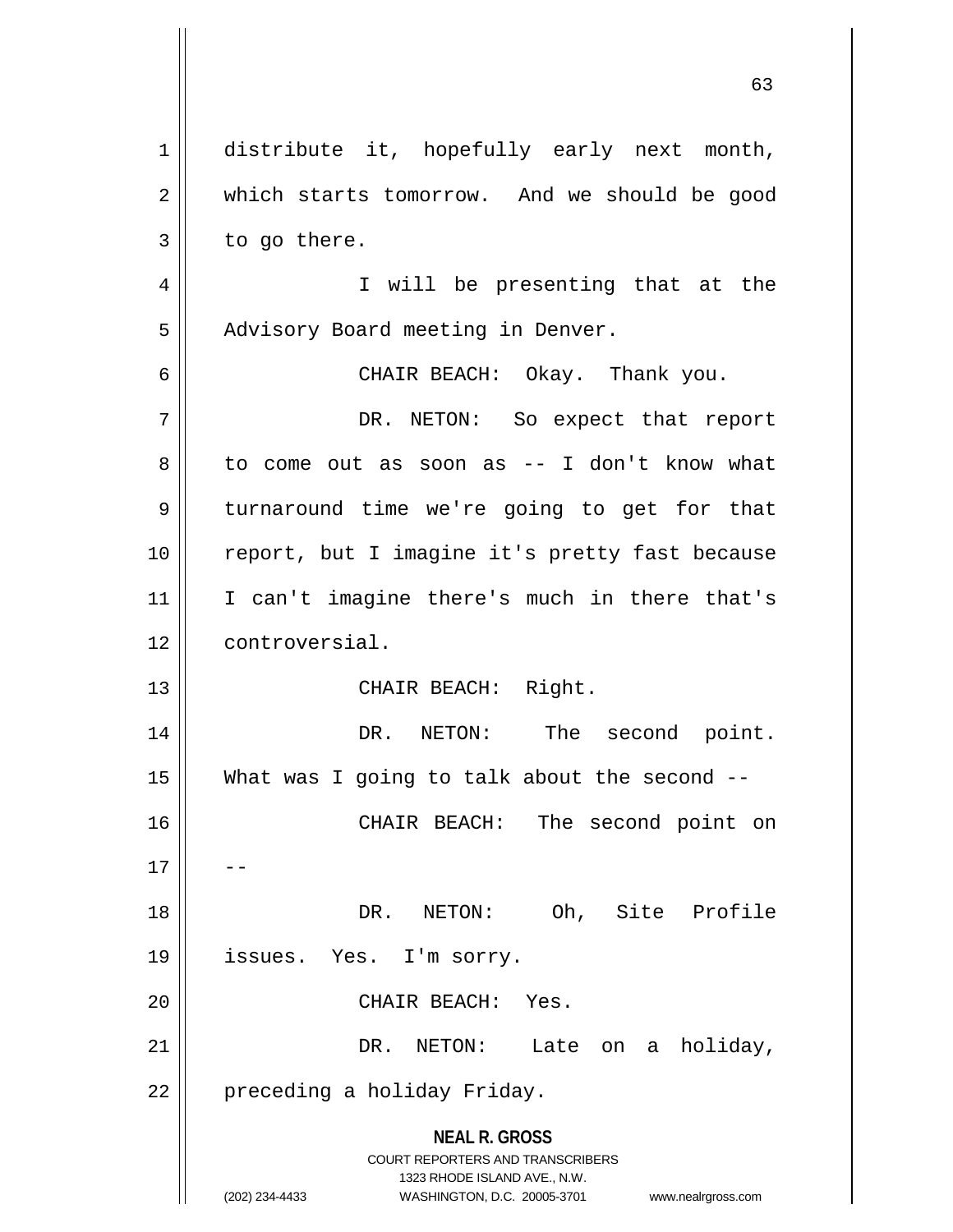**NEAL R. GROSS** COURT REPORTERS AND TRANSCRIBERS 1323 RHODE ISLAND AVE., N.W. (202) 234-4433 WASHINGTON, D.C. 20005-3701 www.nealrgross.com 1 CHAIR BEACH: Yes. 2 DR. NETON: So my mind is 3 wandering. 4 The Site Profile issues, ORAU had  $5 \parallel$  put together a completion schedule to get to  $6 \parallel$  us draft responses by the end of September. 7 || Once it goes through the various review  $8 \parallel$  processes internally, we expect to be able to 9 start talking about all those responses 10 sometime later in October for the remaining 11 || Site Profiles, which there are a number. 12 CHAIR BEACH: Right. Yes, there  $13$ 14 DR. NETON: Now, I didn't get a 15 breakdown as to how each one might be 16 | complete. I just sort of got a lump sum date. 17 If it's preferable, I could try to get a 18 little more fine-tuned breakdown of the 19 schedule, but right now I don't expect to be 20 done until later in October. 21 CHAIR BEACH: Okay. No. That's 22 || fine, Jim. And possibly when you have more of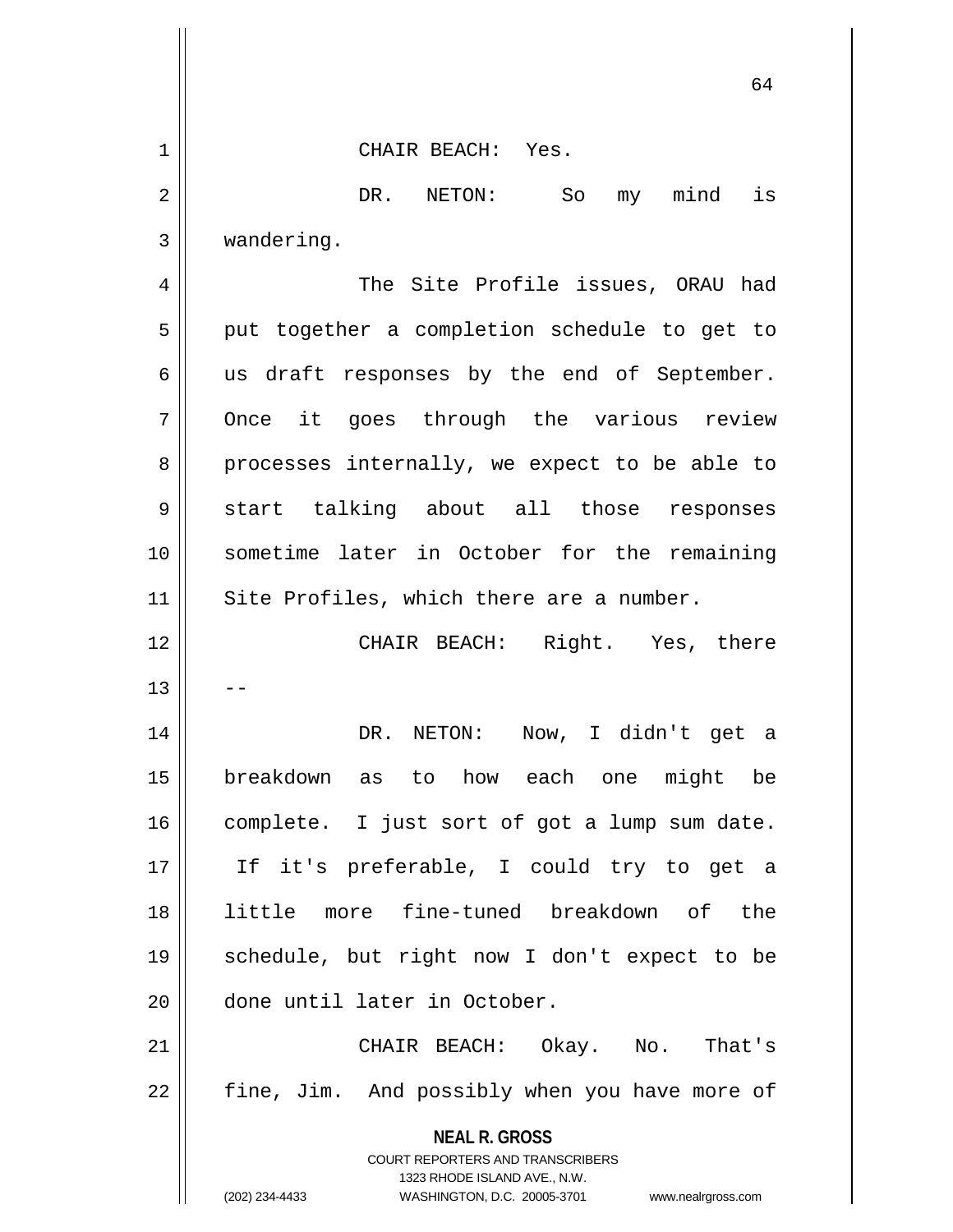**NEAL R. GROSS** COURT REPORTERS AND TRANSCRIBERS 1323 RHODE ISLAND AVE., N.W. (202) 234-4433 WASHINGTON, D.C. 20005-3701 www.nealrgross.com 1 a breakdown and know when you will be ready to 2 discuss it, we can plan a Work Group. 3 DR. NETON: Right. Because 4 honestly I don't think they're all going to  $5 \parallel$  come due at exactly the same minute. You  $6 \parallel$  know, there --7 CHAIR BEACH: No. 8 DR. NETON: -- are a lot of varied 9 issues out there. I forgot how many, but 10 || there's something like 20, I believe. 11 CHAIR BEACH: Yes. There are 12 quite a few. And I wouldn't expect them to 13 come due at the same time. But it would be  $14$  || nice to have them all pretty much done and  $-$ 15 || DR. NETON: Yes. 16 || CHAIR BEACH: -- and just wait. 17 DR. NETON: Later in October. 18 CHAIR BEACH: Great. All right. 19 Any other questions for Jim, other Board 20 Members? 21 || **MEMBER CLAWSON:** Josie, this is  $22$  | Brad. I don't have any at this time.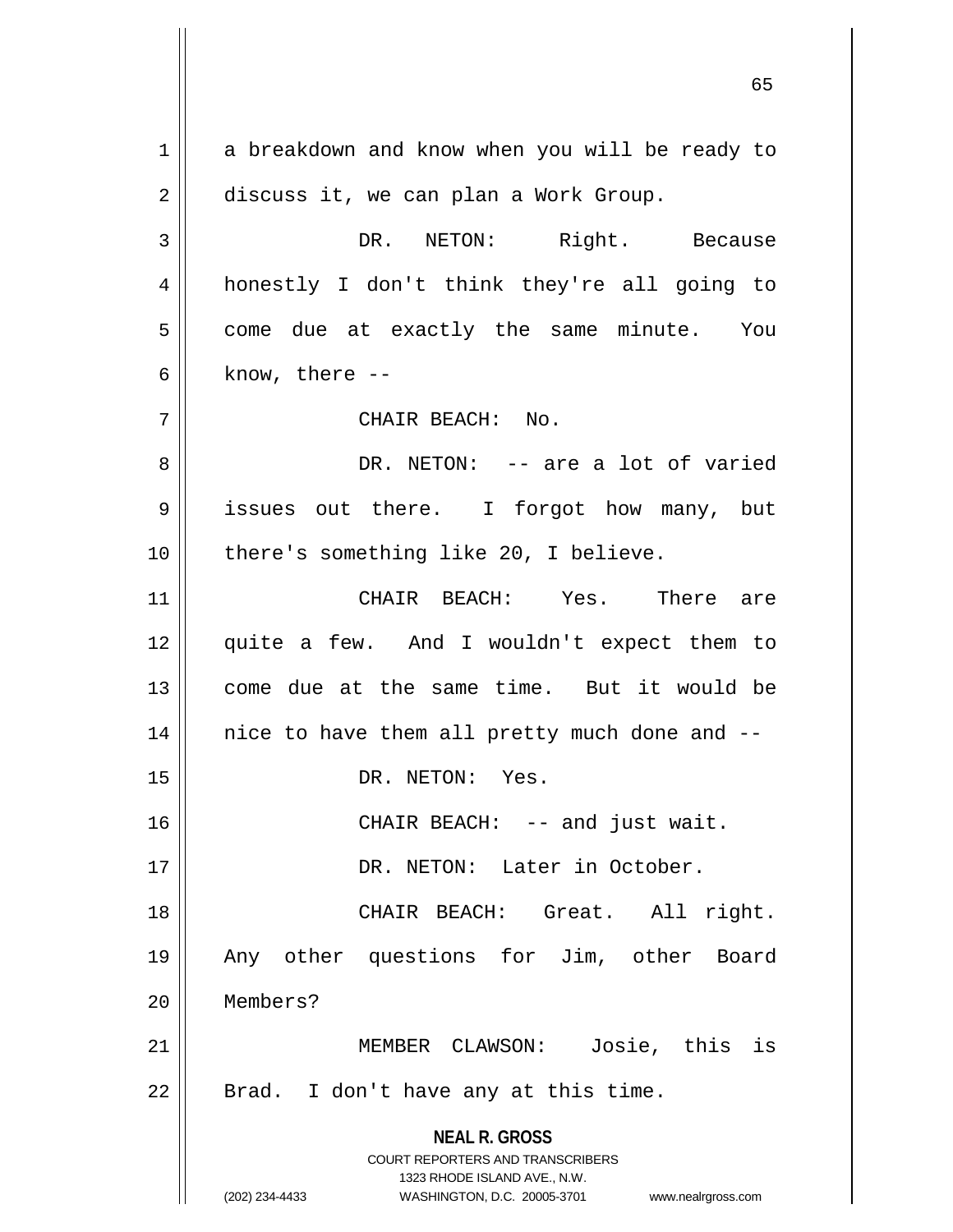**NEAL R. GROSS** COURT REPORTERS AND TRANSCRIBERS 66 1 CHAIR BEACH: Okay. Paul, I think 2 | you might have spoken. 3 MEMBER ZIEMER: I said I have no 4 | questions. 5 CHAIR BEACH: Okay. So, with 6 | that, Ted, I think we've completed our work  $7$  | today and we can adjourn. 8 MR. KATZ: Let me just check with 9 you, Josie, about -- we have Mound on the 10 || agenda for the Board meeting in Denver. 11 || CHAIR BEACH: Right. 12 MR. KATZ: And I have it broken out 13  $\parallel$  in two parts because we have the 83.14, for 14 which we're given a half an hour. It sounds 15  $\parallel$  like that is easily enough to address that. 16 CHAIR BEACH: Yes. 17 || MR. KATZ: Then immediately 18 following, I have a whole hour and a half 19 right now for the rest of the Mound SEC 20 petition. And that's where I need some 21 | feedback from you and the Group with respect  $22$  || to how much time do you actually think the

1323 RHODE ISLAND AVE., N.W.

(202) 234-4433 WASHINGTON, D.C. 20005-3701 www.nealrgross.com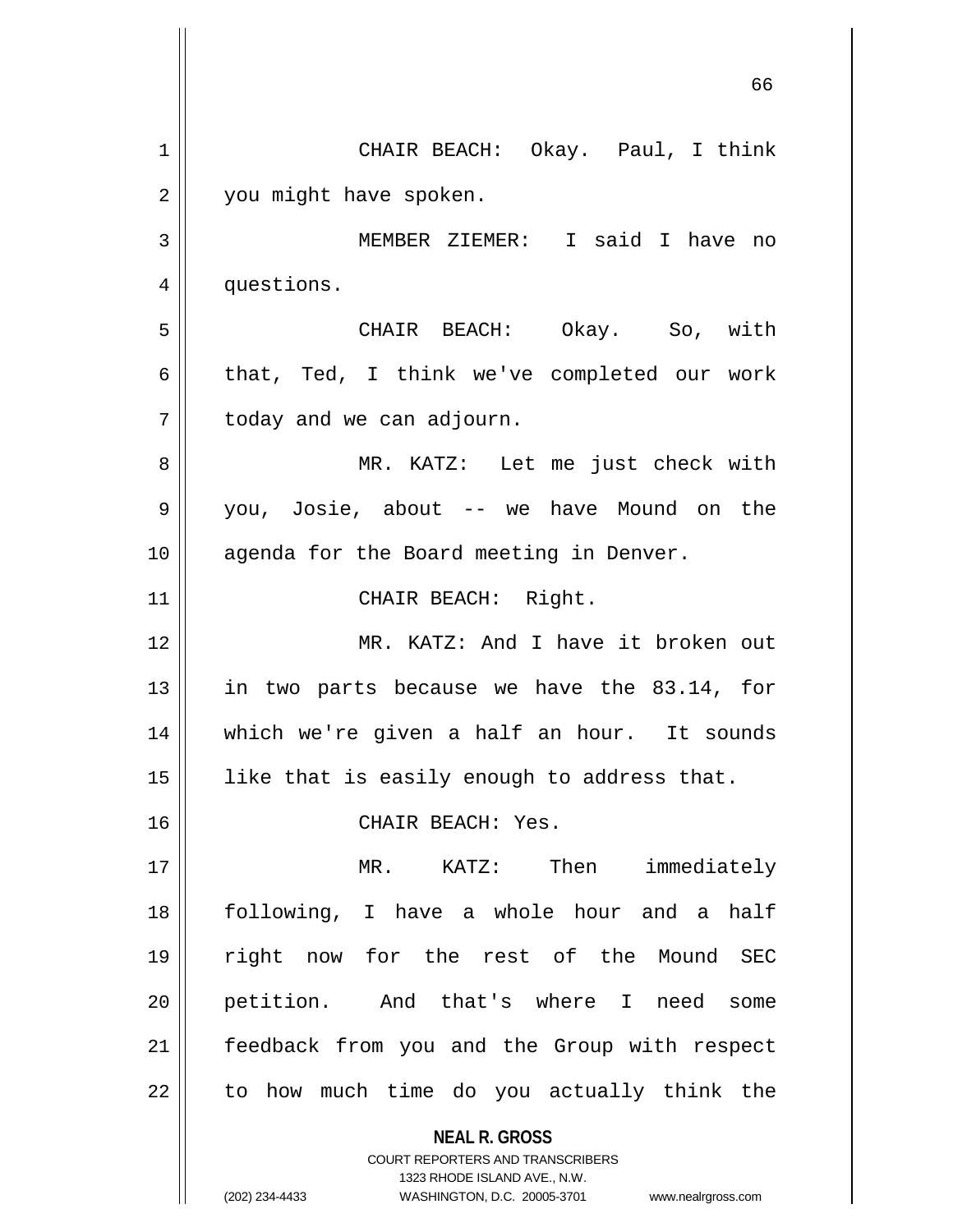1 Board will need to discuss the rest of 2 | wrapping up Mound?

3 CHAIR BEACH: Well, I don't think  $4 \parallel$  we would need more than a half hour, but that 5 depends on if I am just going to report out 6 and vote or if Jim would like to comment and 7 Joe would like to add for the tritides. I 8 || guess that determines what the Group thinks.

9 MR. KATZ: Okay. And, just to let 10 you know more, what I have is, I have Jim on 11 || the agenda because, just as he has reported to 12 you, I would think you would want him to 13 || report to the full Board on the tritides.

14 CHAIR BEACH: Right. Okay.

15 MR. KATZ: So I have him on the 16 || agenda before you. And then I have you.

17 || It seems like -- you know, what 18 time is it now? It's 2:36. What time did we 19 || start this call? 20 CHAIR BEACH: We started at 1:30.

21 MR. KATZ: 1:30?

22 CHAIR BEACH: About an hour.

**NEAL R. GROSS** COURT REPORTERS AND TRANSCRIBERS

1323 RHODE ISLAND AVE., N.W.

(202) 234-4433 WASHINGTON, D.C. 20005-3701 www.nealrgross.com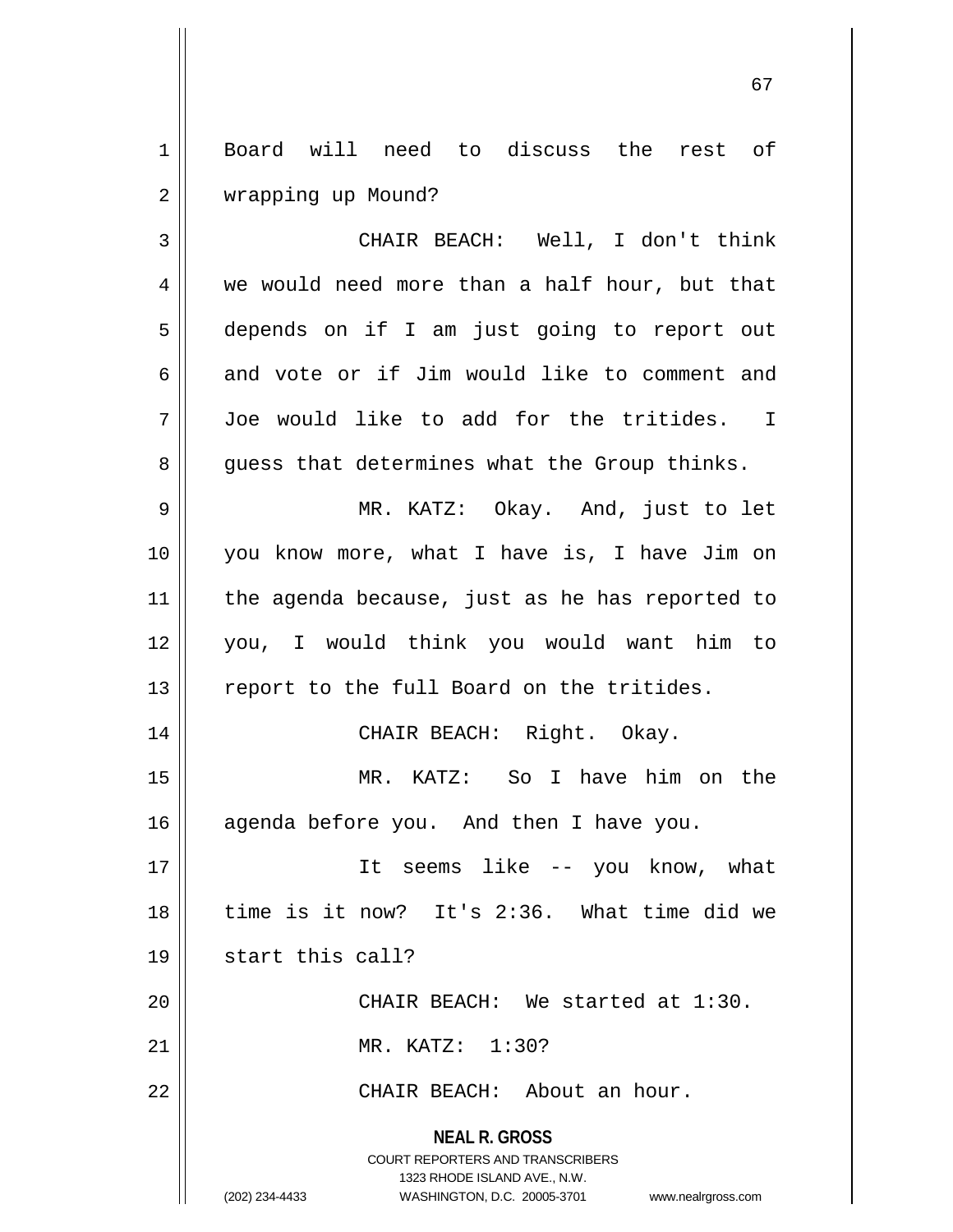**NEAL R. GROSS** COURT REPORTERS AND TRANSCRIBERS 1323 RHODE ISLAND AVE., N.W. (202) 234-4433 WASHINGTON, D.C. 20005-3701 www.nealrgross.com 1 || MR. KATZ: So it's probably going  $2 \parallel$  to go a little quicker with the full Board 3 because you have done sort of the detailed 4 || vetting. So I would say Jim's piece and back  $5 \parallel$  and forth with the Board probably can get done  $6 \parallel$  in half an hour, do you think, Jim? 7 DR. NETON: I'm not 100 percent 8 clear what you really want me to present. I 9 mean, I presented today our responses to the 10 SC&A comments. 11 || MR. KATZ: Right. 12 DR. NETON: But it would seem 13 || better to sort of go over our proposed model  $14$  | for tritides, the swipe data, the whole thing,  $15$  and include how we're going to do it and that 16 sort of thing. 17 MR. KATZ: I agree, Jim. I agree. 18 || I assume you will be putting to bed the issues 19 || that the Board realized were open as well. 20 DR. NETON: Yes, yes. But I think  $21$  I need to take a step back and say, "Well,  $22$  | here is our proposed model. And here is what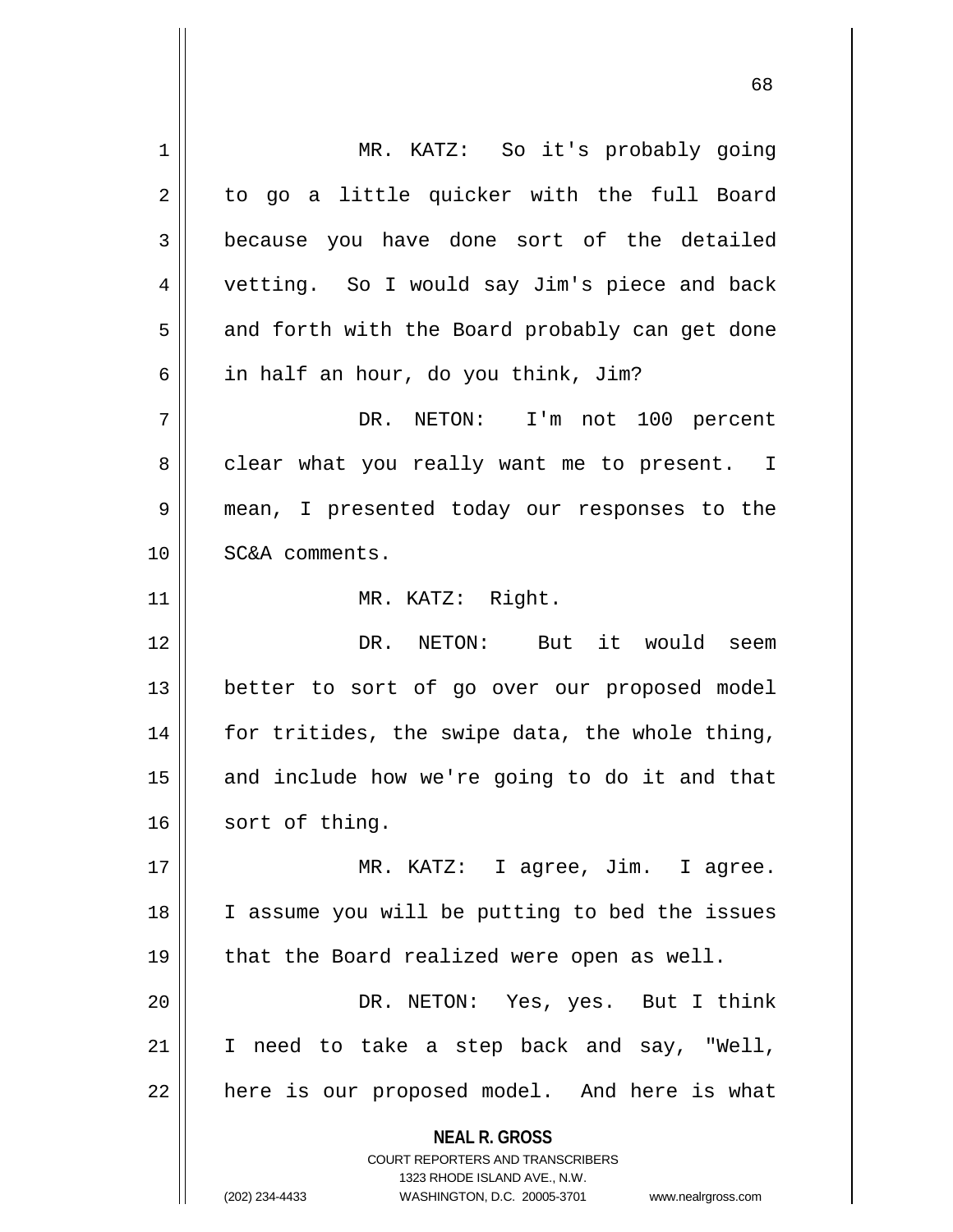$1 \parallel$  we are going to do."

| $\overline{2}$ | MR. KATZ: No, I totally agree.                                                                                                                                         |
|----------------|------------------------------------------------------------------------------------------------------------------------------------------------------------------------|
| 3              | They're going to need more context than the                                                                                                                            |
| 4              | Work Group does. So I'm just asking you, do                                                                                                                            |
| 5              | you think you want a half an hour for that,                                                                                                                            |
| 6              | including back and forth with the Board, or do                                                                                                                         |
| 7              | you think you'll need more?                                                                                                                                            |
| 8              | DR. NETON:<br>It's a fairly simple                                                                                                                                     |
| 9              | model. I mean, it's not very complex.                                                                                                                                  |
| 10             | MR. KATZ: Okay.                                                                                                                                                        |
| 11             | CHAIR BEACH: So 30 minutes, Jim,                                                                                                                                       |
| 12             | you think that would cover it?                                                                                                                                         |
| 13             | DR. NETON: Oh, absolutely plenty.                                                                                                                                      |
| 14             | CHAIR BEACH: Yes. And mine won't                                                                                                                                       |
| 15             | take very long either.                                                                                                                                                 |
| 16             | MR. KATZ: Okay. So do you think                                                                                                                                        |
| 17             | maybe another 30 minutes for your piece and                                                                                                                            |
| 18             | back and forth with the Board will do<br>it,                                                                                                                           |
| 19             | Josie?                                                                                                                                                                 |
| 20             | CHAIR BEACH: Yes, yes.                                                                                                                                                 |
| 21             | MR. KATZ: Okay. So then I'll cut                                                                                                                                       |
| 22             | the whole period down from an hour and a half                                                                                                                          |
|                | <b>NEAL R. GROSS</b><br><b>COURT REPORTERS AND TRANSCRIBERS</b><br>1323 RHODE ISLAND AVE., N.W.<br>(202) 234-4433<br>WASHINGTON, D.C. 20005-3701<br>www.nealrgross.com |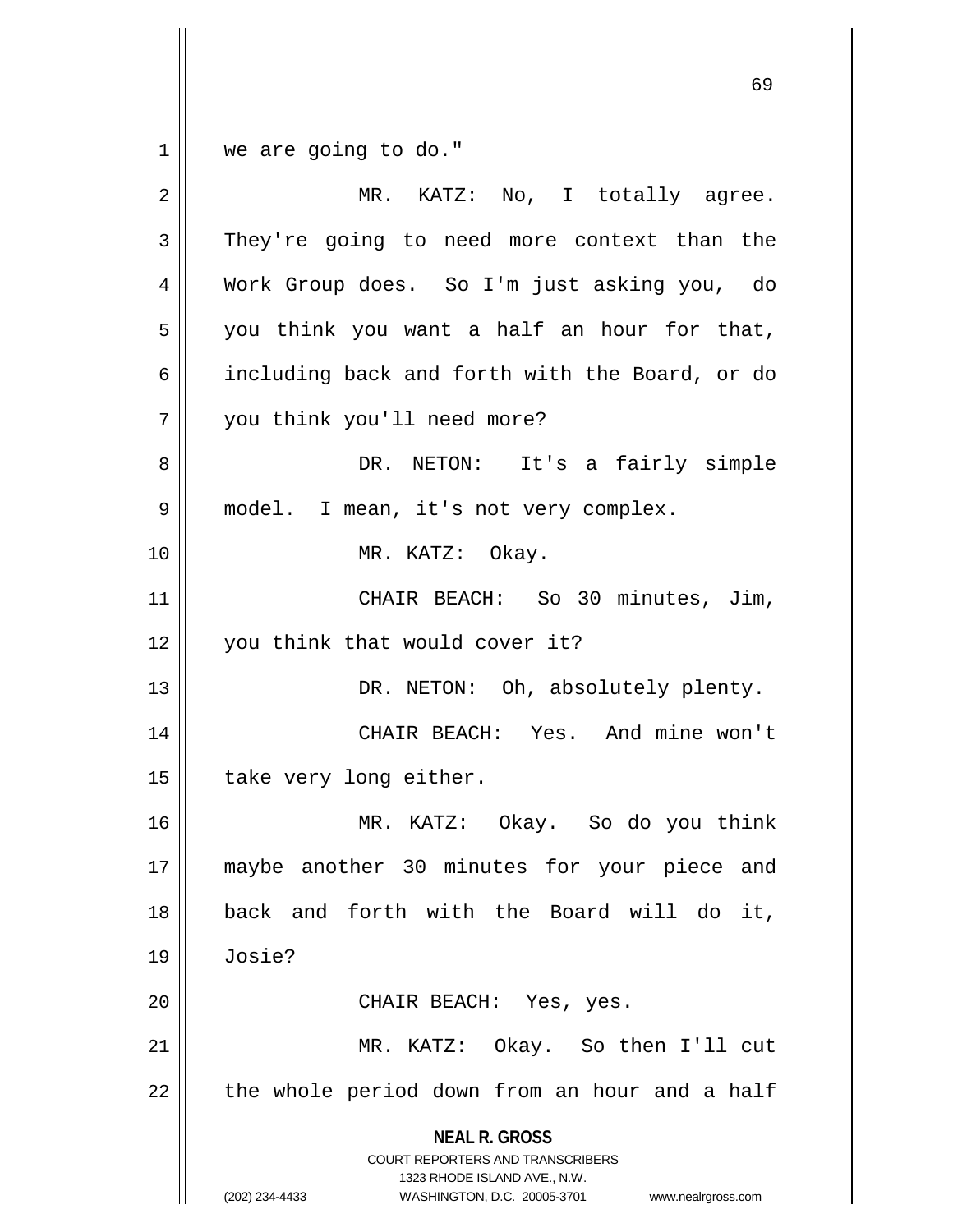**NEAL R. GROSS** COURT REPORTERS AND TRANSCRIBERS 1323 RHODE ISLAND AVE., N.W. (202) 234-4433 WASHINGTON, D.C. 20005-3701 www.nealrgross.com 70  $1 \parallel$  to an hour, then. 2 CHAIR BEACH: Yes. And I would  $3 \parallel$  even say 45 minutes, but that's based on  $-$ 4 | it's hard to determine how many questions will  $5 \parallel$  come out of that. 6 MR. KATZ: Yes. That's true. 7 || CHAIR BEACH: Okay. 8 || MR. KATZ: Okay. 9 CHAIR BEACH: That sounds good. 10 Okay. Anything else? 11 (No response.) 12 CHAIR BEACH: Then I think our 13 || work is complete and we can adjourn. Thank 14 | you, everyone. 15 (Whereupon, the above-entitled 16 matter was concluded at 2:38 p.m.) 17 18 19 20 21 22